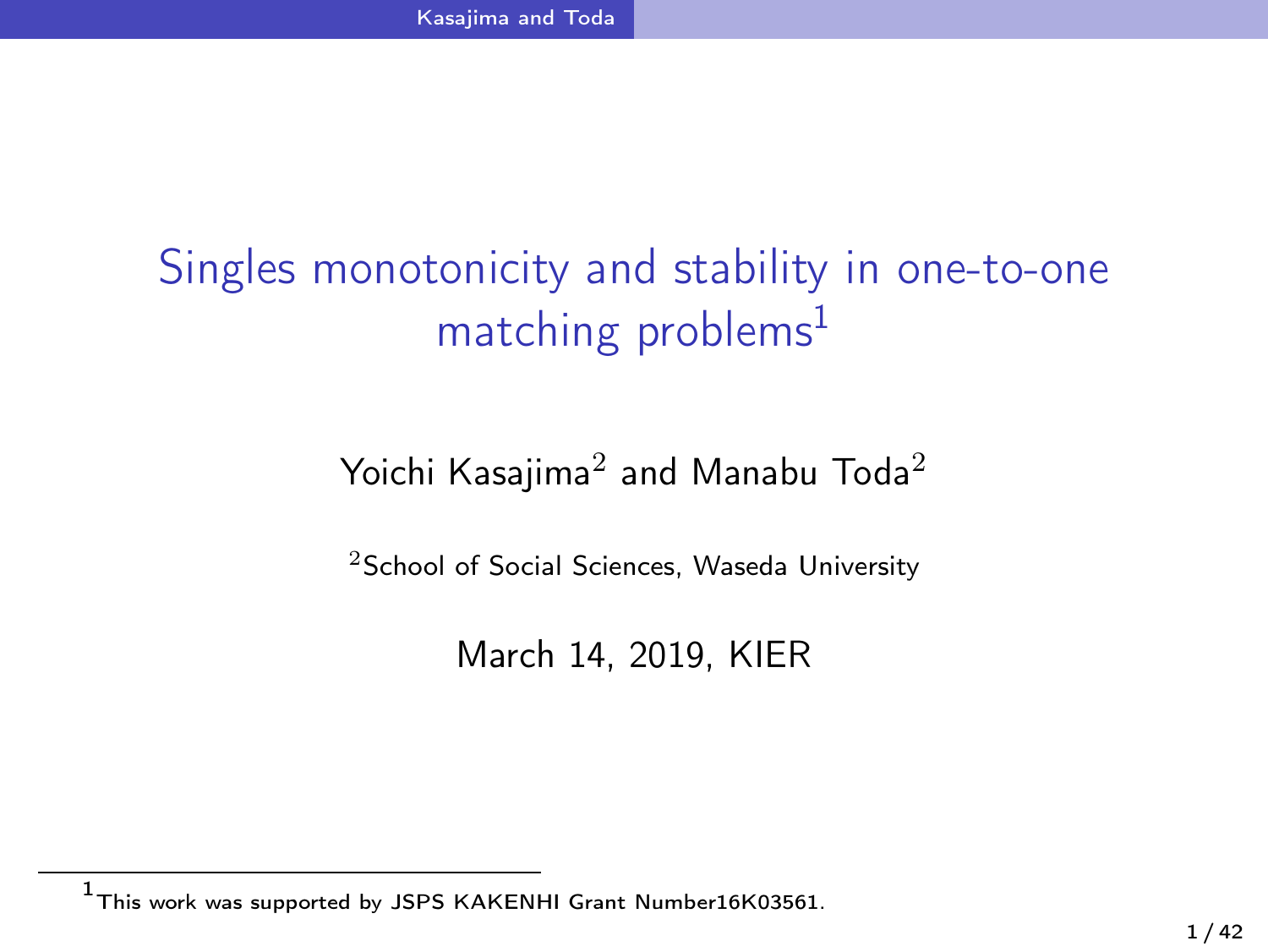Background and motivations

The Japan Residency Matching Program started in 2004.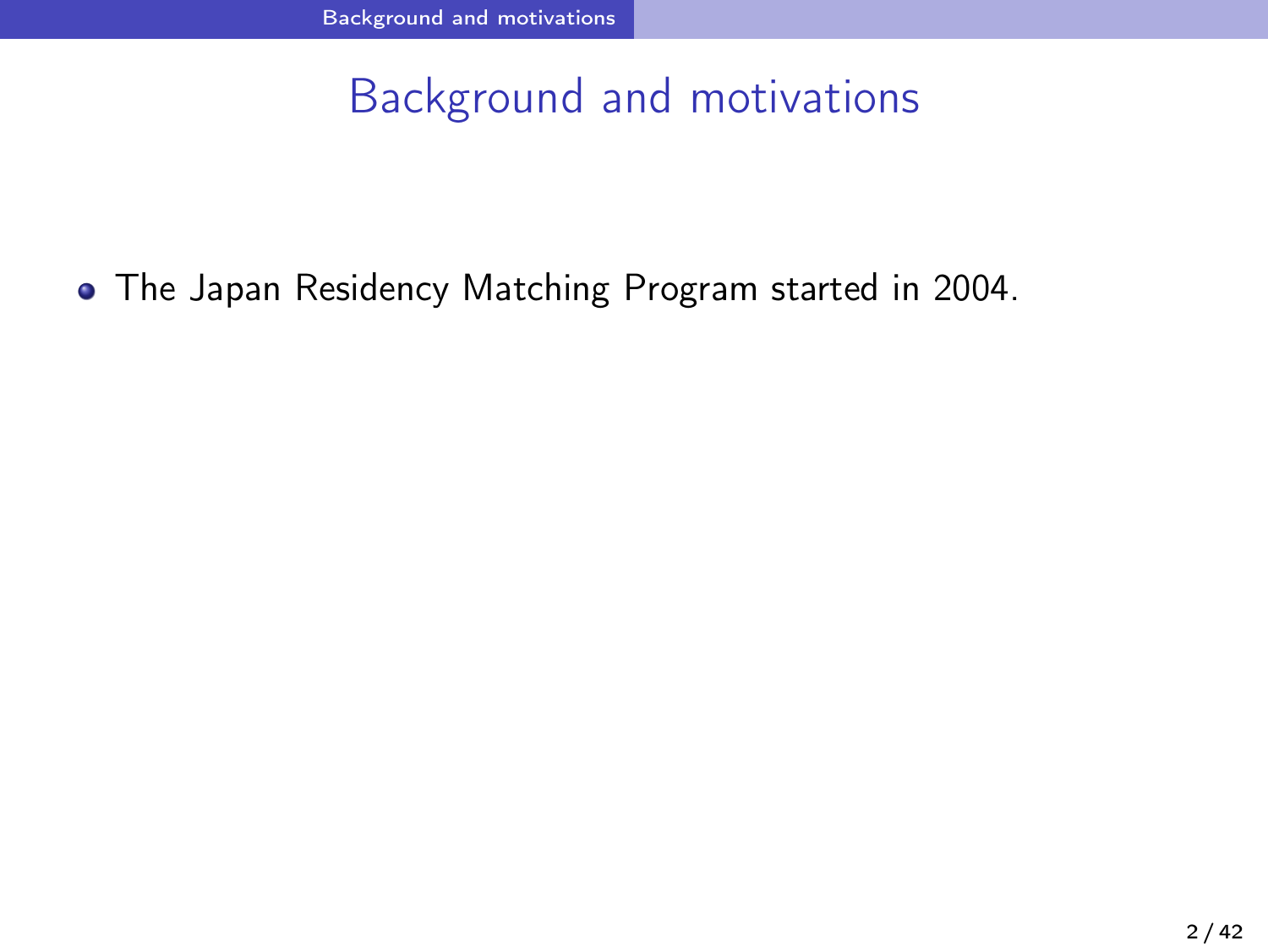# Background and motivations

- The Japan Residency Matching Program started in 2004.
- A number of positions in local hospitals had been left unfilled. (due to The Rural Hospital Theorem).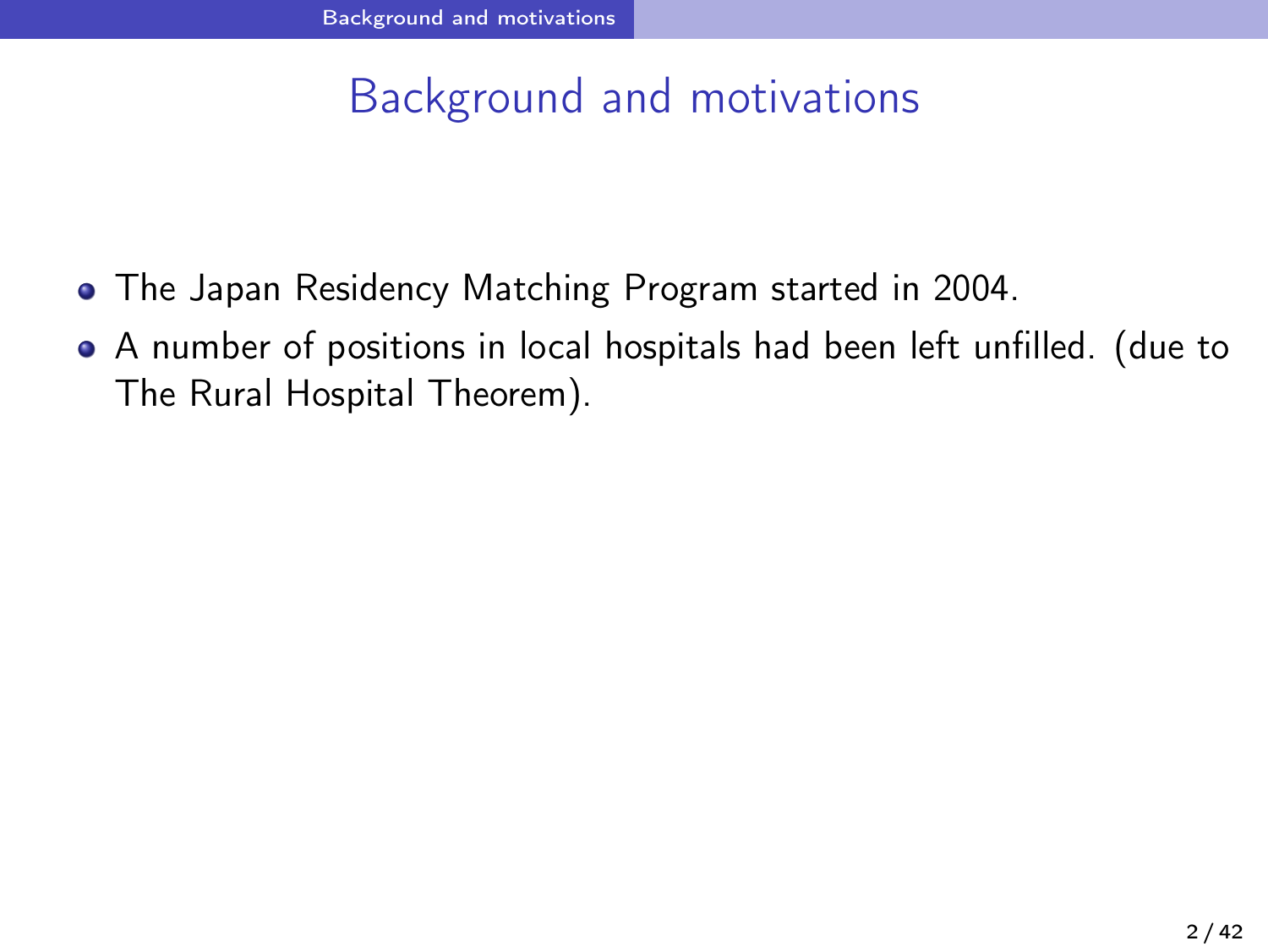# Background and motivations

- The Japan Residency Matching Program started in 2004.
- A number of positions in local hospitals had been left unfilled. (due to The Rural Hospital Theorem).
- In 2008, regional caps introduced.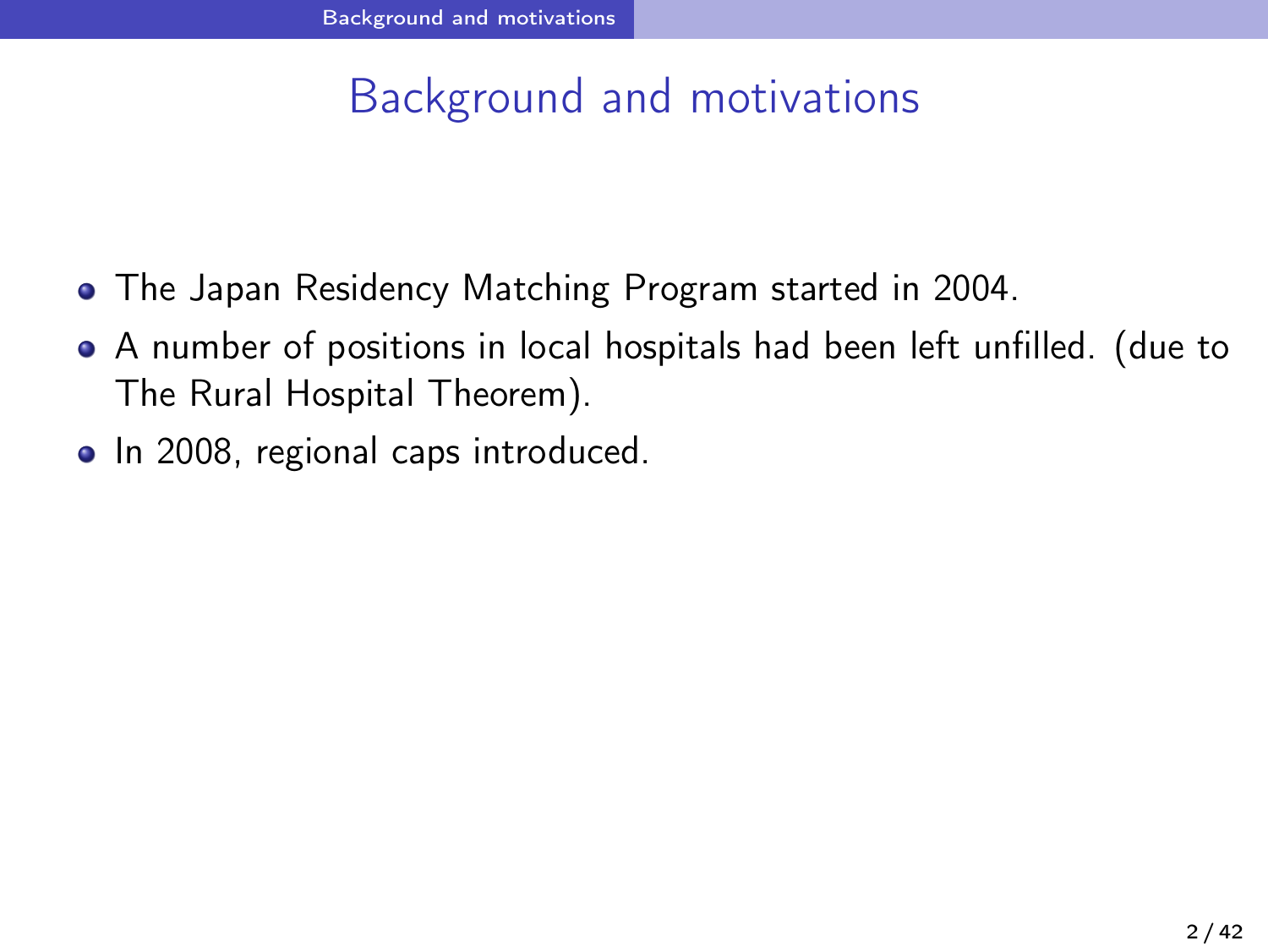# Background and motivations

- The Japan Residency Matching Program started in 2004.
- A number of positions in local hospitals had been left unfilled. (due to The Rural Hospital Theorem).
- In 2008, regional caps introduced.
- Under regional caps, the number of matchings in rural hospitals increased, while the numbers of doctors assigned to their first choice considerably decreased.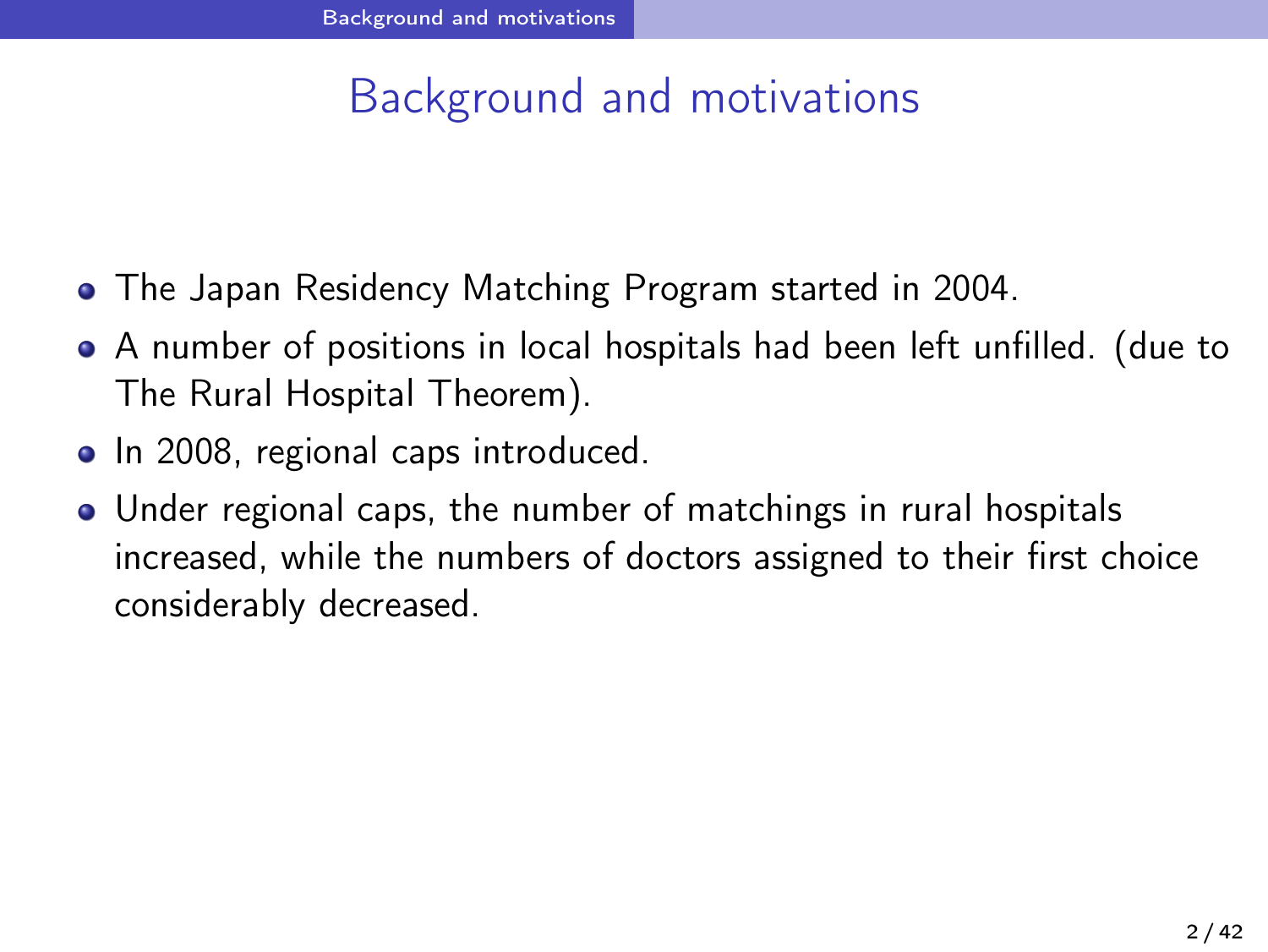# Background and motivations

- The Japan Residency Matching Program started in 2004.
- A number of positions in local hospitals had been left unfilled. (due to The Rural Hospital Theorem).
- In 2008, regional caps introduced.
- Under regional caps, the number of matchings in rural hospitals increased, while the numbers of doctors assigned to their first choice considerably decreased.

*⇒* We would like to increase the number of matchings in local hospitals without deceasing the welfare of doctors.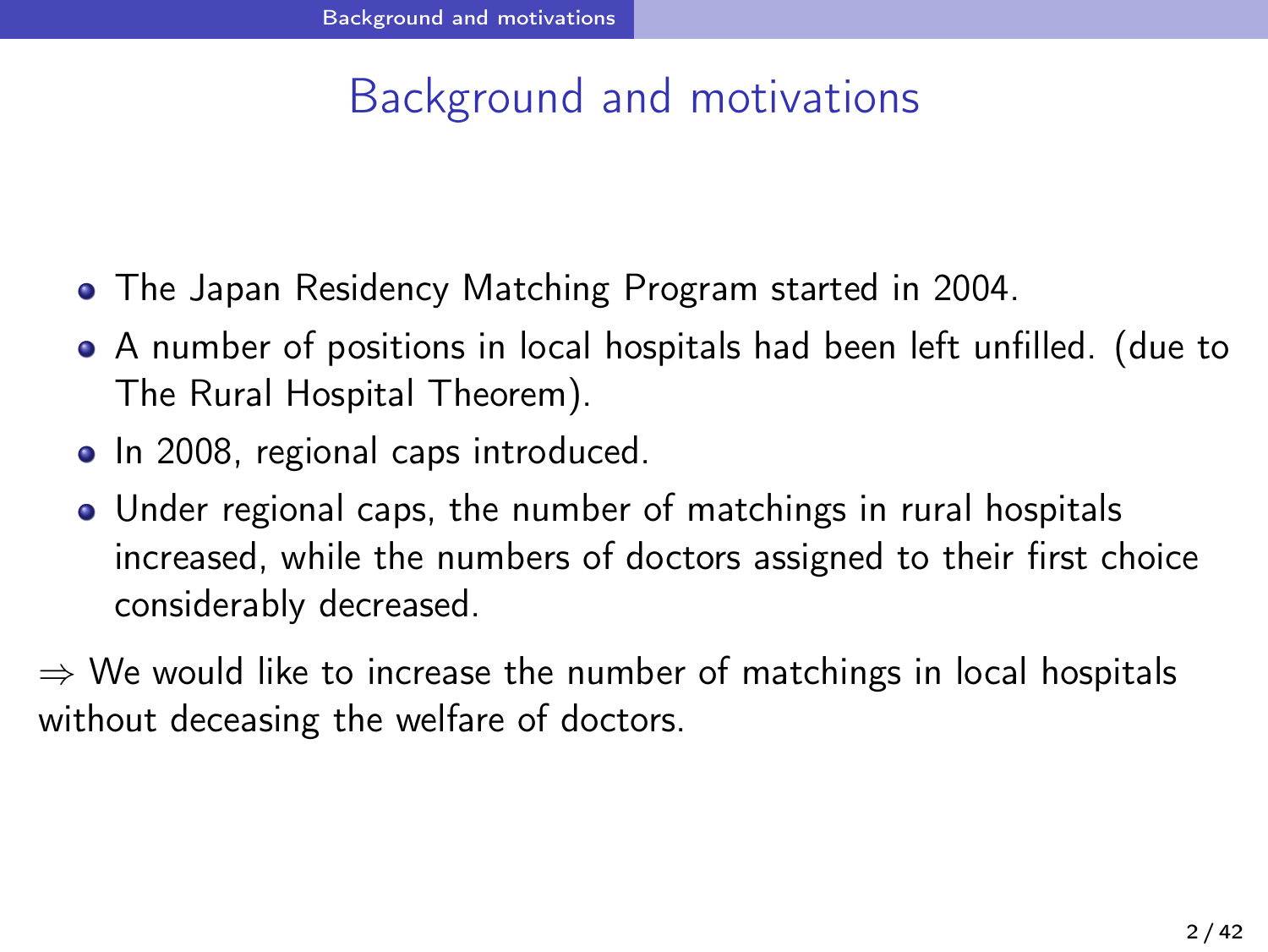# Background and motivations

In the residency matching, the participants do not negotiate the salaries. It has been estimated in the United States that the average salary of doctors is lower than the marginal productivity of labor by more than 2,000 dollars, which can be viewed as the implicit tuition payed by the doctors.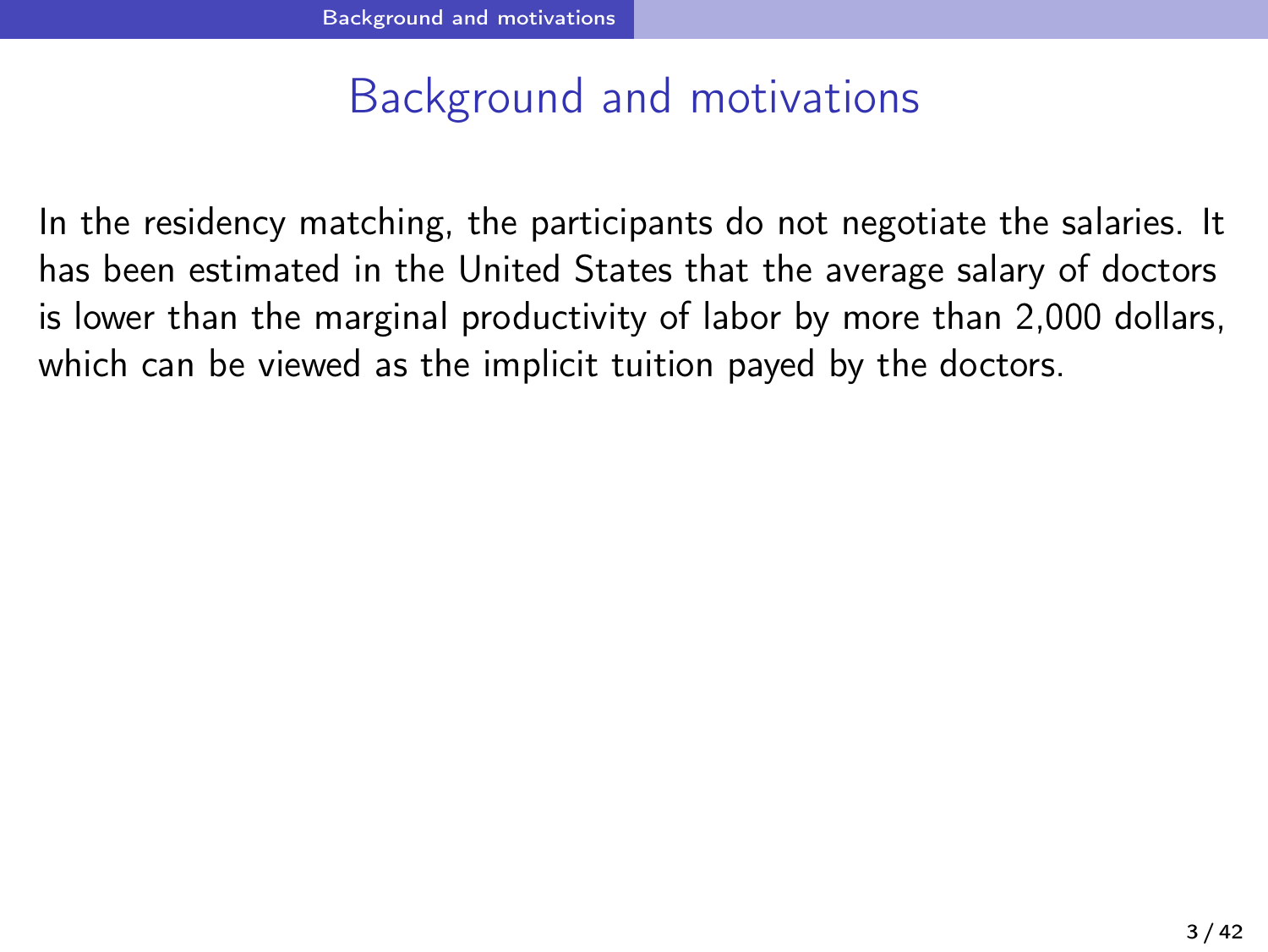# Background and motivations

In the residency matching, the participants do not negotiate the salaries. It has been estimated in the United States that the average salary of doctors is lower than the marginal productivity of labor by more than 2,000 dollars, which can be viewed as the implicit tuition payed by the doctors.

In order to increase applications to local hospitals, it is reasonable to give monetary or non-monetary incentives to the participants.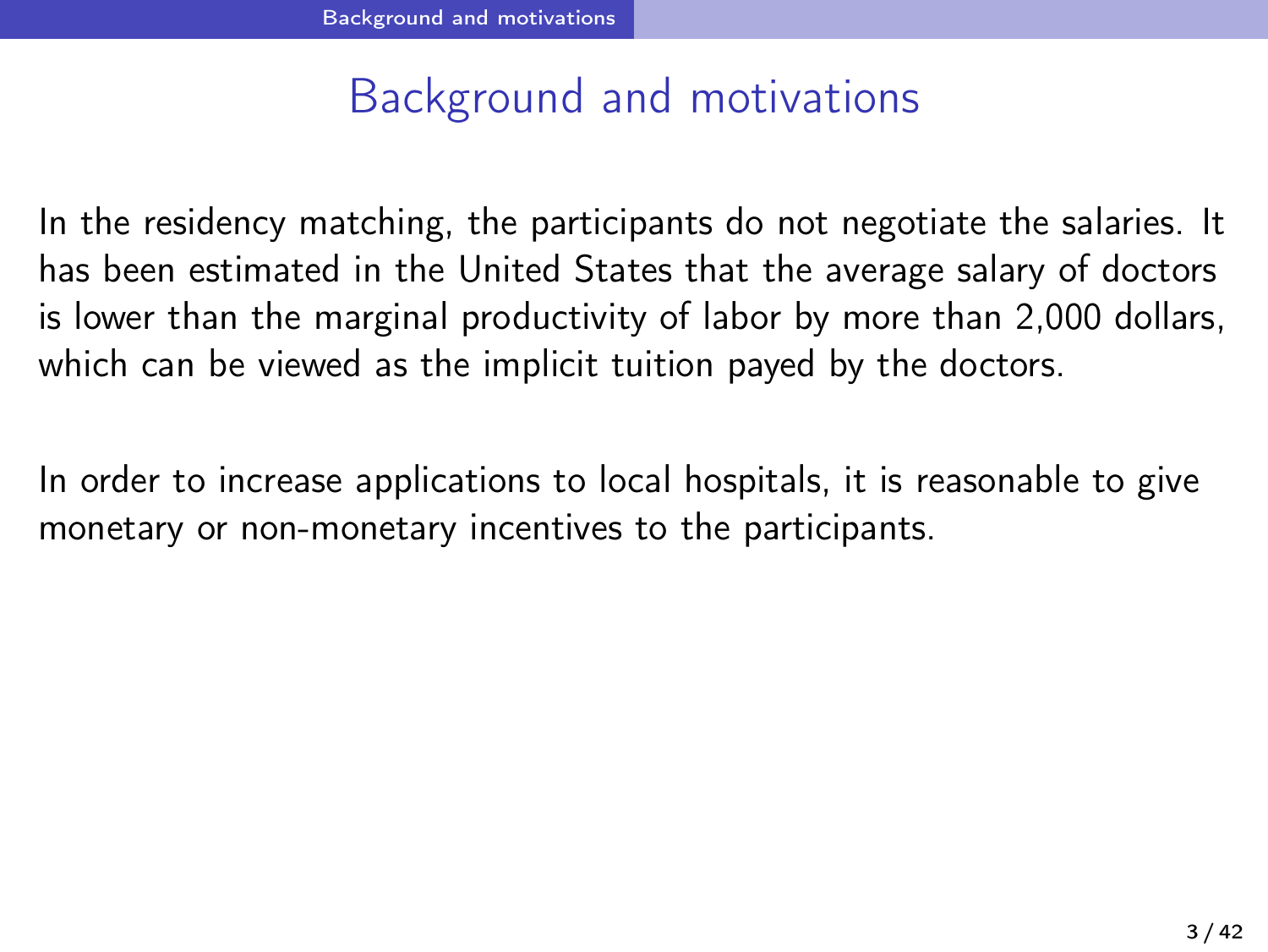## Background and motivations

In the residency matching, the participants do not negotiate the salaries. It has been estimated in the United States that the average salary of doctors is lower than the marginal productivity of labor by more than 2,000 dollars, which can be viewed as the implicit tuition payed by the doctors.

In order to increase applications to local hospitals, it is reasonable to give monetary or non-monetary incentives to the participants.

Question : If we subsidize the applicants to local hospitals, what happens to the outcome of the mechanism? (or if we change the rank-order lists of doctors in favor of a hospital whose quota is vacant, what happens to the outcome?)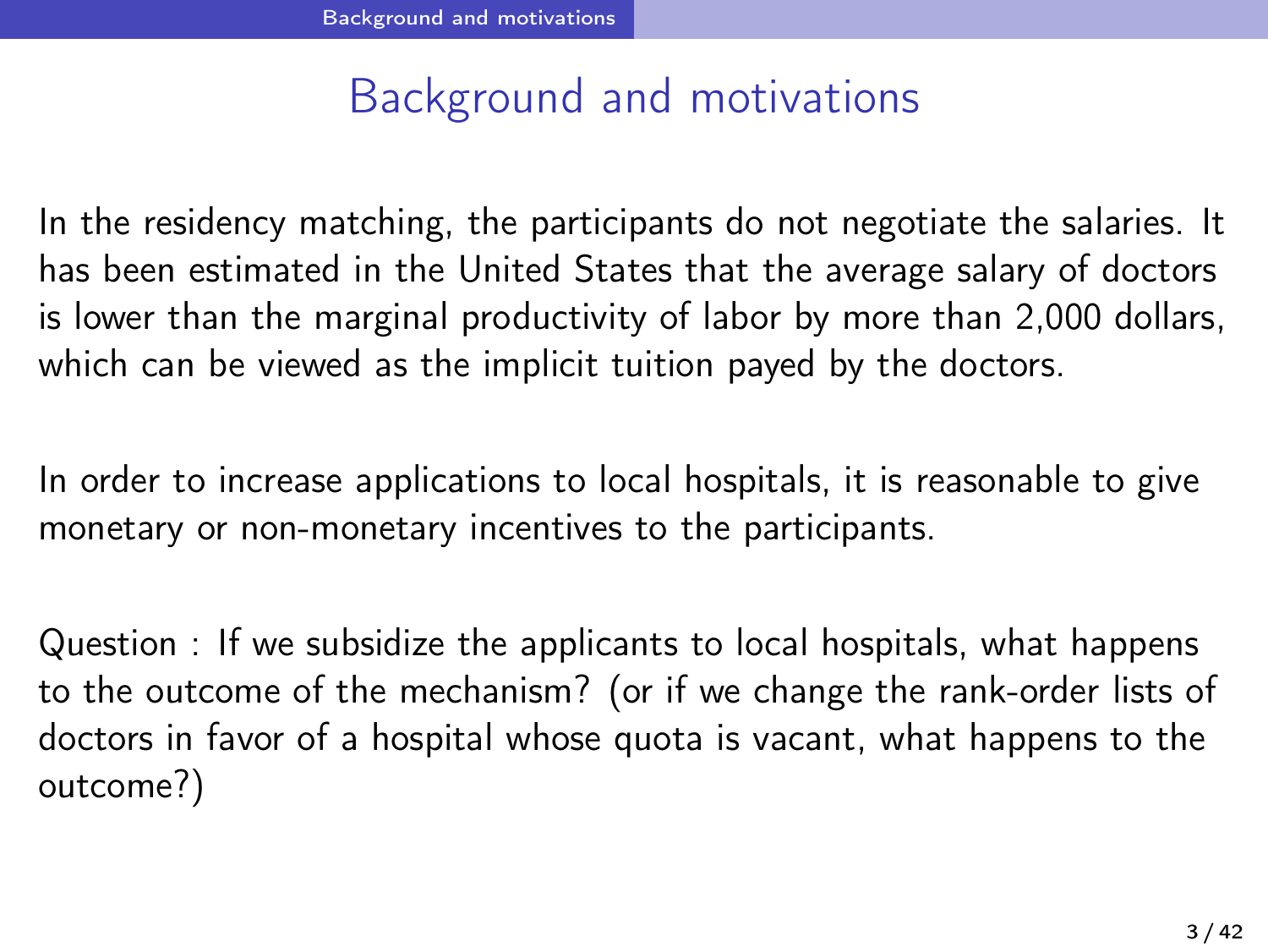# Model ( one-to-one matching problems )

Let  $F$  and  $W$  be mutually disjoint sets of countably many potential agents. The former is the set of firms and the latter is the set of workers.

The first component of a matching problem is given by a union *F ∪ W* of non-empty finite subsets  $F \subset \mathcal{F}$  and  $W \subset \mathcal{W}$ . For each  $a \in F \cup W$ ,

$$
(F \cup W)_a = F \text{ and } (F \cup W)_{-a} = W \text{ if } a \in F,
$$

$$
(F \cup W)_a = W
$$
 and  $(F \cup W)_{-a} = F$  if  $a \in W$ .

In words, (*F ∪ W*)*<sup>a</sup>* is the set of the agents on the same side as *a* and (*F ∪ W*)*−<sup>a</sup>* is the set of agents on the opposite side of *a*.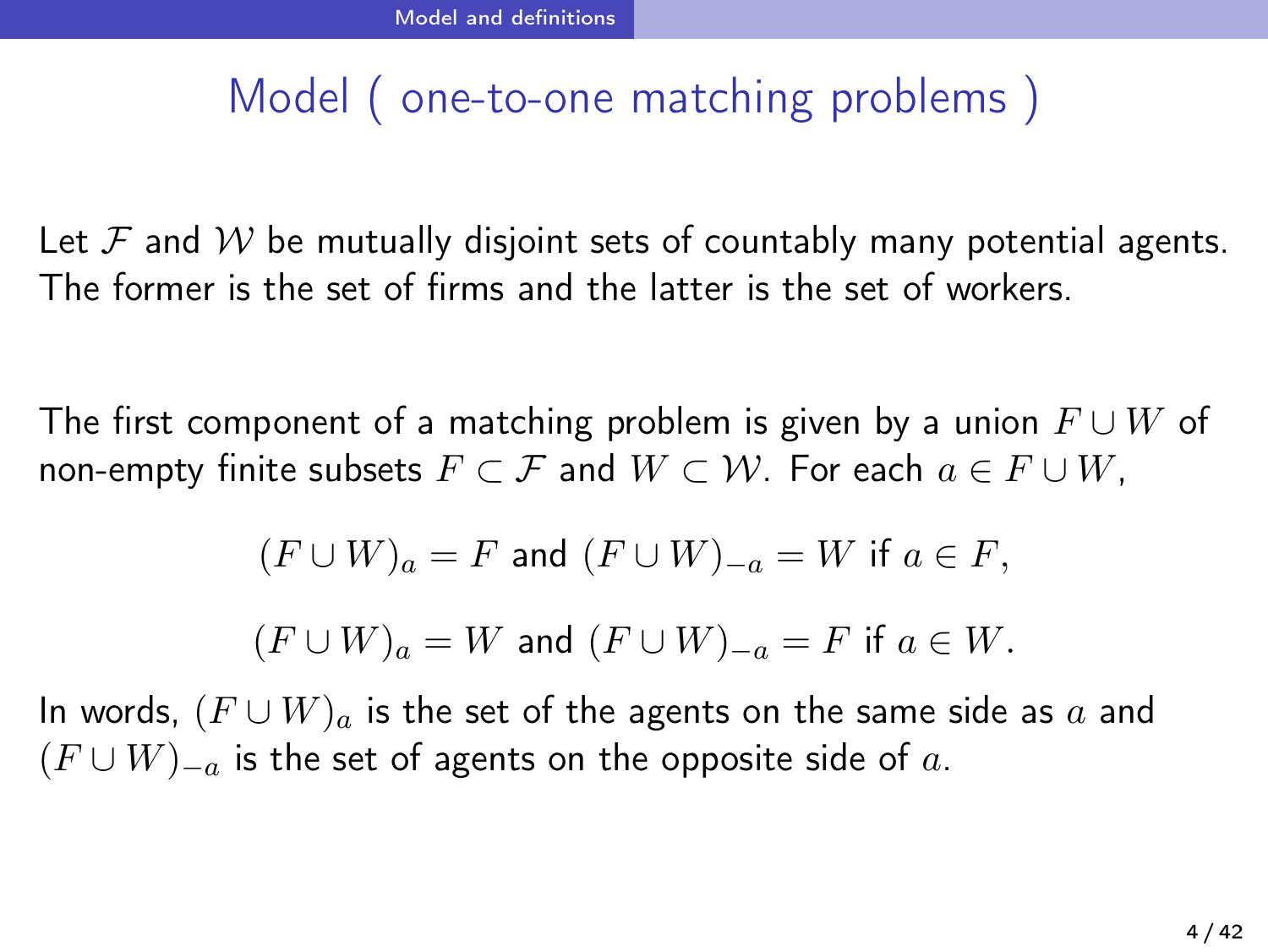# Model ( one-to-one matching problems )

Each  $a \in F \cup W$  has a strict preference ordering  $\succ_a$  over the set  $(F \cup W)_{-a} \cup {\phi}$ , where  $\phi$  is the choice of remaining un-matched and the associated weak ordering is denoted by  $\succeq_a$ .

We define

 $\mathcal{P}_F = \{\succ_a | a \in F\}$ ,  $\mathcal{P}_W = \{\succ_a | a \in W\}$ ,

and  $\mathcal{P}_{F \cup W} = \mathcal{P}_F \cup \mathcal{P}_W$ . By definition, for each  $a \in F \cup W$ ,

$$
\mathcal{P}_{F \cup W} = \mathcal{P}_{(F \cup W)_a} \cup \mathcal{P}_{(F \cup W)_{-a}}.
$$

A matching problem is a pair  $(F \cup W, \mathcal{P}_{F \cup W})$ .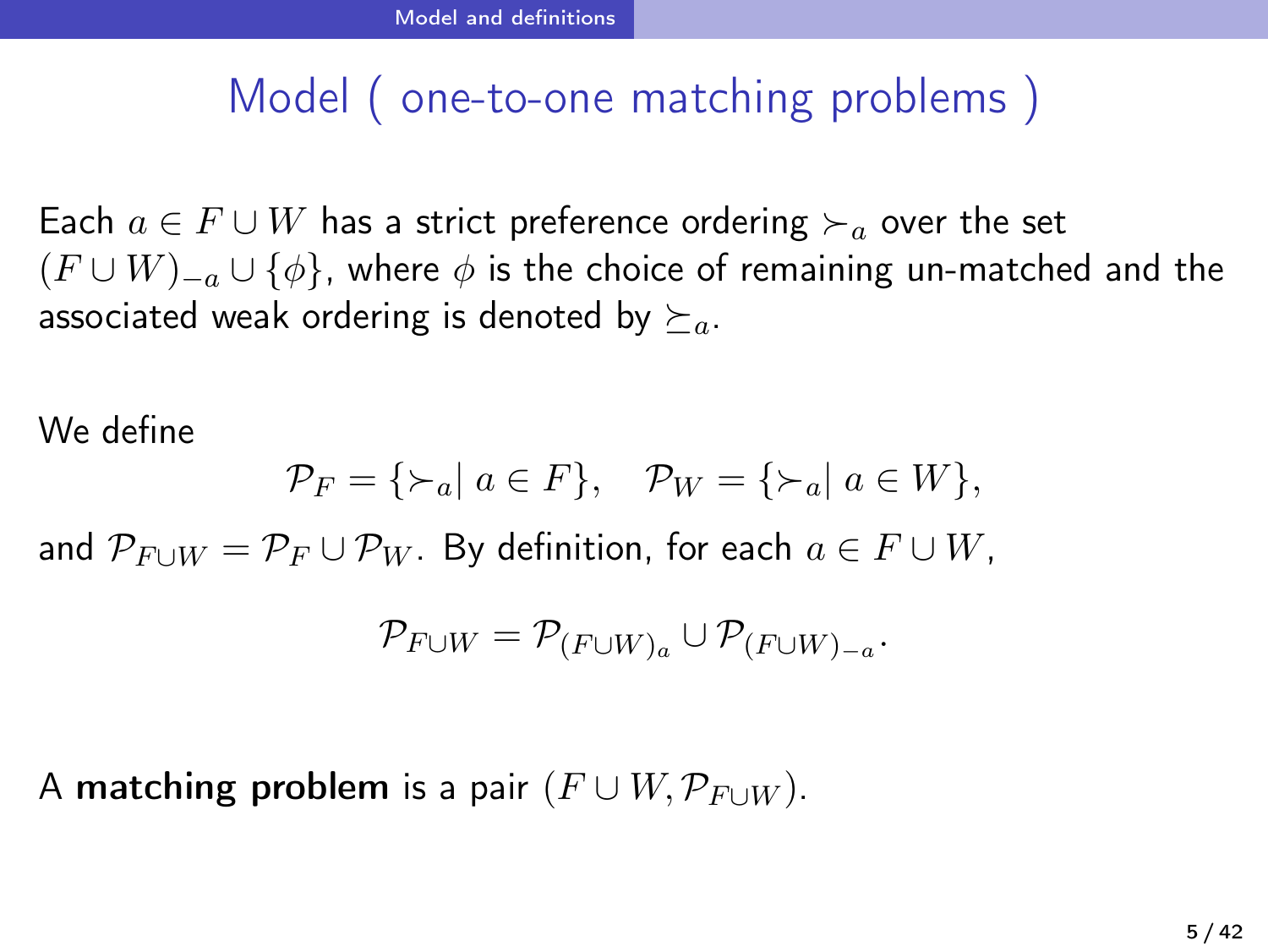Definitions

•  $E$ : the set of all matching problems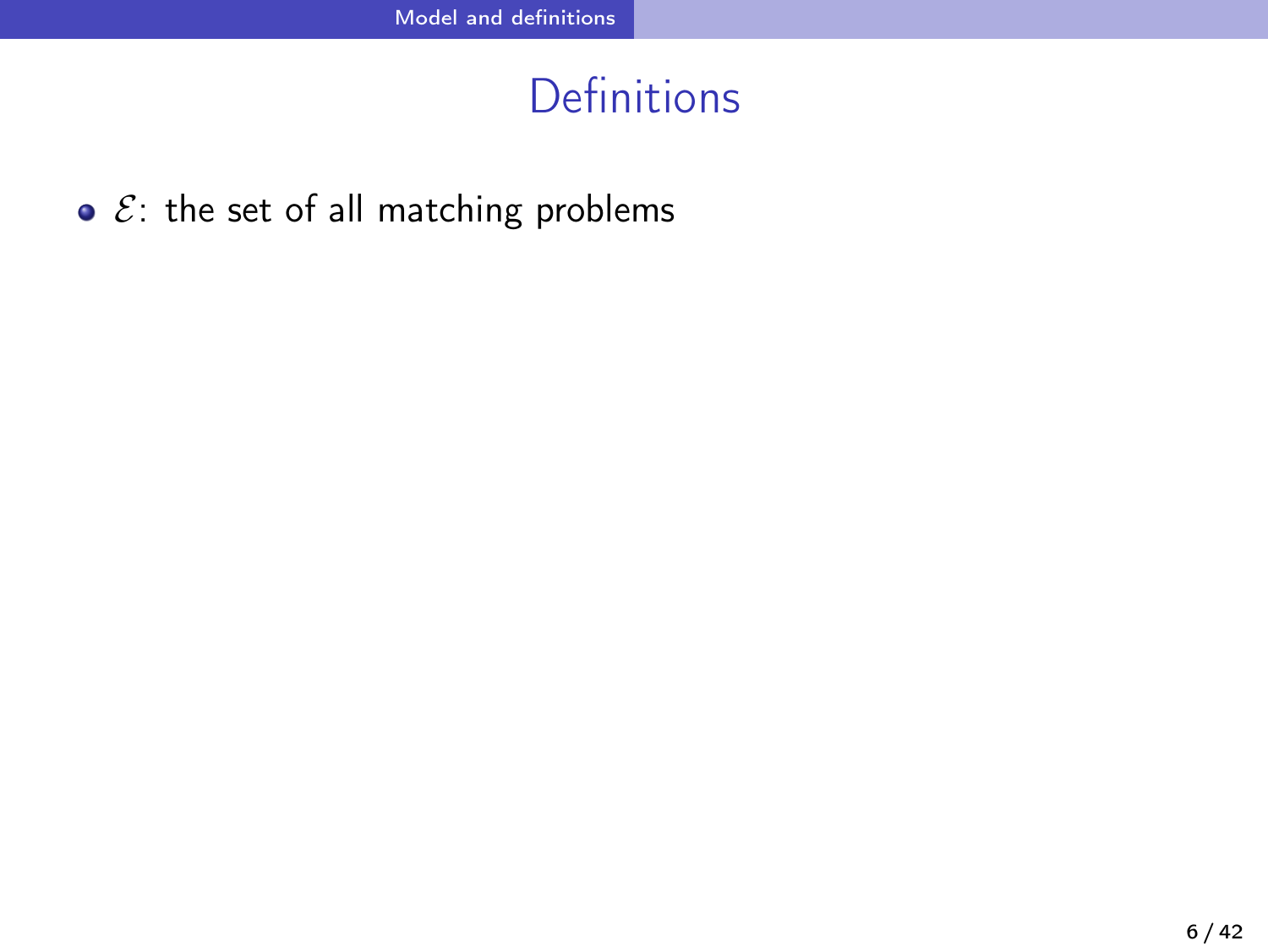## **Definitions**

- $\bullet$   $\mathcal{E}$ : the set of all matching problems
- For a given *F ∪ W*, a matching is a function  $\mu: F \cup W \rightarrow F \cup W \cup \{\phi\}$  such that for each  $a \in F \cup W$ ,
	- $\mathbf{D}$   $\mu(a) \in (F \cup W)_{-a} \cup \{\phi\}$
	- 2  $\mu \circ \mu(a) = a$  if  $\mu(a) \neq \phi$ .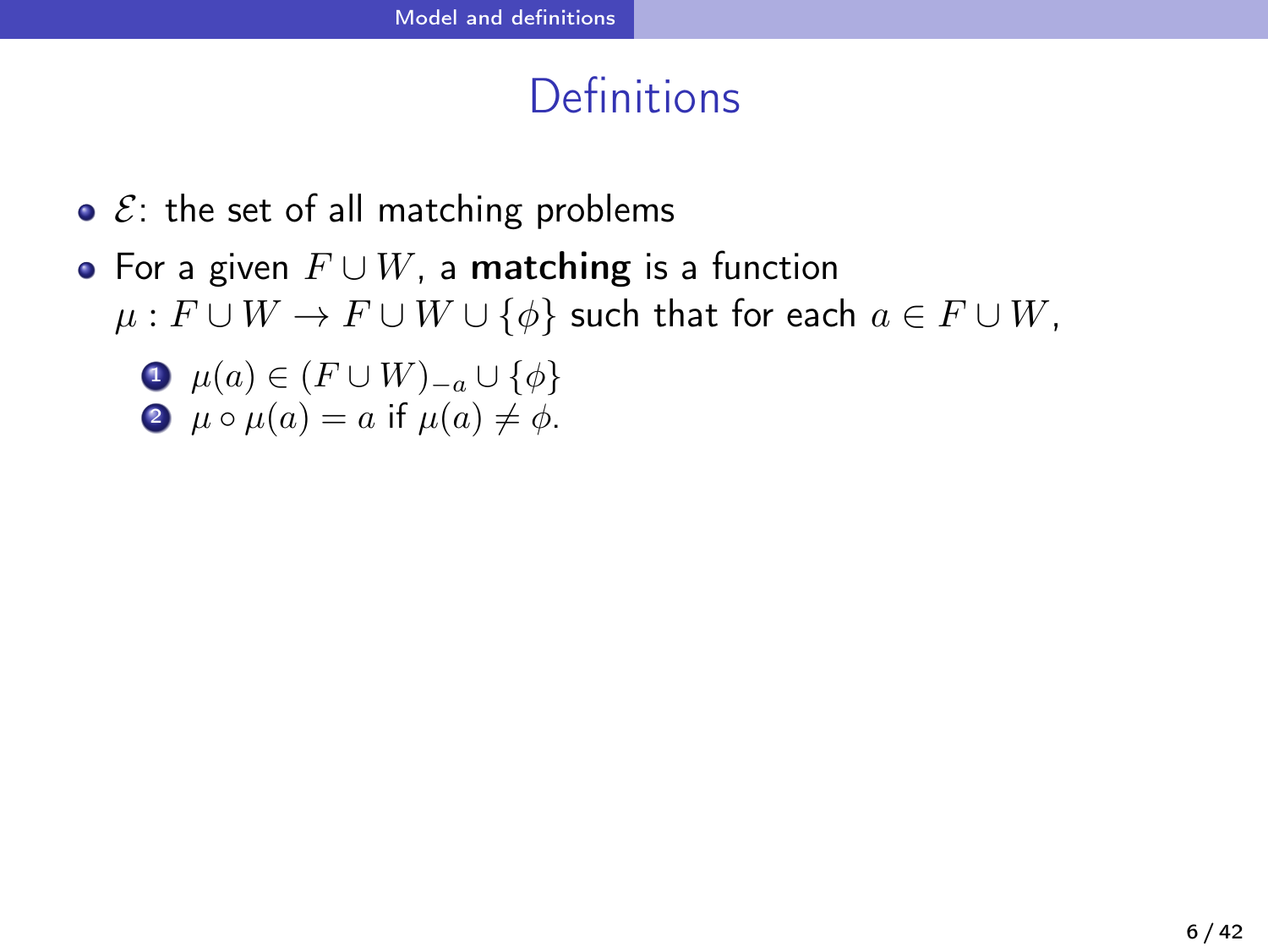## Definitions

- $\bullet$   $\mathcal{E}$ : the set of all matching problems
- For a given *F ∪ W*, a matching is a function *µ* :  $F \cup W \rightarrow F \cup W \cup \{\phi\}$  such that for each  $a \in F \cup W$ ,
	- $\mathbf{D}$   $\mu(a) \in (F \cup W)_{-a} \cup \{\phi\}$ 2  $\mu \circ \mu(a) = a$  if  $\mu(a) \neq \phi$ .
- $\mathcal{M}(F \cup W)$ : the set of all matchings in  $F \cup W$ .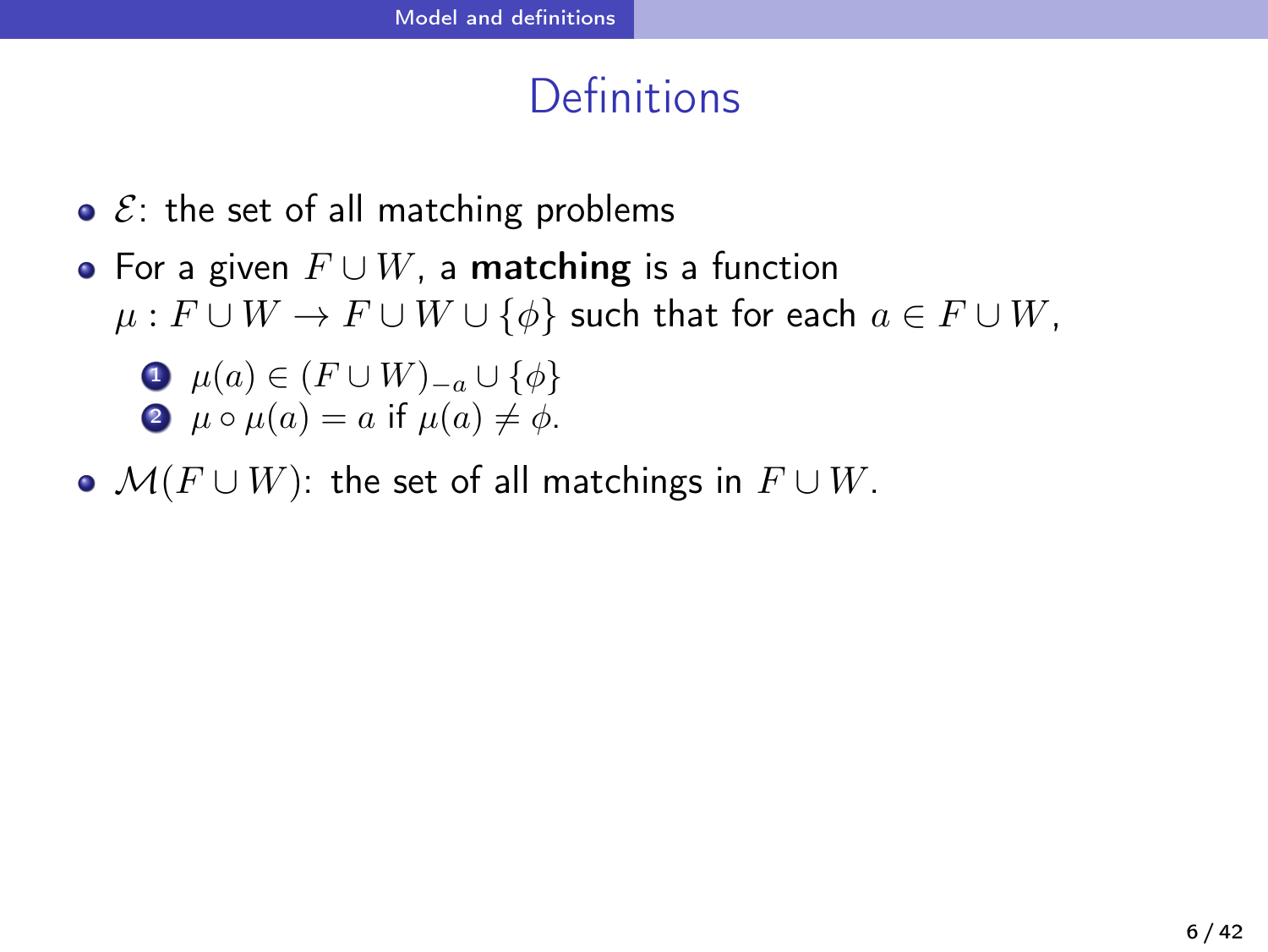## **Definitions**

- $E$ : the set of all matching problems
- For a given *F ∪ W*, a matching is a function *µ* :  $F \cup W \rightarrow F \cup W \cup \{\phi\}$  such that for each  $a \in F \cup W$ ,
	- $\mathbf{D}$   $\mu(a) \in (F \cup W)_{-a} \cup \{\phi\}$ 2  $\mu \circ \mu(a) = a$  if  $\mu(a) \neq \phi$ .
- $\mathcal{M}(F \cup W)$ : the set of all matchings in  $F \cup W$ .
- A solution is a correspondence *φ* defined on *E* satisfying

 $\emptyset \neq \varphi(F \cup W, \mathcal{P}_{F \cup W}) \subset \mathcal{M}(F \cup W)$ 

for each  $(F \cup W, \mathcal{P}_{F \cup W}) \in \mathcal{E}$ .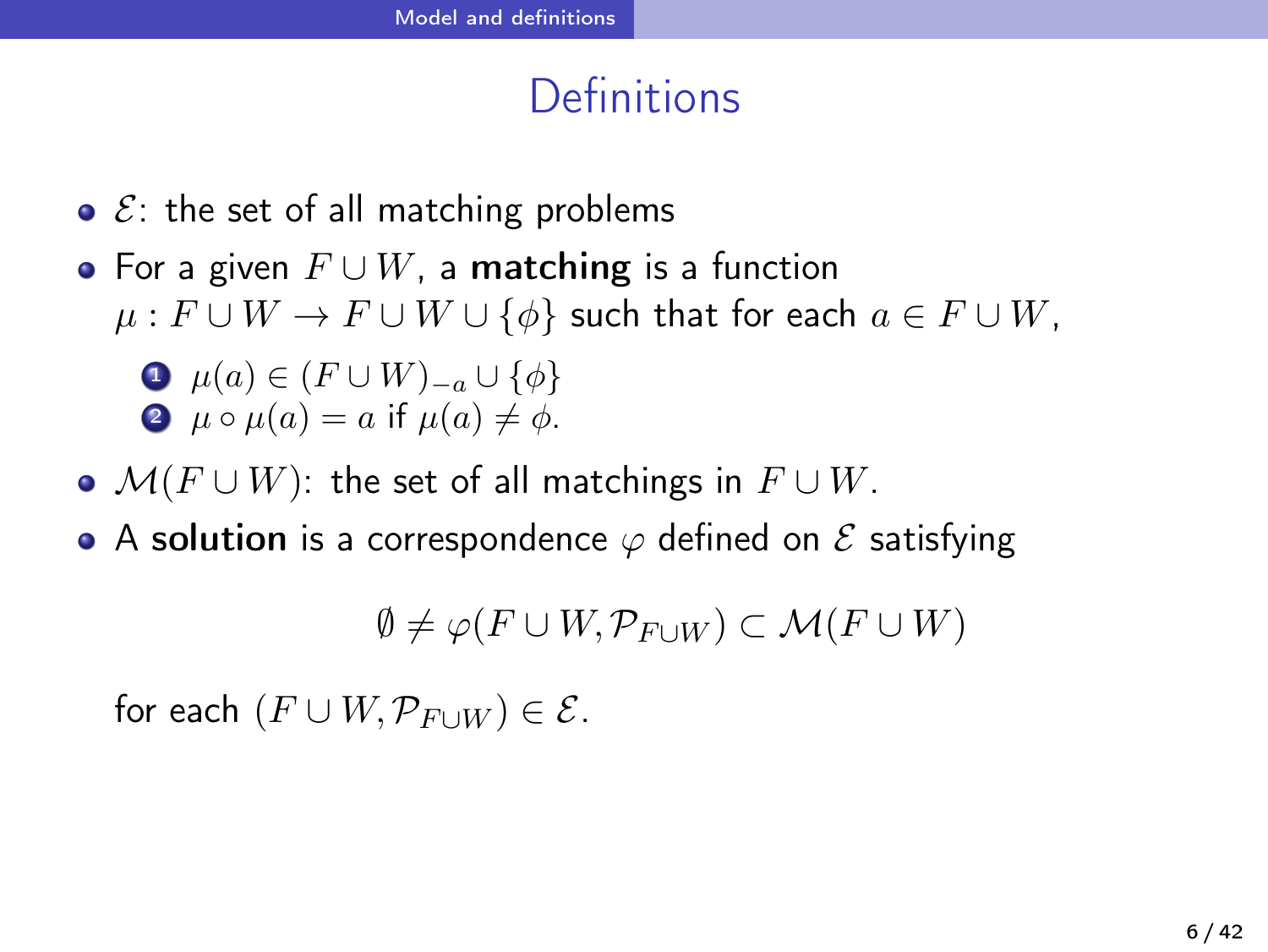## **Definitions**

- $\bullet$   $\mathcal{E}$ : the set of all matching problems
- For a given *F ∪ W*, a matching is a function *µ* :  $F \cup W \rightarrow F \cup W \cup \{\phi\}$  such that for each  $a \in F \cup W$ ,
	- $\mathbf{D}$   $\mu(a) \in (F \cup W)_{-a} \cup \{\phi\}$ 2  $\mu \circ \mu(a) = a$  if  $\mu(a) \neq \phi$ .
- *M*(*F ∪ W*): the set of all matchings in *F ∪ W*.
- A solution is a correspondence *φ* defined on *E* satisfying

 $\emptyset \neq \varphi(F \cup W, \mathcal{P}_{F \cup W}) \subset \mathcal{M}(F \cup W)$ 

for each  $(F \cup W, \mathcal{P}_{F \cup W}) \in \mathcal{E}$ .

A single-valued solution is a function *φ* defined on *E* satisfying  $\varphi(F \cup W, \mathcal{P}_{F \cup W}) \in \mathcal{M}(F \cup W)$  for each  $(F \cup W, \mathcal{P}_{F \cup W}) \in \mathcal{E}$ .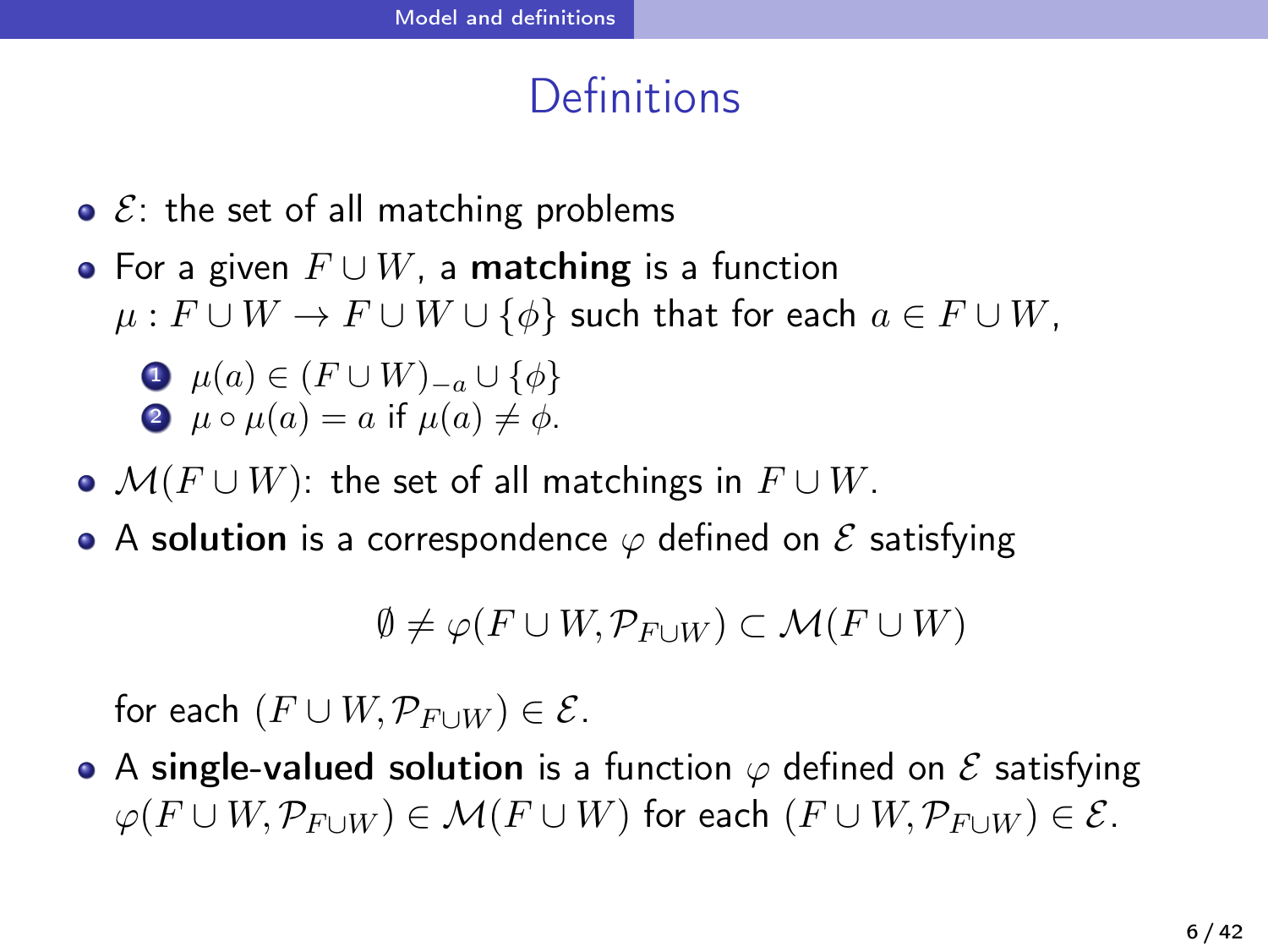# Definitions (Properties of matchings)

A matching *µ ∈ M*(*F ∪ W*) is individually rational in  $(F ∪ W, P<sub>F ∪ W</sub>) ∈ E$  if for each  $a ∈ F ∪ W$ ,  $\mu(a) ≥ a \phi$ .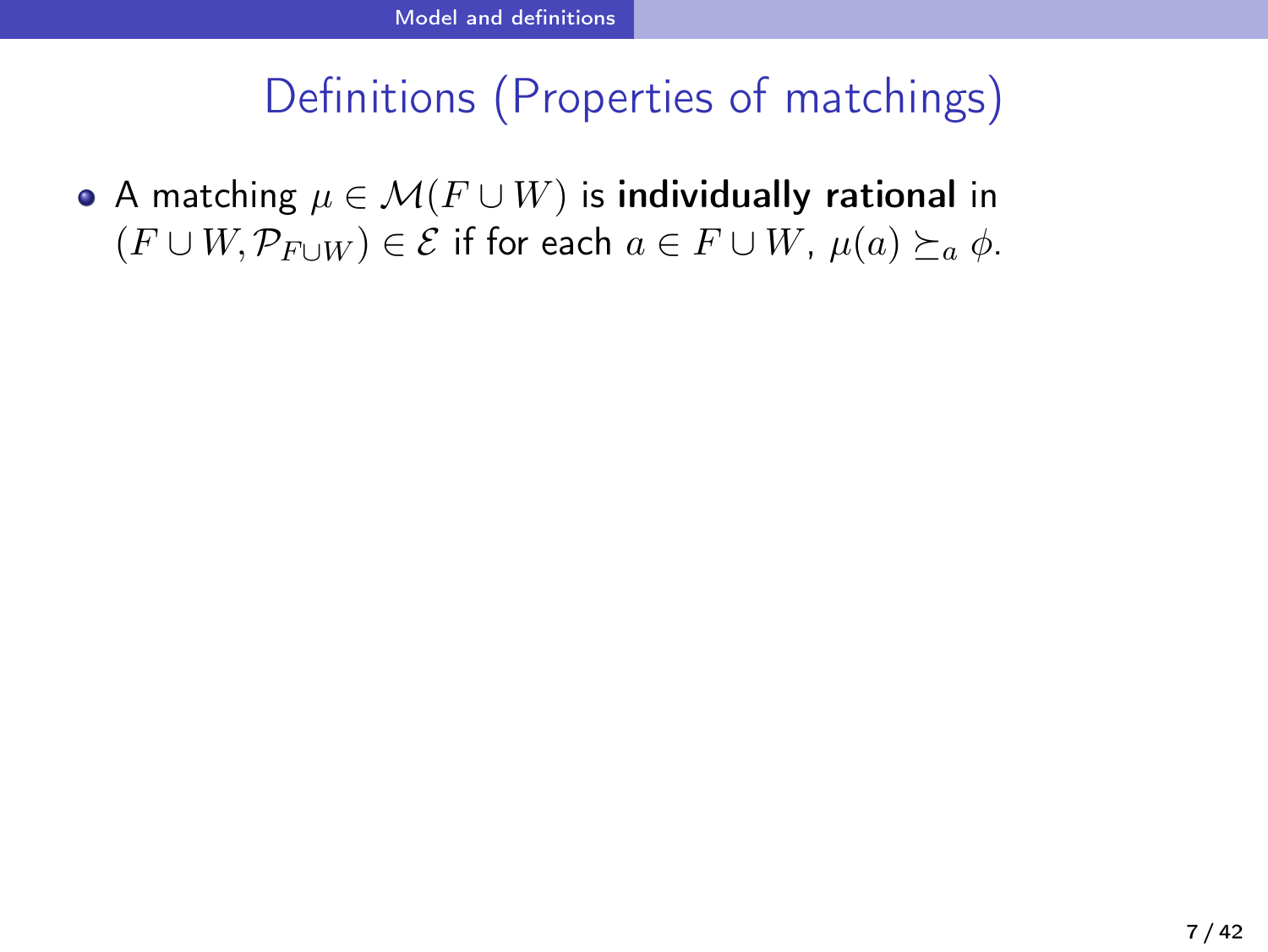- A matching *µ ∈ M*(*F ∪ W*) is individually rational in  $(F ∪ W, P_{F ∪ W}) ∈ E$  if for each  $a ∈ F ∪ W$ ,  $\mu(a) ≥ a \phi$ .
- $\bullet$  In a given  $(F \cup W, \mathcal{P}_{F \cup W}) \in \mathcal{E}$ , a pair  $(f, w) \in F \times W$  blocks a matching  $\mu \in \mathcal{M}(F \cup W)$  if  $w \succ_f \mu(f)$  and  $f \succ_w \mu(w)$ .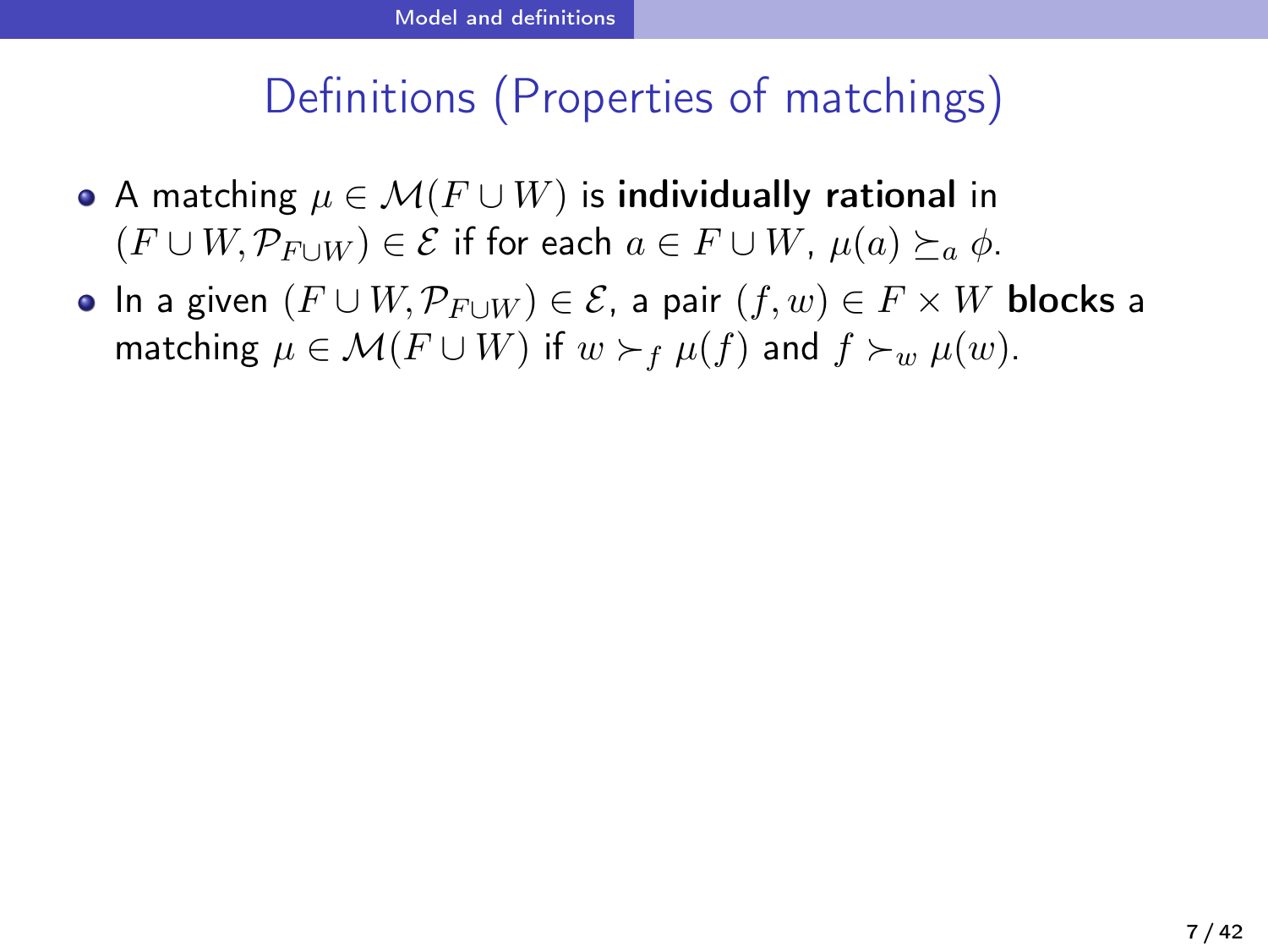- A matching *µ ∈ M*(*F ∪ W*) is individually rational in  $(F ∪ W, P<sub>F ∪ W</sub>) ∈ E$  if for each  $a ∈ F ∪ W$ ,  $\mu(a) ≥<sub>a</sub> φ$ .
- In a given (*F ∪ W,P<sup>F</sup> <sup>∪</sup><sup>W</sup>* ) *∈ E*, a pair (*f, w*) *∈ F × W* blocks a matching  $\mu \in \mathcal{M}(F \cup W)$  if  $w \succ_f \mu(f)$  and  $f \succ_w \mu(w)$ .
- $\bullet$  A matching  $\mu \in \mathcal{M}(F \cup W)$  is stable in  $(F \cup W, \mathcal{P}_{F \cup W}) \in \mathcal{E}$  if it is individually rational and has no blocking pair.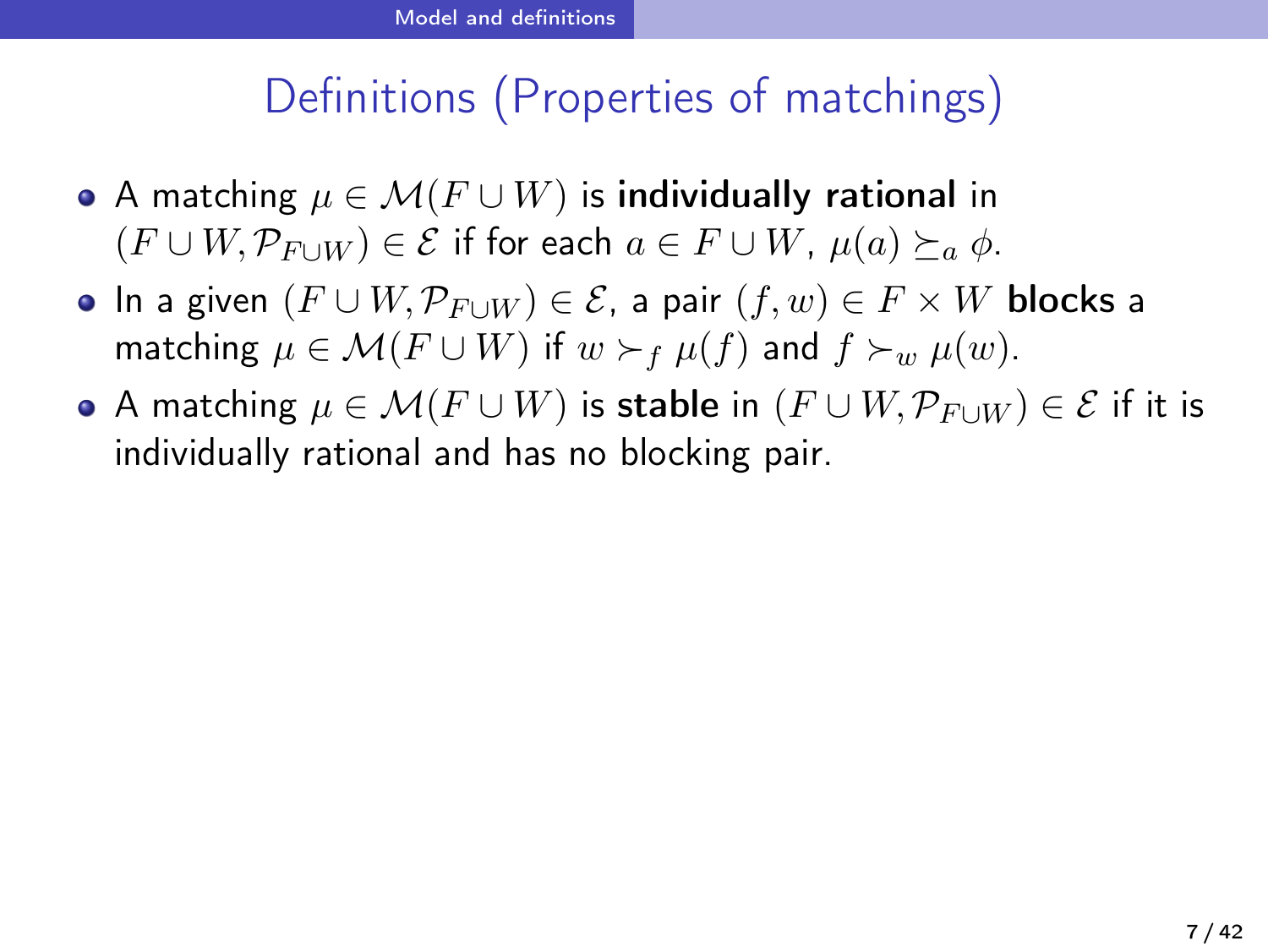- $\bullet$  A matching  $\mu \in \mathcal{M}(F \cup W)$  is individually rational in  $(F ∪ W, P_{F ∪ W}) ∈ E$  if for each  $a ∈ F ∪ W$ ,  $\mu(a) ≥ a \phi$ .
- In a given (*F ∪ W,P<sup>F</sup> <sup>∪</sup><sup>W</sup>* ) *∈ E*, a pair (*f, w*) *∈ F × W* blocks a matching  $\mu \in \mathcal{M}(F \cup W)$  if  $w \succ_f \mu(f)$  and  $f \succ_w \mu(w)$ .
- $\bullet$  A matching  $\mu \in \mathcal{M}(F \cup W)$  is stable in  $(F \cup W, \mathcal{P}_{F \cup W}) \in \mathcal{E}$  if it is individually rational and has no blocking pair.
- A stable matching *µ* in (*F ∪ W,P<sup>F</sup> <sup>∪</sup><sup>W</sup>* ) *∈ E* is *F*-optimal if for each  $\mathsf{stable}$  matching  $\mu'$  and each  $f \in F$ ,  $\mu(f) \succeq_f \mu'(f)$ .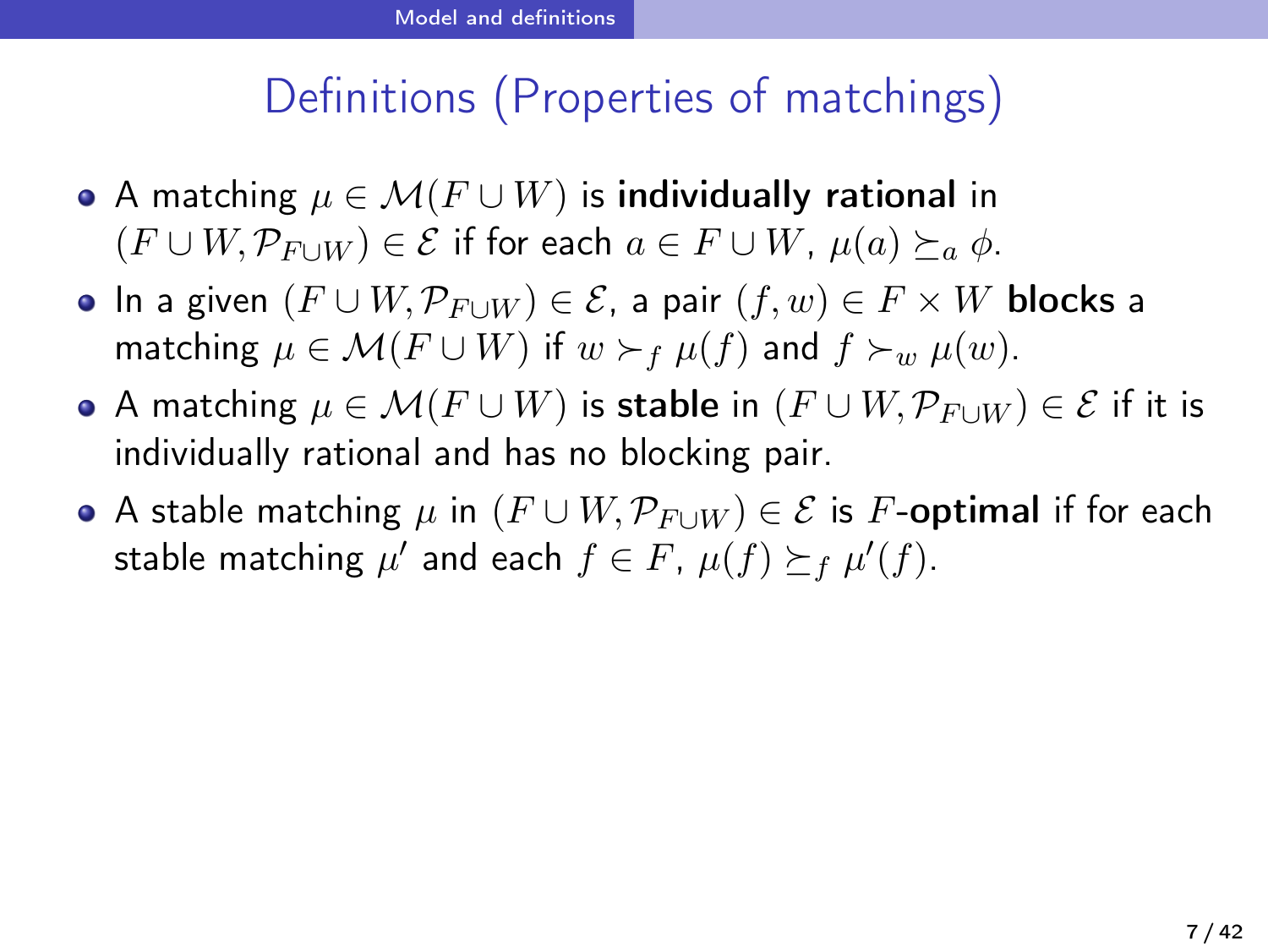- A matching *µ ∈ M*(*F ∪ W*) is individually rational in  $(F ∪ W, P<sub>F ∪ W</sub>) ∈ E$  if for each  $a ∈ F ∪ W$ ,  $\mu(a) ≥<sub>a</sub> φ$ .
- $\bullet$  In a given  $(F \cup W, \mathcal{P}_{F \cup W}) \in \mathcal{E}$ , a pair  $(f, w) \in F \times W$  blocks a matching  $\mu \in \mathcal{M}(F \cup W)$  if  $w \succ_f \mu(f)$  and  $f \succ_w \mu(w)$ .
- $\bullet$  A matching  $\mu \in \mathcal{M}(F \cup W)$  is stable in  $(F \cup W, \mathcal{P}_{F \cup W}) \in \mathcal{E}$  if it is individually rational and has no blocking pair.
- $\bullet$  A stable matching  $\mu$  in  $(F \cup W, \mathcal{P}_{F \cup W}) \in \mathcal{E}$  is *F*-optimal if for each  $\mathsf{stable}$  matching  $\mu'$  and each  $f \in F$ ,  $\mu(f) \succeq_f \mu'(f)$ .
- **•** A stable matching  $\mu$  in  $(F \cup W, \mathcal{P}_{F \cup W}) \in \mathcal{E}$  is W-optimal if for each  $\mathsf{stable}$  matching  $\mu'$  and each  $w \in W$ ,  $\mu(w) \succeq_{w} \mu'(w)$ .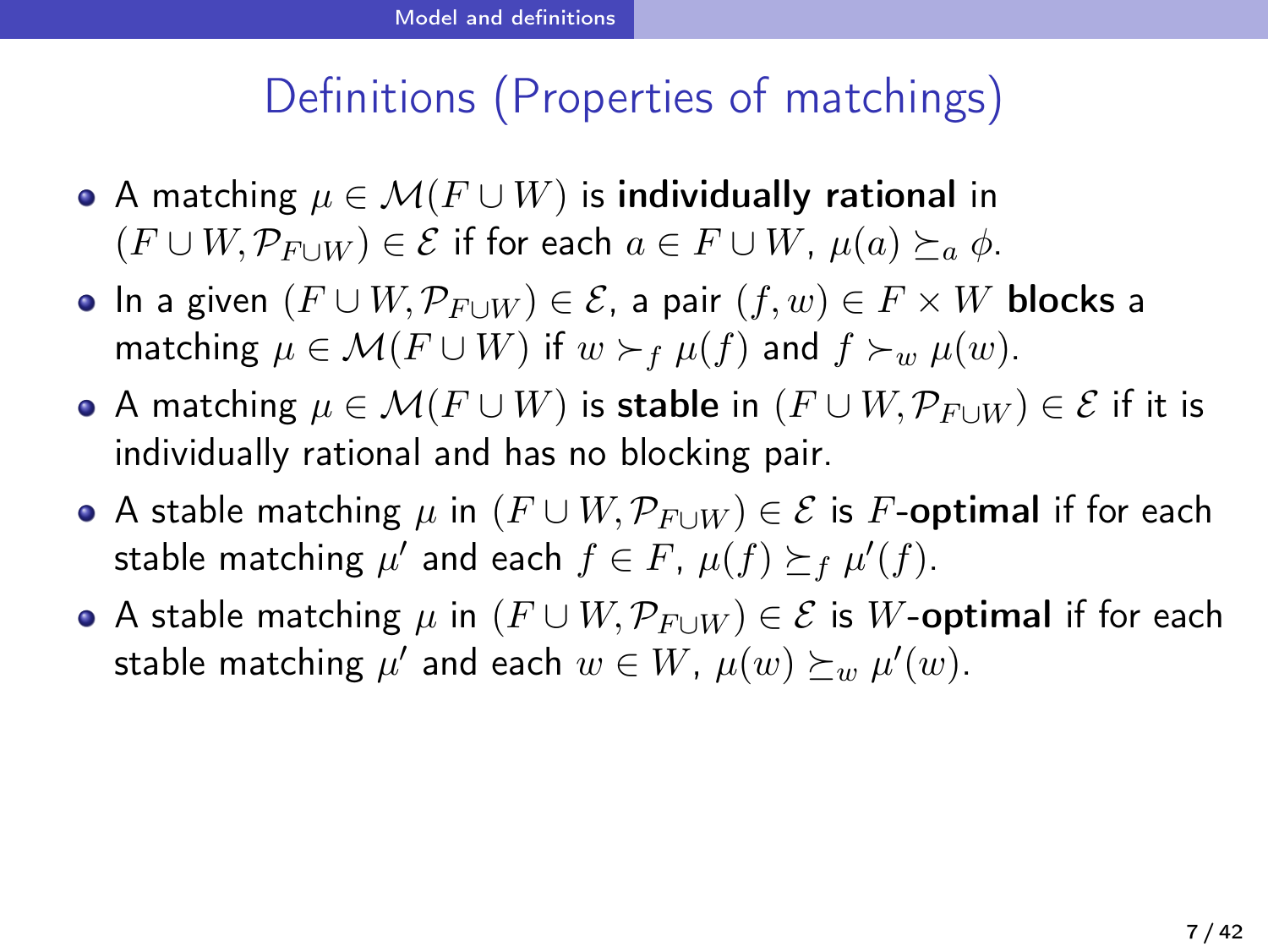- $S(F ∪ W, P_{F ∪ W})$ : the set of all stable matchings in  $(F ∪ W, P_{F ∪ W})$
- $\bullet$  *S<sub>F</sub>*(*F* ∪ *W,*  $P_{F\cup W}$ ): the *F*-optimal stable matching in (*F* ∪ *W,*  $P_{F\cup W}$ )
- $\mathcal{S}_W(F\cup W, \mathcal{P}_{F\cup W})$ : the  $W$ -optimal stable matching in  $(F \cup W, \mathcal{P}_{F \cup W})$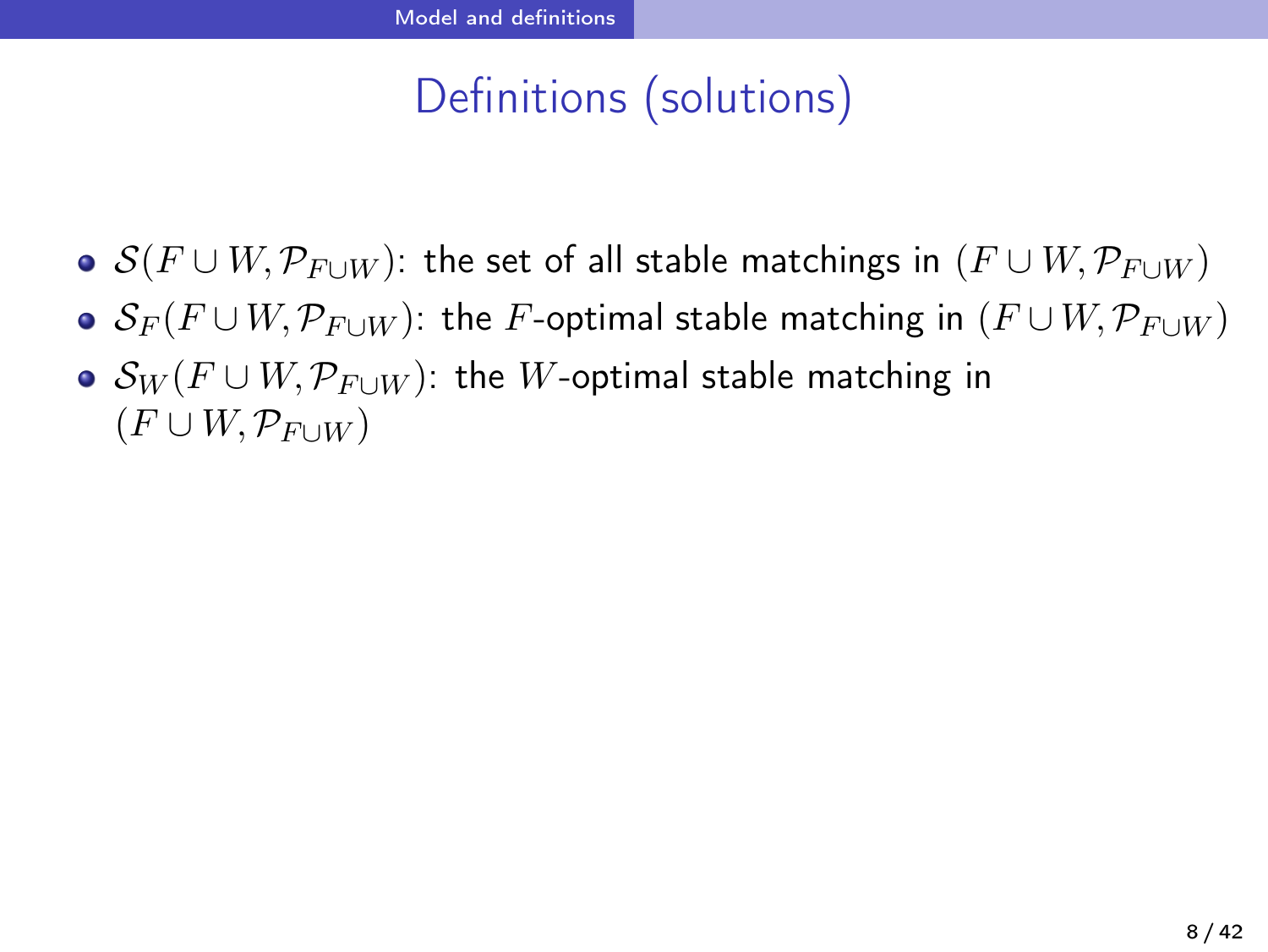- $S(F ∪ W, P_{F ∪ W})$ : the set of all stable matchings in  $(F ∪ W, P_{F ∪ W})$
- $\bullet$  *S<sub>F</sub>*(*F* ∪ *W*,  $\mathcal{P}_{F\cup W}$ ): the *F*-optimal stable matching in (*F* ∪ *W*,  $\mathcal{P}_{F\cup W}$ )
- *S<sup>W</sup>* (*F ∪ W,P<sup>F</sup> <sup>∪</sup><sup>W</sup>* ): the *W*-optimal stable matching in  $(F \cup W, \mathcal{P}_{F \cup W})$
- The stable solution associates with each problem  $(F ∪ W, P_{F∪W}) ∈ E$  the set  $S(F ∪ W, P_{F∪W})$ .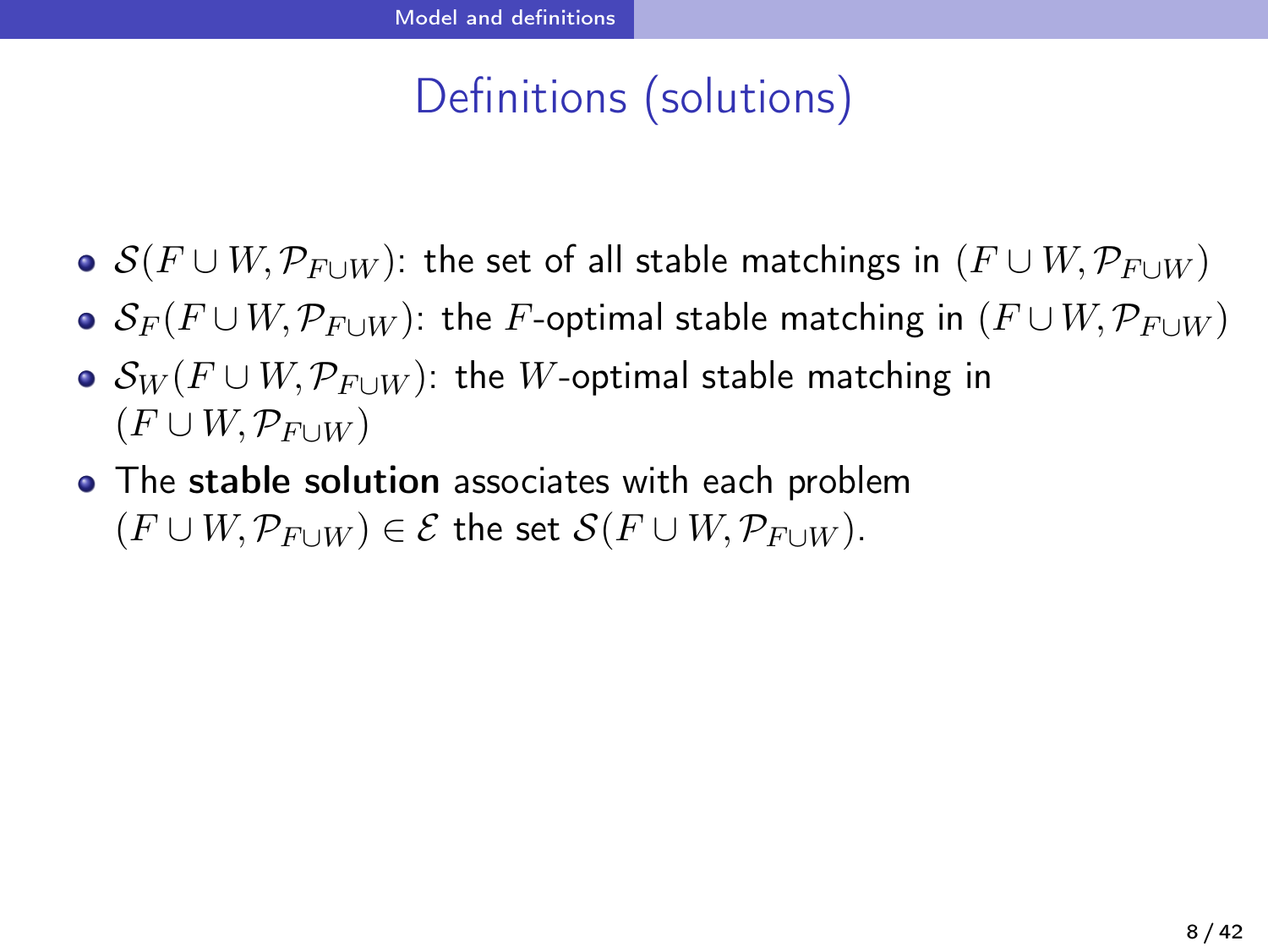- $S(F ∪ W, P_{F ∪ W})$ : the set of all stable matchings in  $(F ∪ W, P_{F ∪ W})$
- $\bullet$  *S<sub>F</sub>*(*F* ∪ *W,*  $P_{F\cup W}$ ): the *F*-optimal stable matching in (*F* ∪ *W,*  $P_{F\cup W}$ )
- *S<sup>W</sup>* (*F ∪ W,P<sup>F</sup> <sup>∪</sup><sup>W</sup>* ): the *W*-optimal stable matching in  $(F \cup W, \mathcal{P}_{F \cup W})$
- The stable solution associates with each problem  $(F ∪ W, P_{F ∪ W}) ∈ E$  the set  $S(F ∪ W, P_{F ∪ W})$ .
- The *F*-optimal stable solution associate with each problem  $(F ∪ W, P_{F ∪ W}) ∈ E$  the matching  $S_F(F ∪ W, P_{F ∪ W})$ .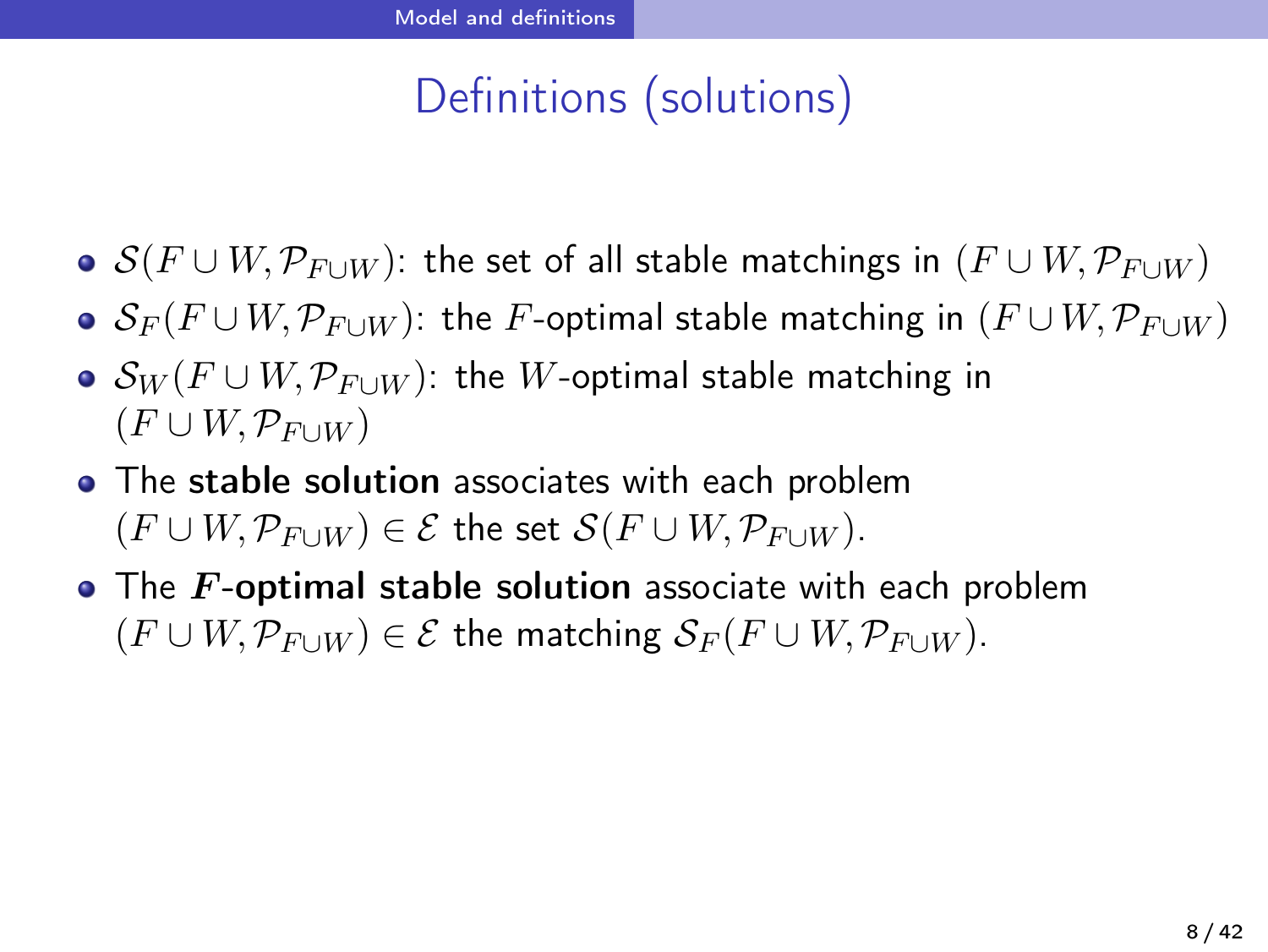- $S(F ∪ W, P_{F ∪ W})$ : the set of all stable matchings in  $(F ∪ W, P_{F ∪ W})$
- $\bullet$  *S<sub>F</sub>*(*F* ∪ *W*,  $\mathcal{P}_{F\cup W}$ ): the *F*-optimal stable matching in (*F* ∪ *W*,  $\mathcal{P}_{F\cup W}$ )
- *S<sup>W</sup>* (*F ∪ W,P<sup>F</sup> <sup>∪</sup><sup>W</sup>* ): the *W*-optimal stable matching in  $(F \cup W, \mathcal{P}_{F \cup W})$
- The stable solution associates with each problem  $(F \cup W, \mathcal{P}_{F \cup W}) \in \mathcal{E}$  the set  $\mathcal{S}(F \cup W, \mathcal{P}_{F \cup W})$ .
- **•** The *F*-optimal stable solution associate with each problem  $(F ∪ W, P_{F ∪ W}) ∈ E$  the matching  $S_F(F ∪ W, P_{F ∪ W})$ .
- The *W*-optimal stable solution associate with each problem  $(F ∪ W, P_{F ∪ W}) ∈ E$  the matching  $S_W(F ∪ W, P_{F ∪ W})$ .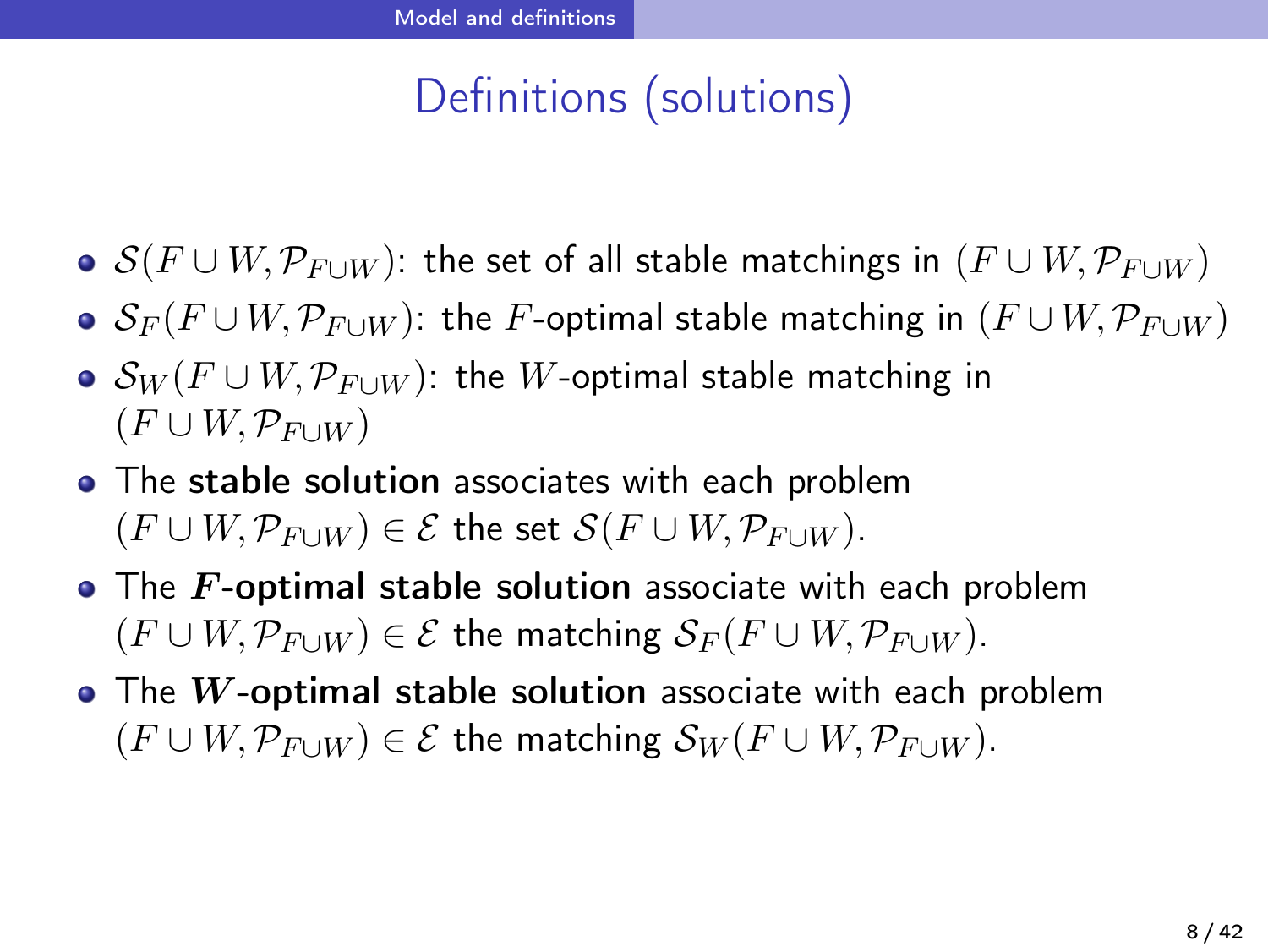## **Definitions**

### Definition 1

 $\mathsf{For~each~}(F \cup W, \mathcal{P}_{F \cup W}) \in \mathcal{E},~h \in F \cup W,~\mathsf{and}~a \in (F \cup W)_{-h},~\mathsf{and}~b$  $\mathsf{preference}$  ordering  $\succ^h_a$  on  $(F\cup W)_h\cup\{\phi\}$  is a  $h$ -**improvement** over  $\succ_a$  if  $\succ^h_a$  and  $\succ_a$  determine the same ordering on the set  $((F\cup W)_h\setminus\{h\})\cup\{\phi\}$ and  $h$  ≻<sub>*a*</sub>  $h'$  implies  $h$  ≻ $\frac{h}{a}$   $h'$  for each  $h' \in (F \cup W)_h$ .

In short,  $\succ_a^h$  is a *h*-improvement over  $\succ_a$  if the order of  $h$  is higher in  $\succ_a^h$ than in *≻a*, while the relative orders among the others stay unchanged.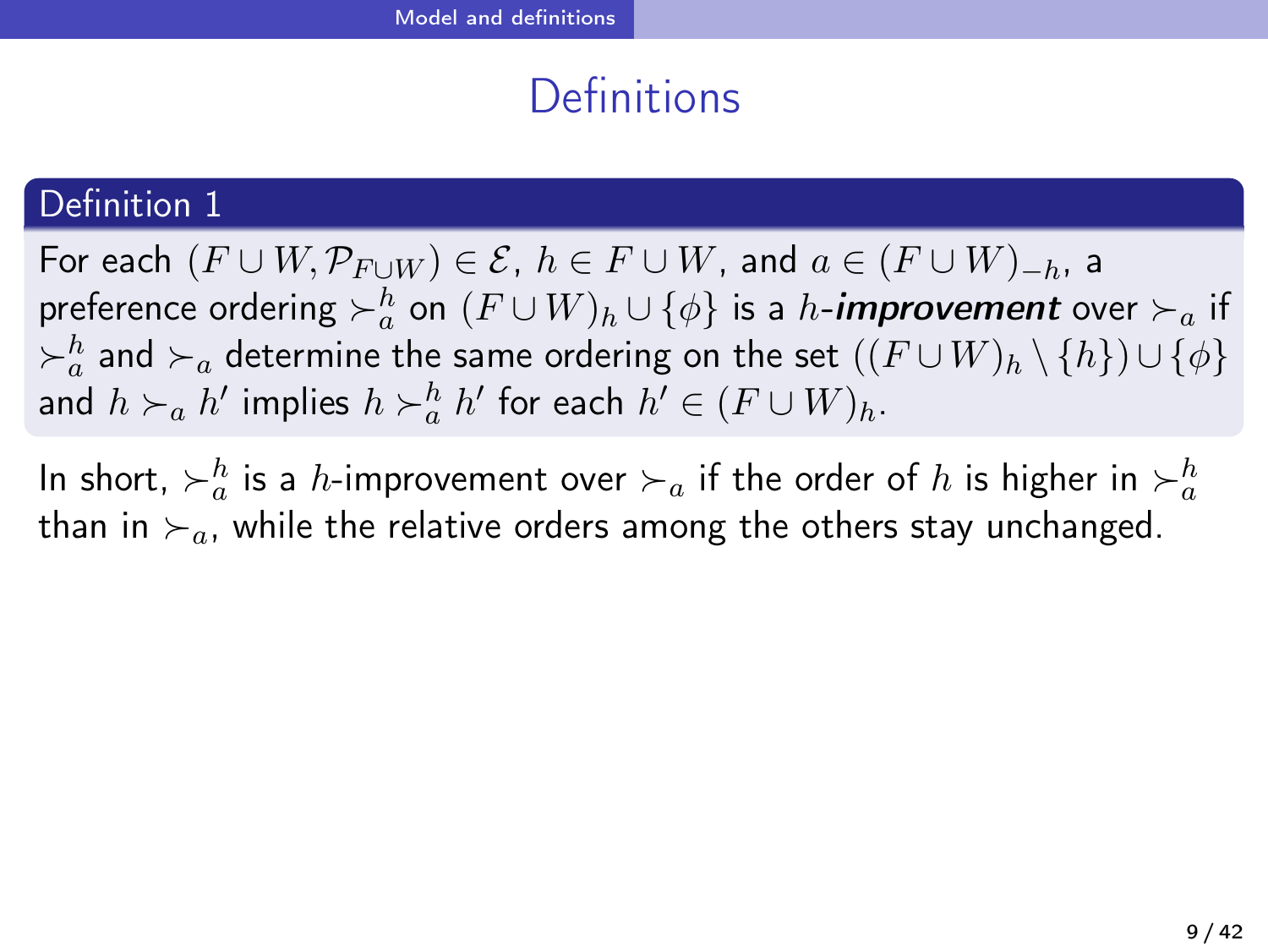## **Definitions**

#### Definition 1

 $\mathsf{For~each~}(F \cup W, \mathcal{P}_{F \cup W}) \in \mathcal{E},~h \in F \cup W,~\mathsf{and}~a \in (F \cup W)_{-h},~\mathsf{and}~b$  $\mathsf{preference}$  ordering  $\succ^h_a$  on  $(F\cup W)_h\cup\{\phi\}$  is a  $h$ -**improvement** over  $\succ_a$  if  $\succ^h_a$  and  $\succ_a$  determine the same ordering on the set  $((F\cup W)_h\setminus\{h\})\cup\{\phi\}$ and  $h$  ≻<sub>*a*</sub>  $h'$  implies  $h$  ≻ $\frac{h}{a}$   $h'$  for each  $h' \in (F \cup W)_h$ .

In short,  $\succ_a^h$  is a *h*-improvement over  $\succ_a$  if the order of  $h$  is higher in  $\succ_a^h$ than in *≻a*, while the relative orders among the others stay unchanged.

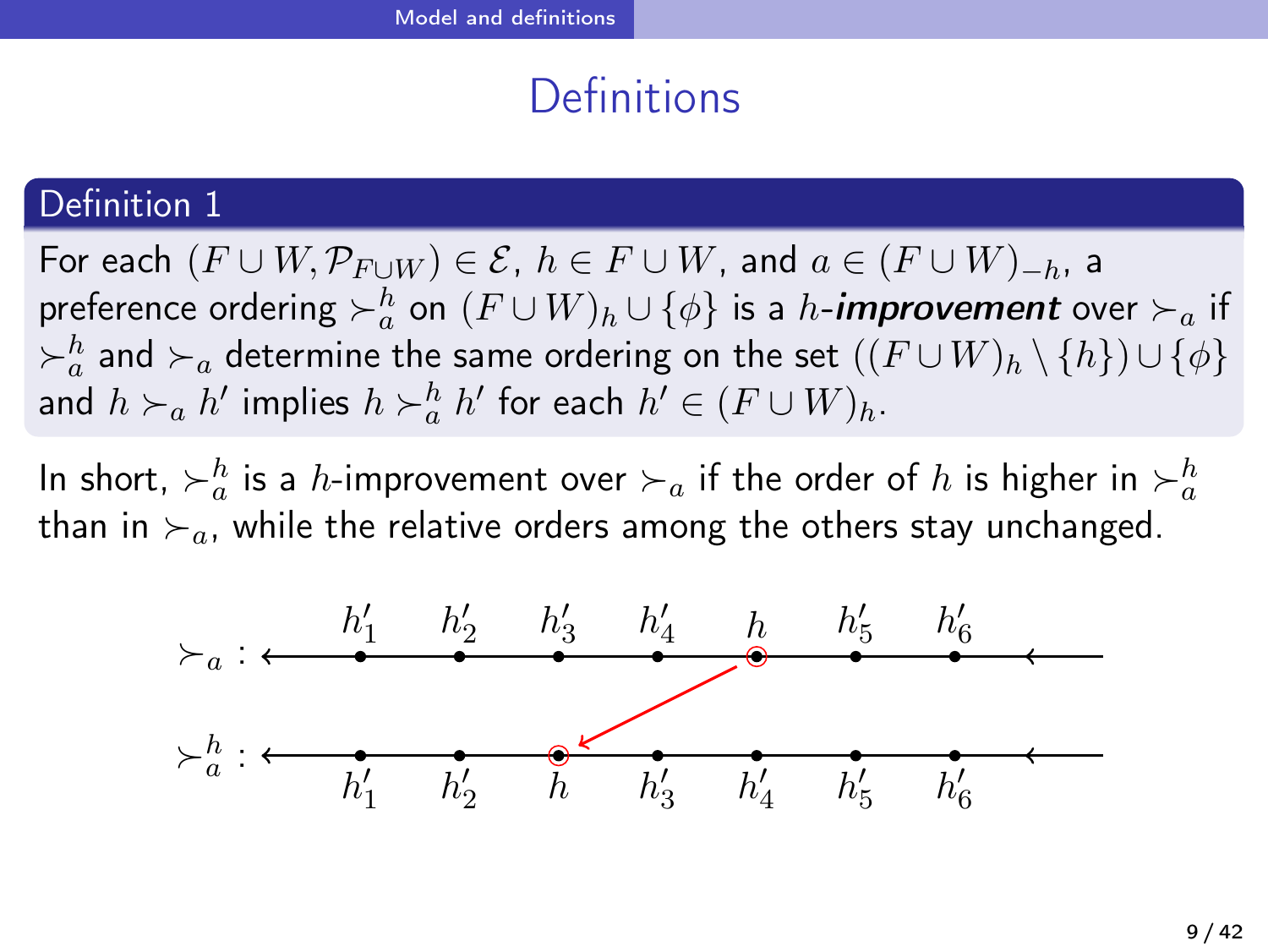## Definitions

## Definition 2

 $\mathsf{For}$  a given preference profile  $\mathcal{P}_{F \cup W} = \{ \succ_a | \ a \in F \cup W \}$  and  $h \in F \cup W$ , a preference profile  $\mathcal{P}_{F \cup W}^h = \{ \succ_a^h | \ a \in F \cup W \}$  is a  $h$ -**improvement** over  $\mathcal{P}_{F\cup W}$  if

- $(1)$   $\succ^h_a$  is a *h*-improvement over  $\succ_a$  for each  $a \in (F \cup W)_{-h}$ ,
- (2)  $\vDash h$ <sup>*a*</sup>  $\equiv \vDash$ *a* for each *a* ∈  $(F ∪ W)$ *h*.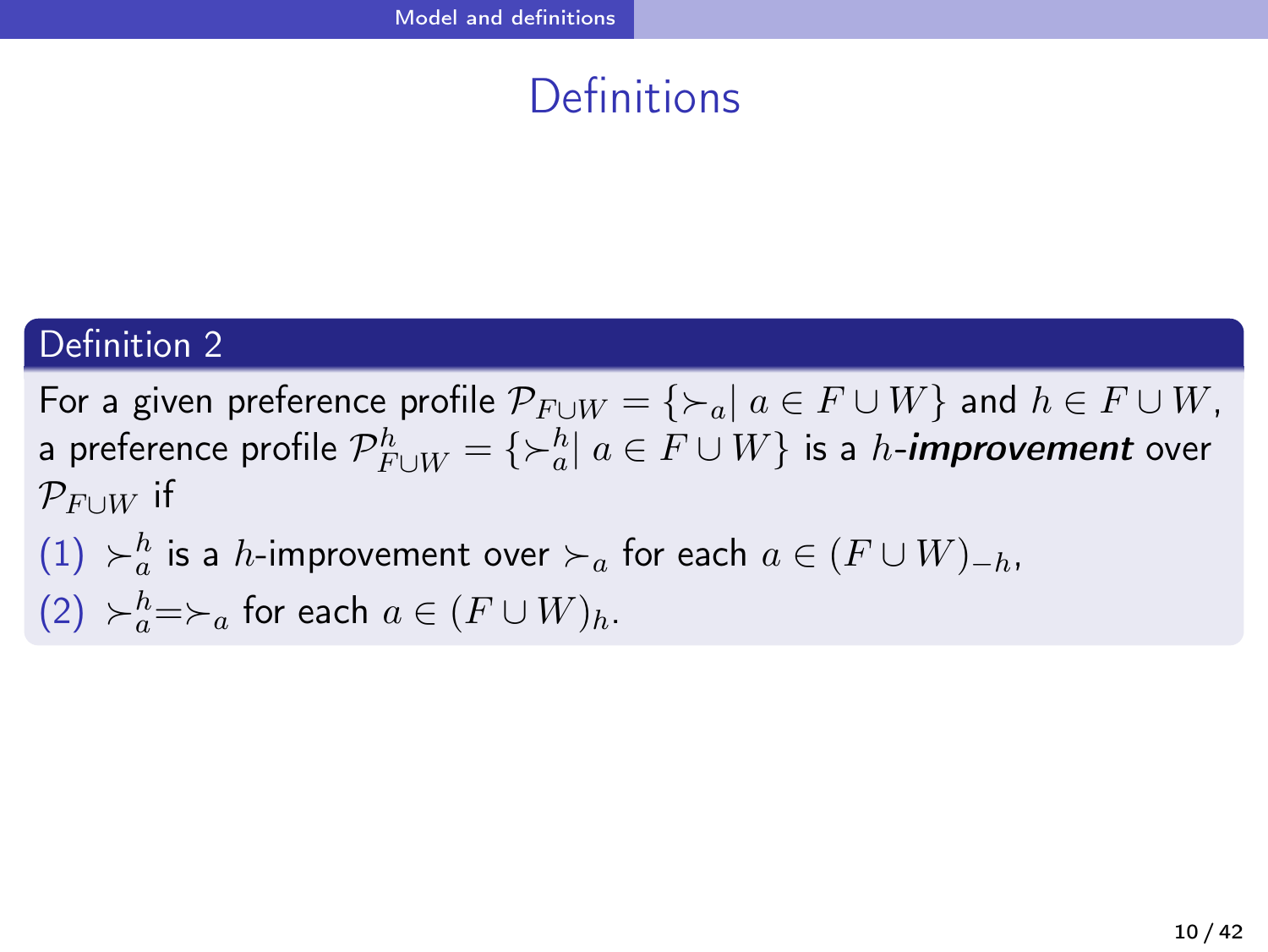# Axioms

## Singles Monotonicity

#### Axiom

### Own-side singles monotonicity :

For a given  $(F \cup W, \mathcal{P}_{F \cup W}) \in \mathcal{E}$ , suppose that  $h \in F \cup W$  satisfies  $\mu(h) = \phi$  for each  $\mu \in \varphi(F \cup W, \mathcal{P}_{F \cup W})$ . Then, a solution  $\varphi$  satisfies own-side single monotonicity if for each *h-*improvement  $\mathcal{P}_{F\cup W}^{h}$  over  $\mathcal{P}_{F\cup W}$ and each  $\mu \in \varphi(F \cup W, \mathcal{P}_{F \cup W})$ , there exists  $\nu \in \varphi(F \cup W, \mathcal{P}_{F \cup W}^h)$  such that,

 $\mu(a) \succeq_a \nu(a)$ 

for each  $a \in (F \cup W)_h \setminus \{h\}.$ 

Suppose that *h* is single at some problem and every agent on the opposite side of *h* changes her/his preference in favor of *h*. The axiom requires that every agent on the same side of *h* (except *h*) should not be made strictly better off.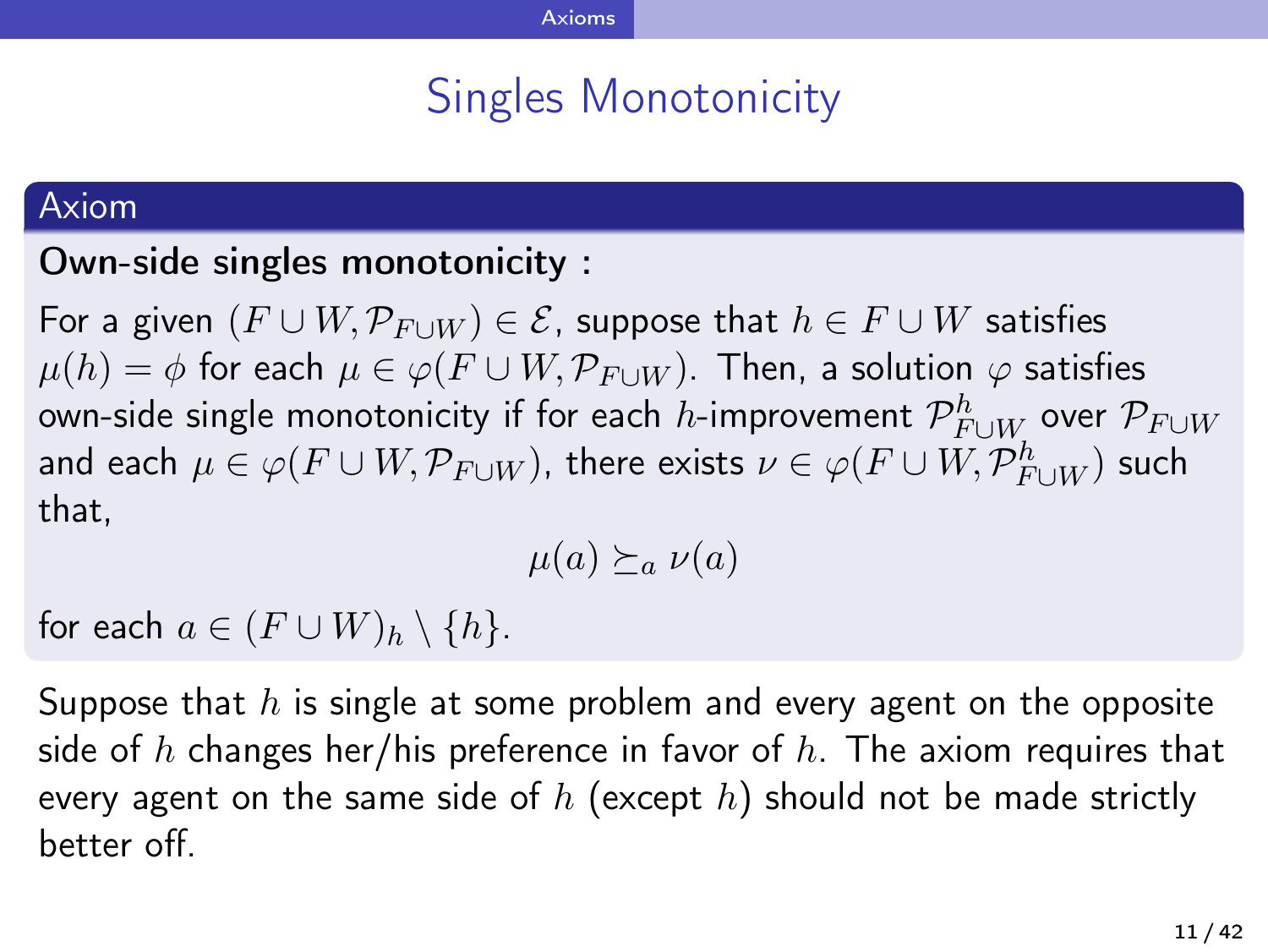## Axioms

## Singles Monotonicity

#### Axiom

### Other-side singles monotonicity :

For a given  $(F \cup W, \mathcal{P}_{F \cup W}) \in \mathcal{E}$ , suppose that  $h \in F \cup W$  satisfies  $\mu(h) = \phi$  for each  $\mu \in \varphi(F \cup W, \mathcal{P}_{F \cup W})$ . Then, a solution  $\varphi$  satisfies  $\sigma$   $\mathcal{P}_{F\cup W}^{h}$  over  $\sigma$  *h* and  $\sigma$  is the for each *h*-improvement  $\mathcal{P}_{F\cup W}^{h}$  over  $\mathcal{P}_{F \cup W}$  and each  $\nu \in \varphi(F \cup W, \mathcal{P}_{F \cup W}^h)$ , there exists  $\mu \in \varphi(F \cup W, \mathcal{P}_{F \cup W})$ such that,

$$
\nu(a) \succeq_a^h \mu(a)
$$

for each  $a \in (F \cup W)_{-h}$ .

Suppose that *h* is single at some problem and every agent on the opposite side of *h* changes her/his preference in favor of *h*. The axiom requires that every agent on the opposite side of *h* should not be made strictly worse off with respect to the ex-post preference.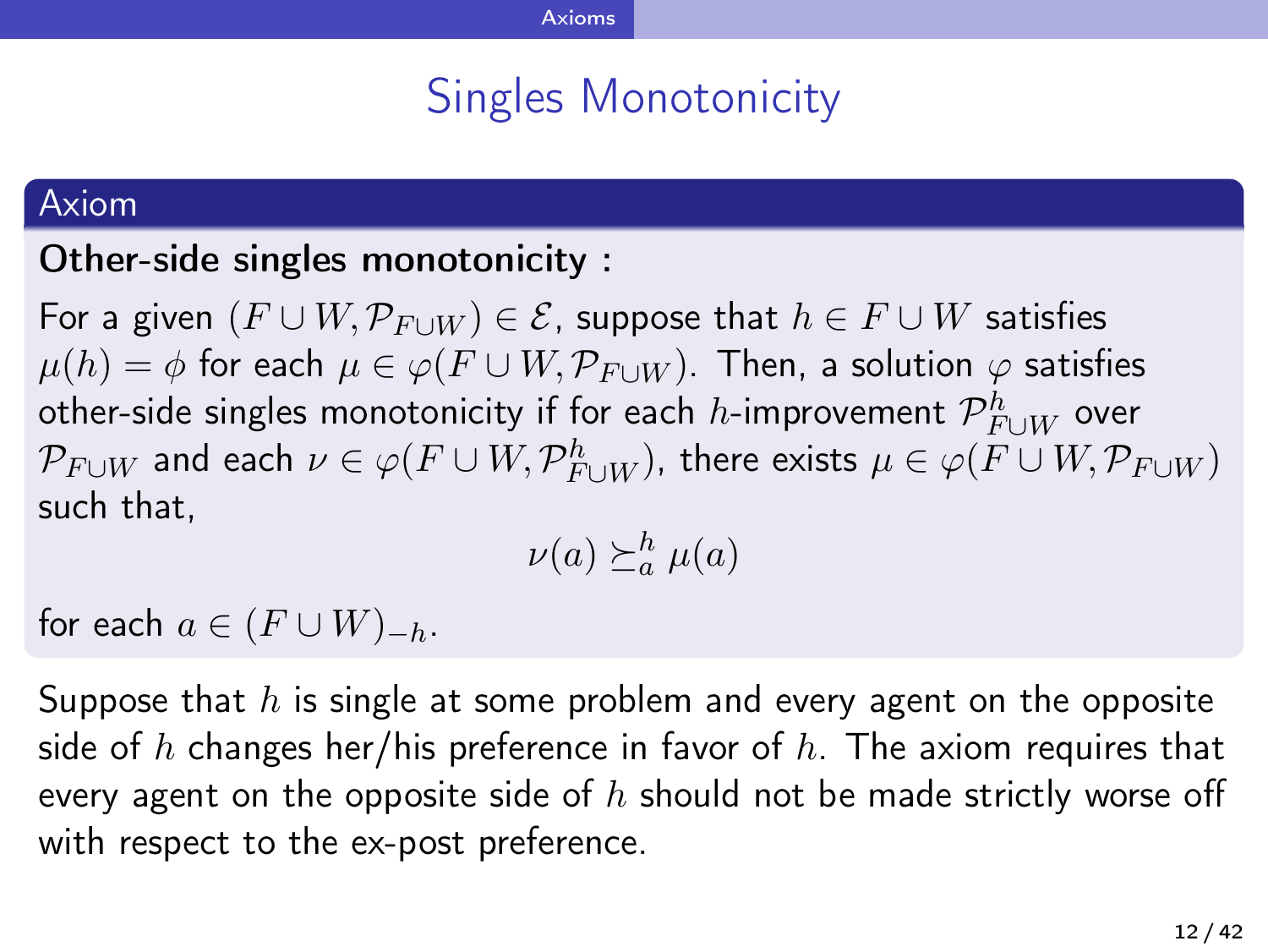#### Examples

## Example 1

Let  $F = \{f_1, f_2, f_3\}$  and  $W = \{w_1, w_2, w_3\}$ . Let  $\mathcal{P}_F \cup \mathcal{P}_W$  be given by,

| $f_1 \parallel w_1 \succ w_2 \succ \phi \succ w_3$ |  | $w_1 \parallel f_2 \succ f_3 \succ f_1 \succ \phi$ |
|----------------------------------------------------|--|----------------------------------------------------|
| $f_2 \parallel w_2 \succ w_1 \succ \phi \succ w_3$ |  | $w_2 \parallel f_1 \succ f_2 \succ \phi \succ f_3$ |
| $f_3 \parallel w_3 \succ w_1 \succ \phi \succ w_2$ |  | $w_3 \parallel \phi \succ f_3 \succ f_1 \succ f_2$ |

The *F*-optimal stable matching  $\mathcal{S}_F(F \cup W, \mathcal{P}_{F \cup W})$  is given by

$$
\mu_F = \{ (f_1, w_2), (f_2, w_1), f_3, w_3 \},
$$

which is the unique stable matching. Notice that  $\mu_F(f_3) = \phi$ .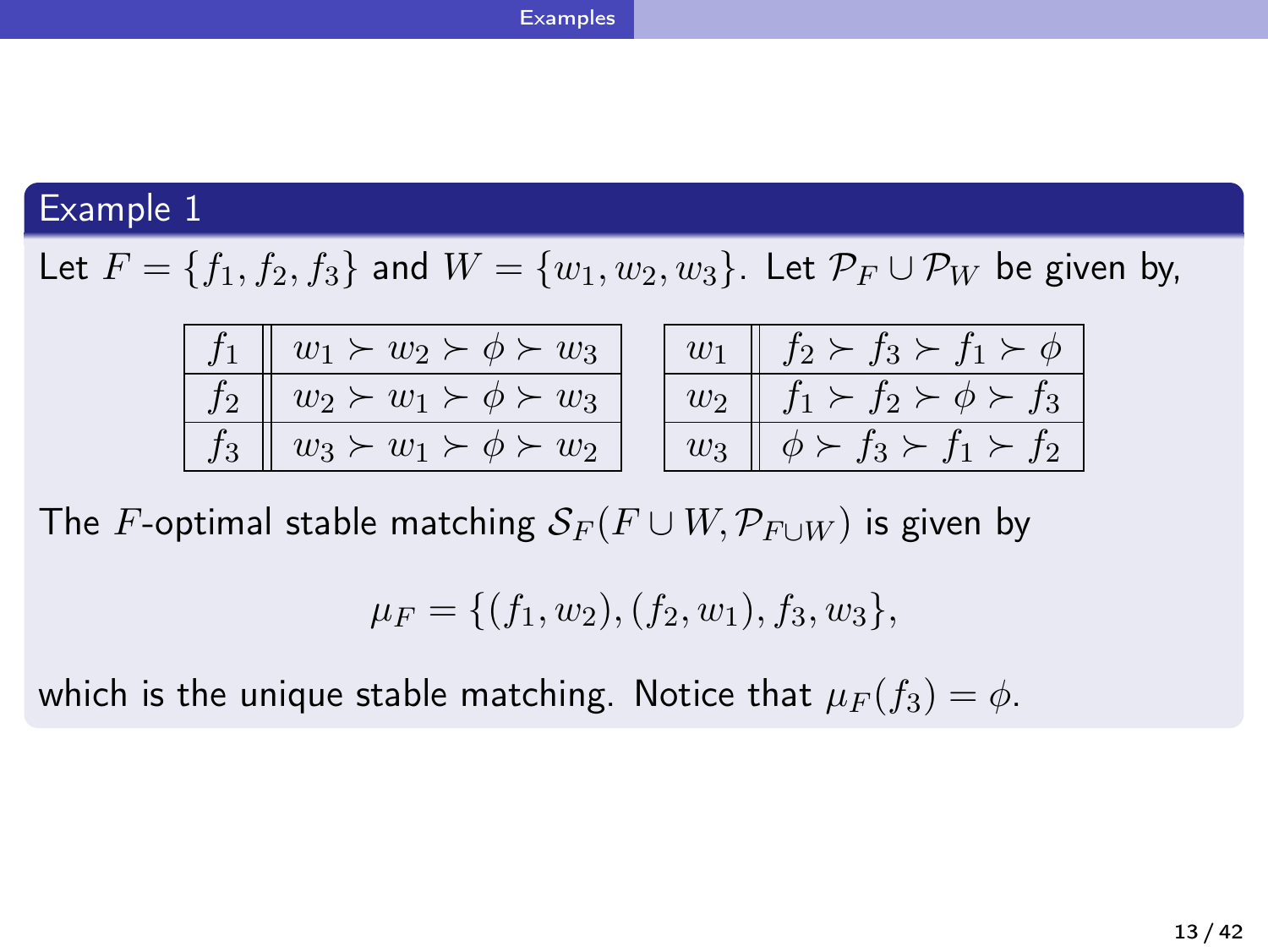#### Examples

Example 1

| $f_1 \parallel w_1 \succ w_2 \succ \phi \succ w_3$ |  | $w_1 \parallel f_2 \succ f_3 \succ f_1 \succ \phi$ |  |
|----------------------------------------------------|--|----------------------------------------------------|--|
| $f_2 \parallel w_2 \succ w_1 \succ \phi \succ w_3$ |  | $w_2 \parallel f_1 \succ f_2 \succ \phi \succ f_3$ |  |
| $f_3 \parallel w_3 \succ w_1 \succ \phi \succ w_2$ |  | $w_3 \parallel \phi \succ f_3 \succ f_1 \succ f_2$ |  |

Let  $\mathcal{P}_{F\cup W}^{f_3}$  be the  $f_3$ -improvement over  $\mathcal{P}_{F\cup W}$  defined as follows.

| $f_1 \parallel w_1 \succ w_2 \succ \phi \succ w_3$ |  | $w_1 \parallel f_2 \succ f_3 \succ f_1 \succ \phi$           |
|----------------------------------------------------|--|--------------------------------------------------------------|
| $f_2 \parallel w_2 \succ w_1 \succ \phi \succ w_3$ |  | $w_2 \parallel f_1 \succ f_2 \succ \phi \succ f_3$           |
| $\mid f_3 \mid w_3 \succ w_1 \succ \phi \succ w_2$ |  | $w_3 \parallel f_3 \succ \phi \succ f_1 \succ f_2 \parallel$ |

The  $F$ -optimal stable matching  $\mathcal{S}(F \cup W, \mathcal{P}_{F \cup W}^{f_3})$  is given by

$$
\mu_F^{f_3} = \{ (f_1, w_1), (f_2, w_2), (f_3, w_3) \}.
$$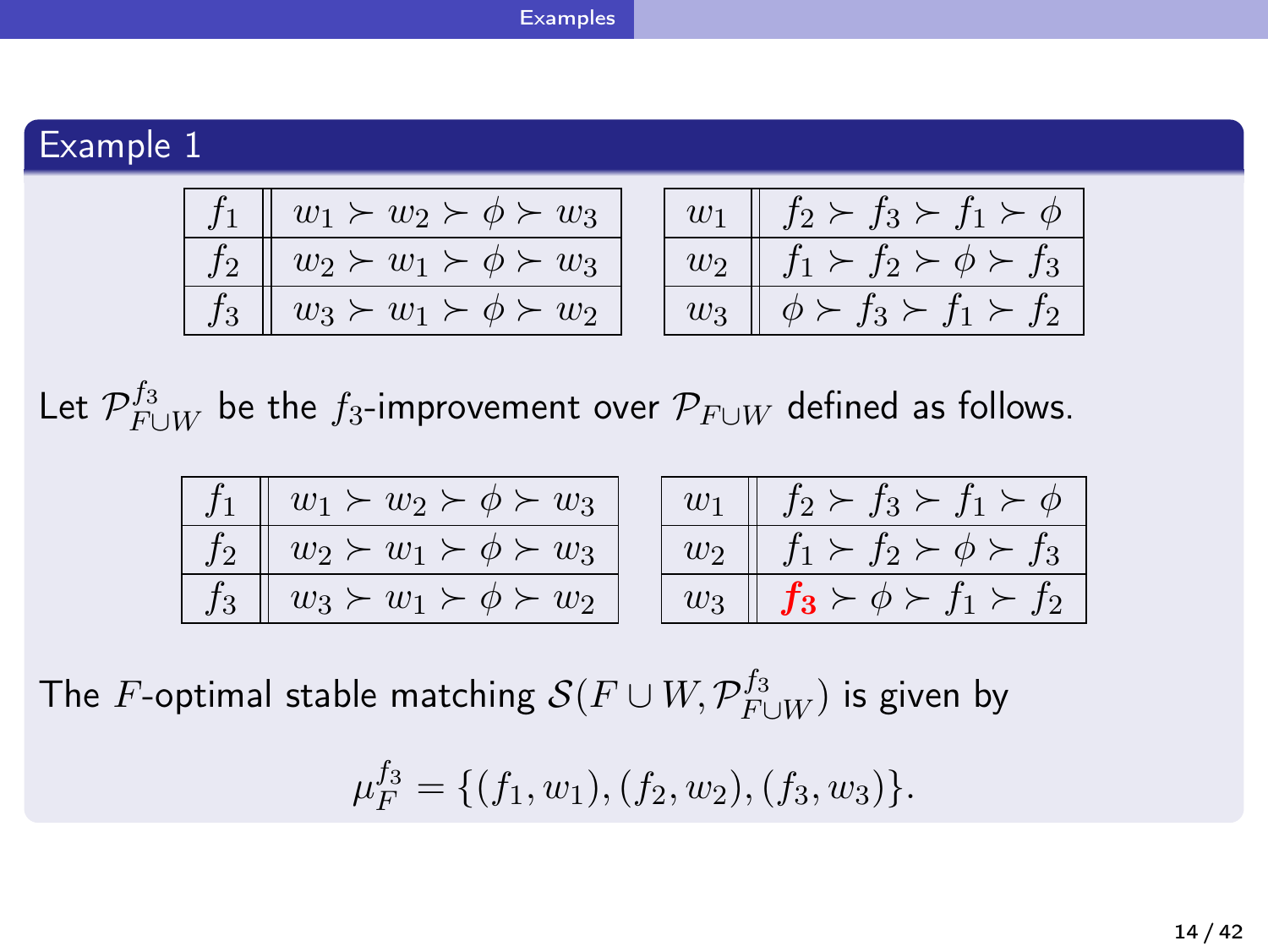|           | <b>Examples</b>                                                                                                                                                                                                                                                                                                                                                            |
|-----------|----------------------------------------------------------------------------------------------------------------------------------------------------------------------------------------------------------------------------------------------------------------------------------------------------------------------------------------------------------------------------|
|           |                                                                                                                                                                                                                                                                                                                                                                            |
| Example 1 |                                                                                                                                                                                                                                                                                                                                                                            |
|           | $f_2 \succ f_3 \succ f_1 \succ \phi$<br>$\mathcal{P}_{F \cup W} : \begin{array}{ c c c } \hline f_1 & w_1 \succ w_2 & , & , \\ \hline f_2 & w_2 \succ w_1 \succ \phi \succ w_3 & , \\ \hline f_3 & w_3 \succ w_1 \succ \phi \succ w_2 & , \end{array}$<br>$w_1$<br>$w_2 \parallel f_1 \succ f_2 \succ \phi \succ f_3$<br>$\phi \succ f_3 \succ f_1 \succ f_2$<br>$w_3$     |
|           | $\mu_F = \{(f_1, w_2), (f_2, w_1), f_3, w_3\}$                                                                                                                                                                                                                                                                                                                             |
|           | $w_1 \parallel f_2 \succ f_3 \succ f_1 \succ \phi$<br>$\mathcal{P}_{F \cup W}^{f_3}: \begin{array}{ l l } f_1 & w_1 \succ w_2 \succ \phi \succ w_3 \ \hline f_2 & w_2 \succ w_1 \succ \phi \succ w_3 \ \hline f_3 & w_3 \succ w_1 \succ \phi \succ w_2 \end{array}$<br>$w_2 \parallel f_1 \succ f_2 \succ \phi \succ f_3$<br>$f_3 \succ \phi \succ f_1 \succ f_2$<br>$w_3$ |
|           | $\mu_F^{f_3} = \{(f_1, w_1), (f_2, w_2), (f_3, w_3)\}\$                                                                                                                                                                                                                                                                                                                    |
|           | $\bullet \mu_F^{J_3}(f) \succ_f \mu_F(f)$ for $f \neq f_3$ .                                                                                                                                                                                                                                                                                                               |
|           | $\bullet \mu_F(w) > w^{f_3}_w \mu_F^{f_3}(w)$ for $w = w_1, w_2$ and $\mu_F^{f_3}(w_3) > w^{f_3}_w \mu_F(w_3)$ .                                                                                                                                                                                                                                                           |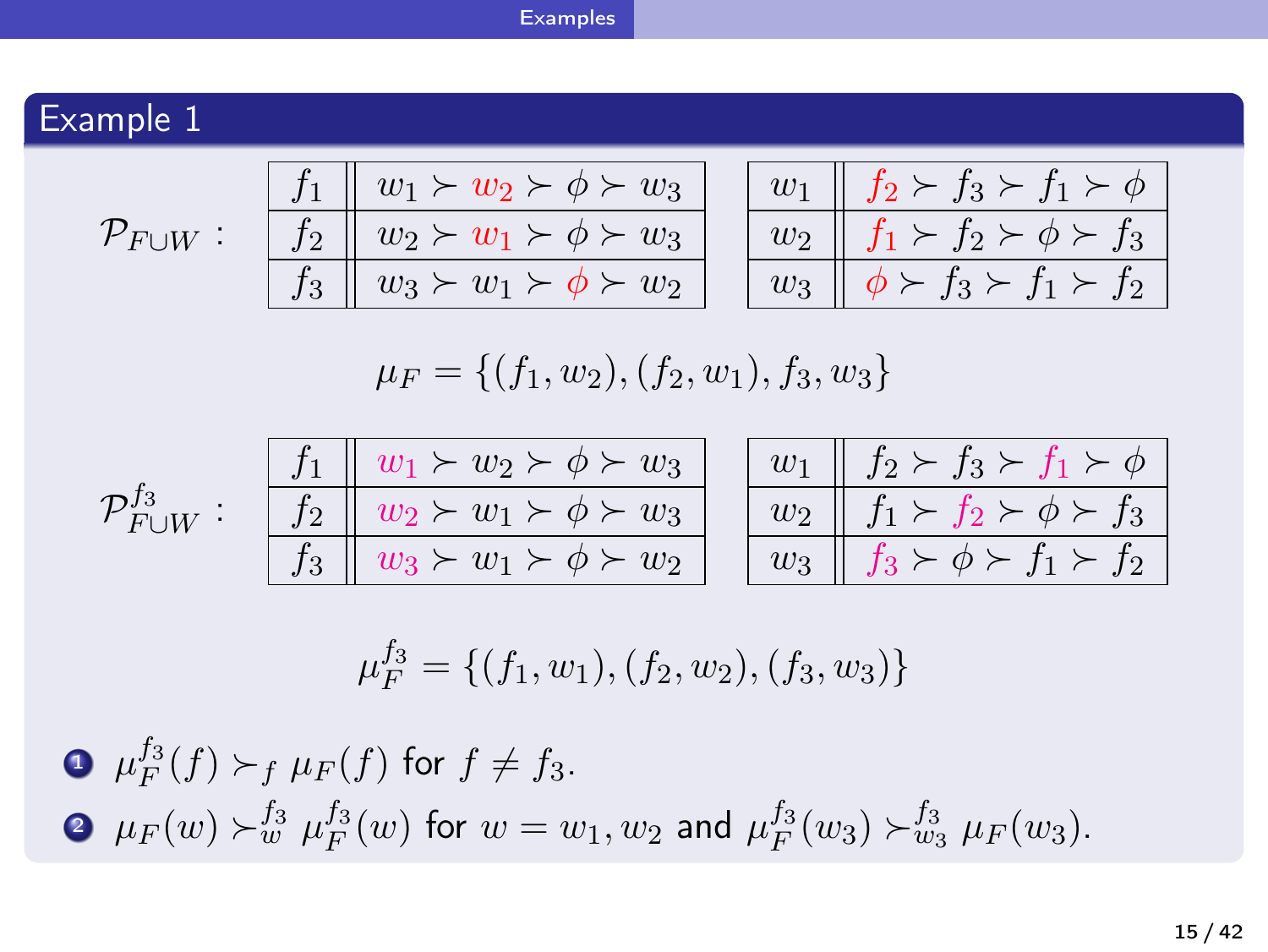#### Example 1

Since  $\mu_F^{f_3}$  $F^{J3}_F(f) \succ_f \mu_F(f)$  for  $f \neq f_3$ , every firm other than  $f_3$  is made strictly better off by the *f*3-improvement, the *F*-optimal stable solution  $S_F$  does not satisfy own-side singles monotonicity.

Examples

- Since  $\mu_F(w) \succ_w^{f_3} \mu_F^{f_3}$  $F^{J3}_F(w)$  for  $w \neq w_3$ , there exist workers strictly made worse off by the  $f_3$ -improvement, the  $F$ -optimal stable solution  $S_F$ does not satisfy other-side singles monotonicity. This also shows that the stable solution *S* does not satisfy other-side singles monotonicity.
- The  $W$ -optimal stable matching in  $(F\cup W, \mathcal{P}_{F\cup W}^{f_3})$  is

 $\mu_W^{f_3} = \{(f_1, w_2), (f_2, w_1), (f_3, w_3)\}.$ 

Because  $\mu_F$  is the unique stable matching in the original problem, it is also the  $W$ -optimal stable matching. Since  $\mu_F(w) = \mu_W^{f_3}(w)$  for  $w \neq w_3$  and  $\mu_W^{f_3}(w_3) \succ_{w_3}^{f_3} \mu_F(w_3)$ , the  $W$ -optimal stable solution does not violate own-side singles monotonicity for the *f*3-improvement in Example 1.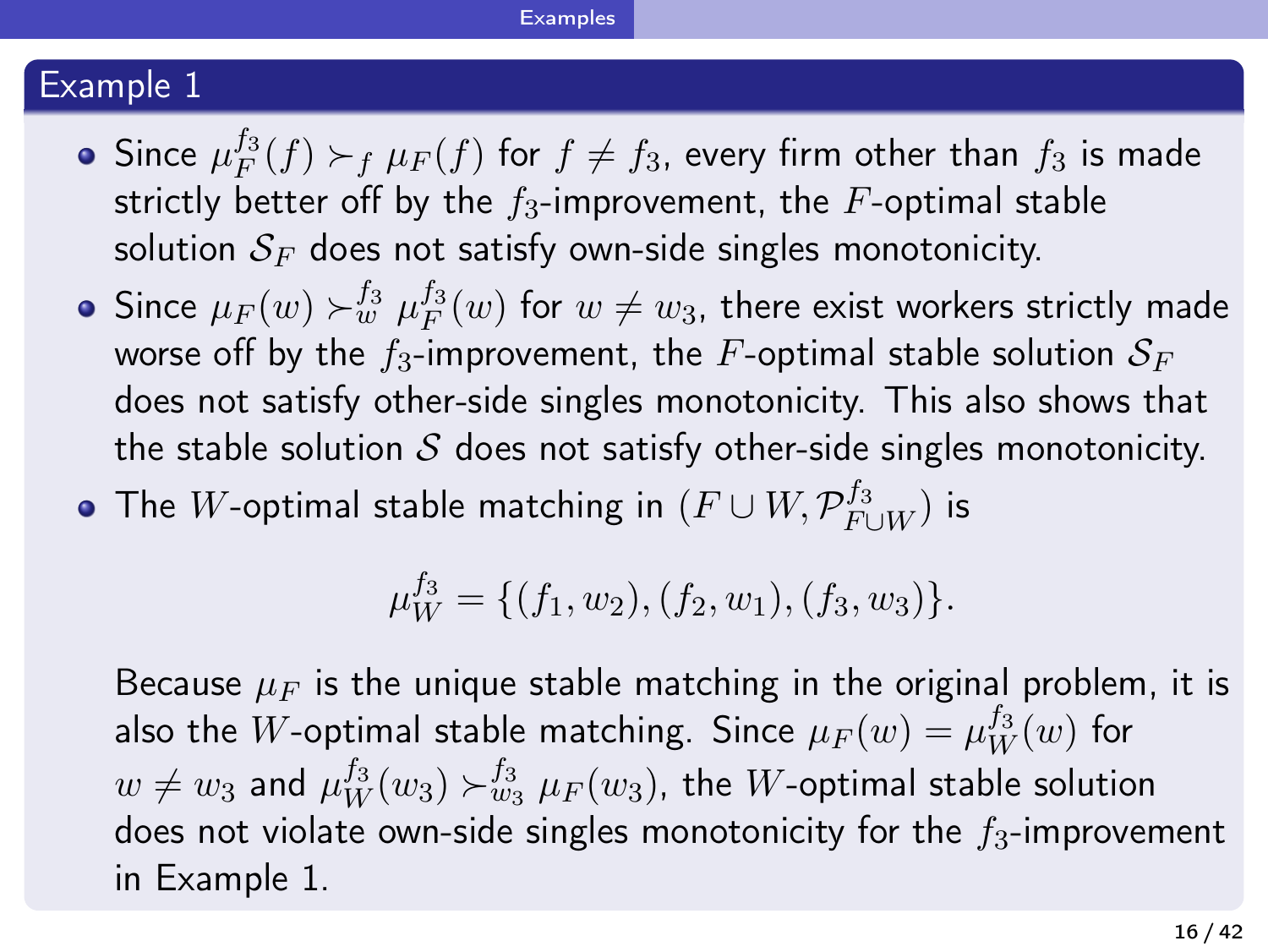Single-valued solutions

# single-valued stable solutions

## Definition 3

A single-valued solution *φ* is stable if  $\varphi(F \cup W, \mathcal{P}_{F \cup W}) \in \mathcal{S}(F \cup W, \mathcal{P}_{F \cup W})$  for each  $(F \cup W, \mathcal{P}_{F \cup W}) \in \mathcal{E}$ .

### Proposition 1

*Let φ be a stable single-valued solution. Then, φ satisfies own-side singles monotonicity if and only if it satisfies other-side singles monotonicity.*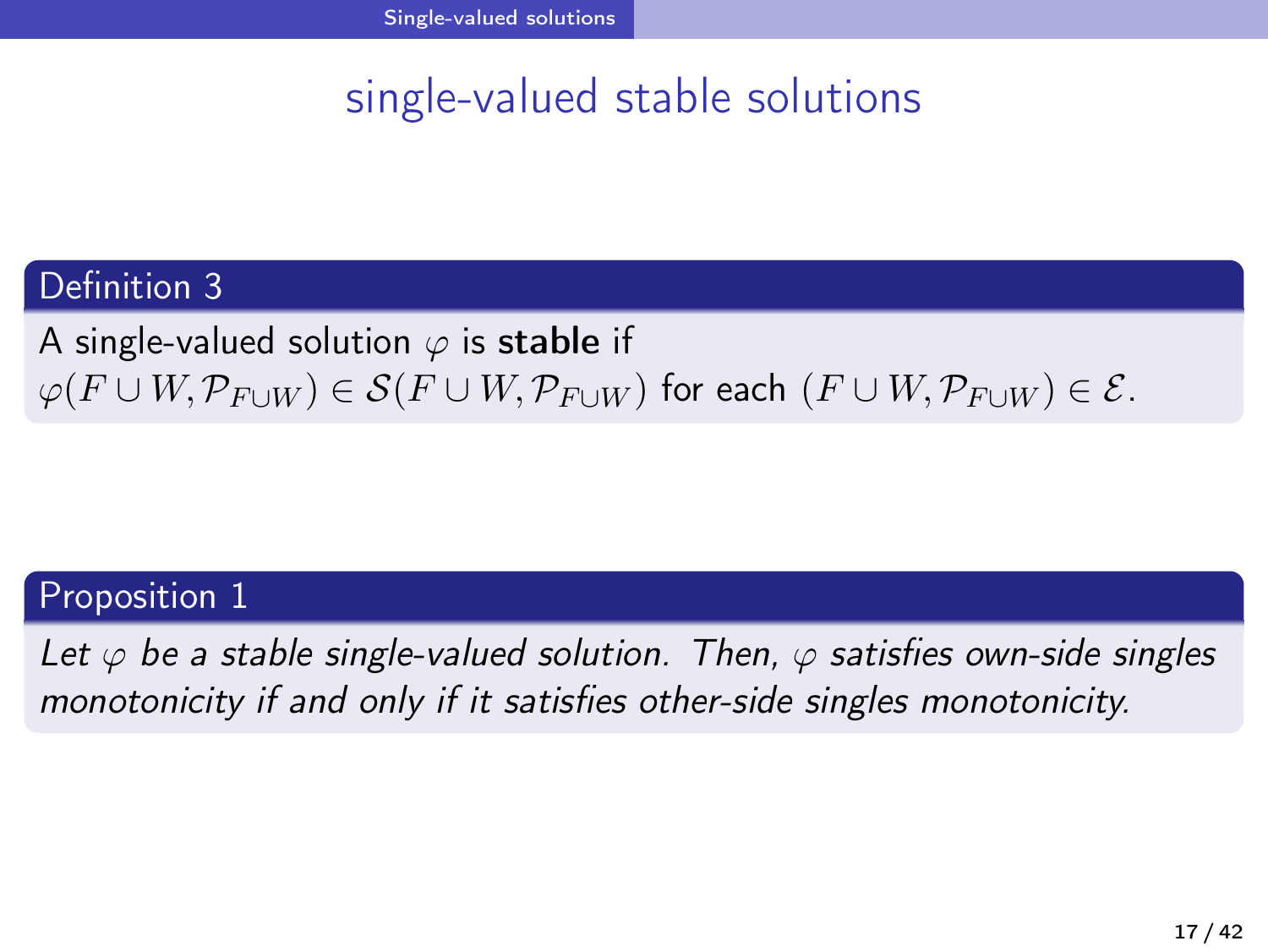Single-valued solutions

## Proposition 2

*There exists no single-valued solution satisfying stability and singles monotonicity.*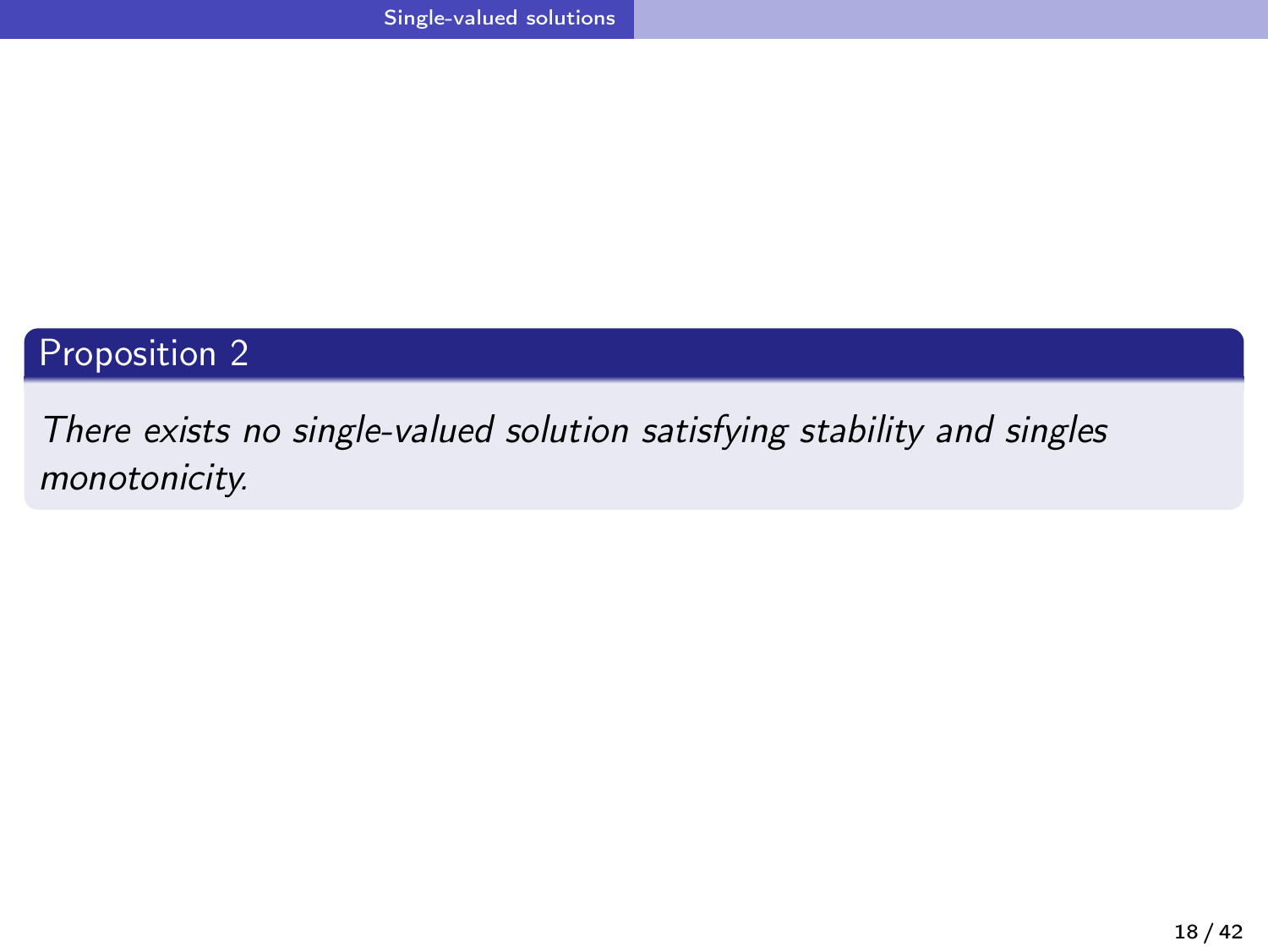${\sf Let} \,\, F=\{f_1,f_2,f_3,f_4\}$  and  $W=\{w_1,w_2,w_3,w_4\}$  and define  $\mathcal{P}_{F \cup W}$  as below.

| $f_1 \parallel w_1 \succ w_4 \succ w_2 \succ \phi \succ w_3$ |  | $w_1 \parallel f_2 \succ f_3 \succ f_1 \succ \phi \succ f_4$ |
|--------------------------------------------------------------|--|--------------------------------------------------------------|
| $f_2 \parallel w_4 \succ w_2 \succ w_1 \succ \phi \succ w_3$ |  | $w_2 \parallel f_1 \succ f_4 \succ f_2 \succ \phi \succ f_3$ |
| $f_3 \parallel w_3 \succ w_1 \succ \phi \succ w_2 \succ w_4$ |  | $w_3 \parallel \phi \succ f_1 \succ f_2 \succ f_3 \succ f_4$ |
| $f_4 \parallel w_2 \succ \phi \succ w_1 \succ w_3 \succ w_4$ |  | $w_4 \parallel f_1 \succ f_2 \succ \phi \succ f_3 \succ f_4$ |

In the problem  $(F \cup W, \mathcal{P}_{F \cup W})$ ,

 $\mu = \{(f_1, w_4), (f_2, w_1), (f_4, w_2), f_3, w_3\}$ 

is the unique stable matching. Note that  $\mu(f_3) = \phi$ .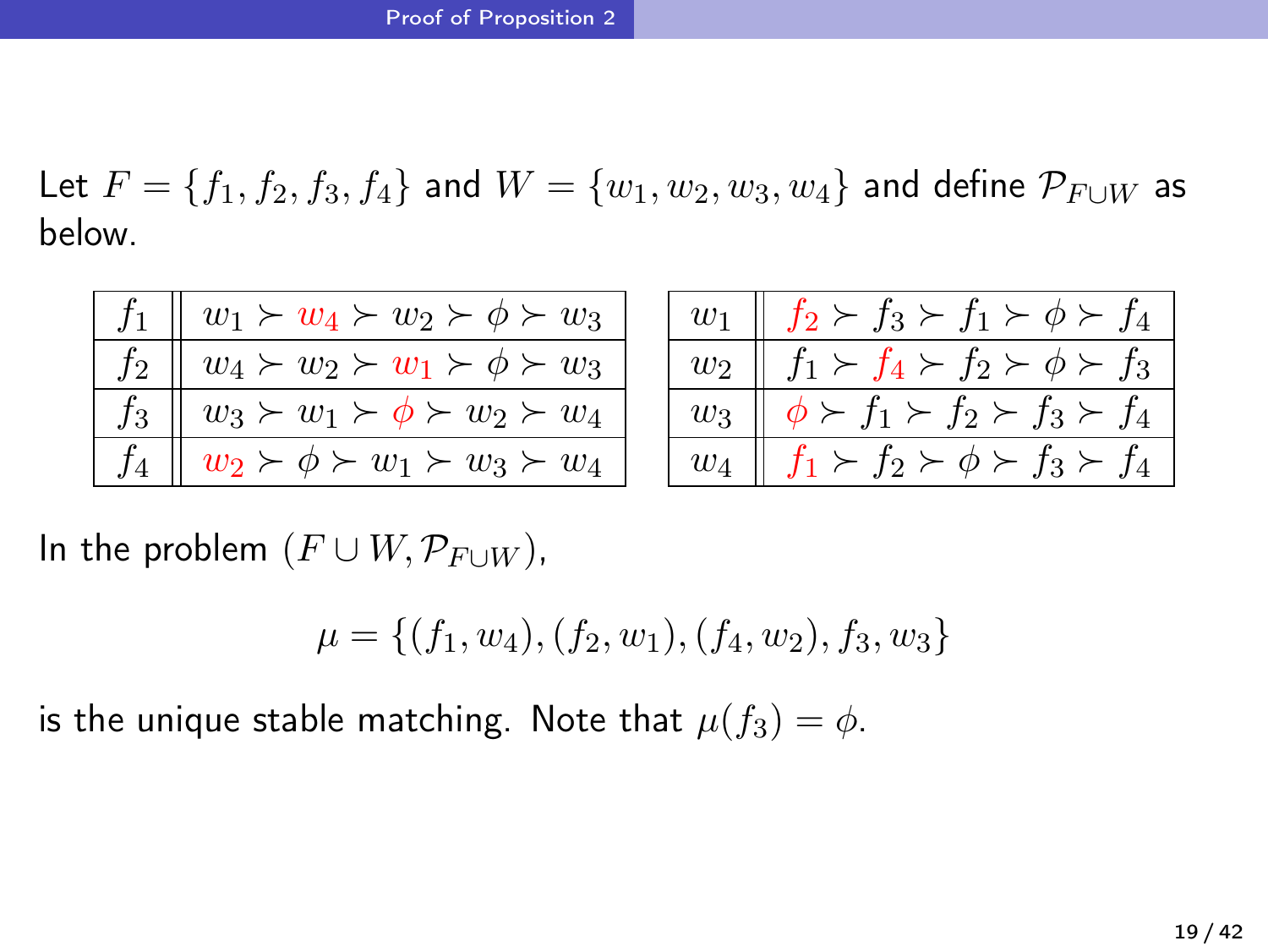Let  $\mathcal{P}_{F\cup W}^{f_3}$  be the  $f_3$ -improvement over  $\mathcal{P}_{F\cup W}$  given below.

| $\overline{w_1 \succ w_4} \succ w_2 \succ \phi \succ w_3$  |
|------------------------------------------------------------|
| $w_4\succ w_2\succ \overline{w_1\succ\phi\succ w_3}$       |
| $\underline{w_3 \succ w_1 \succ \phi \succ w_2 \succ w_4}$ |
| $w_2 \succ \phi \succ w_1 \succ w_3 \succ w_4$             |

|                | $f_2 \succ f_3 \succ f_1 \succ \phi \succ f_4$ |
|----------------|------------------------------------------------|
| $w_2$          | $f_1 \succ f_4 \succ f_2 \succ \phi \succ f_3$ |
| $w_3$          | $f_3 \succ \phi \succ f_1 \succ f_2 \succ f_4$ |
| w <sub>4</sub> | $f_1 \succ f_2 \succ \phi \succ f_3 \succ f_4$ |

The problem  $(F\cup W,\mathcal{P}_{F\cup W}^{f_3})$  has two stable matchings,

$$
\mu^1 = \{ (f_1, w_1), (f_2, w_4), (f_3, w_3), (f_4, w_2) \}
$$
  

$$
\mu^2 = \{ (f_1, w_4), (f_2, w_1), (f_3, w_3), (f_4, w_2) \}
$$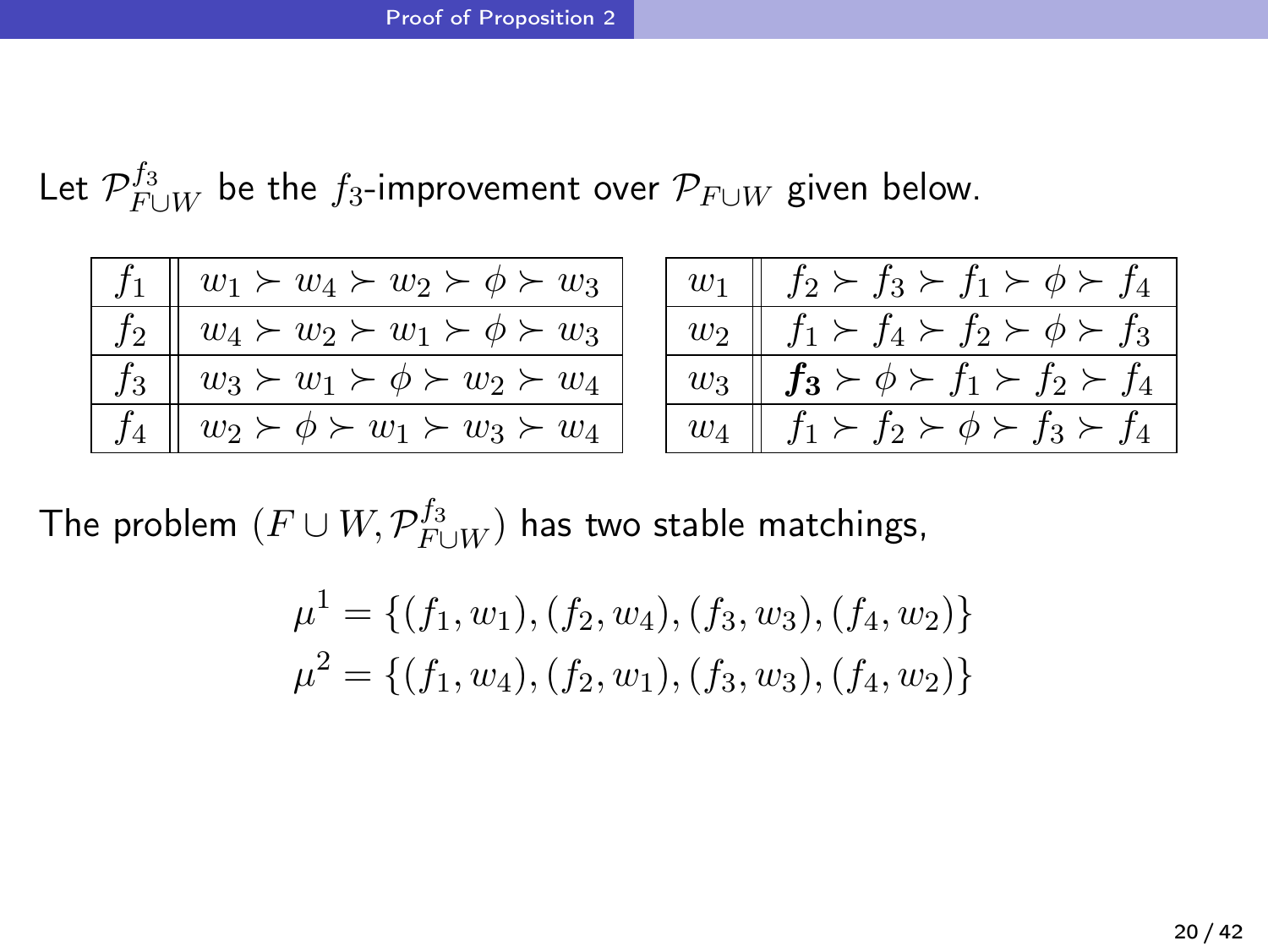| $w_1 \succ w_4 \succ w_2 \succ \phi \succ w_3$           |
|----------------------------------------------------------|
| $w_4 \succ w_2 \succ w_1 \succ \phi \succ w_3$           |
| $\parallel w_3 \succ w_1 \succ \phi \succ w_2 \succ w_4$ |
| $w_2 \succ \phi \succ w_1 \succ w_3 \succ w_4$           |
|                                                          |

|       | $\succ f_3 \succ f_1 \succ \phi \succ f_4$     |
|-------|------------------------------------------------|
| $w_2$ | $f_1 \succ f_4 \succ f_2 \succ \phi \succ f_3$ |
| $w_3$ | $\succ f_1 \succ f_2 \succ f_3 \succ f_4$      |
| $w_4$ | $f_1 \succ f_2 \succ \phi \succ f_3 \succ f_4$ |

$$
\mathcal{P}_{F \cup W}^{f_3}
$$

| $f_1 \parallel \boldsymbol{w_1} \succ w_4 \succ w_2 \succ \phi \succ w_3$ |  | $w_1 \parallel f_2 \succ f_3 \succ f_1 \succ \phi \succ f_4$ |
|---------------------------------------------------------------------------|--|--------------------------------------------------------------|
| $f_2 \parallel \boldsymbol{w_4} \succ w_2 \succ w_1 \succ \phi \succ w_3$ |  | $w_2 \parallel f_1 \succ f_4 \succ f_2 \succ \phi \succ f_3$ |
| $f_3 \parallel \boldsymbol{w_3} \succ w_1 \succ \phi \succ w_2 \succ w_4$ |  | $w_3 \parallel f_3 \succ \phi \succ f_1 \succ f_2 \succ f_4$ |
| $f_4 \parallel \bm{w_2} \succ \phi \succ w_1 \succ w_3 \succ w_4$         |  | $w_4 \parallel f_1 \succ f_2 \succ \phi \succ f_3 \succ f_4$ |

If a stable single-valued solution satisfies own-side singles monotonicity, it selects  $\mu^2$  in problem  $(F \cup W, \mathcal{P}_{F \cup W}^{f_3})$ .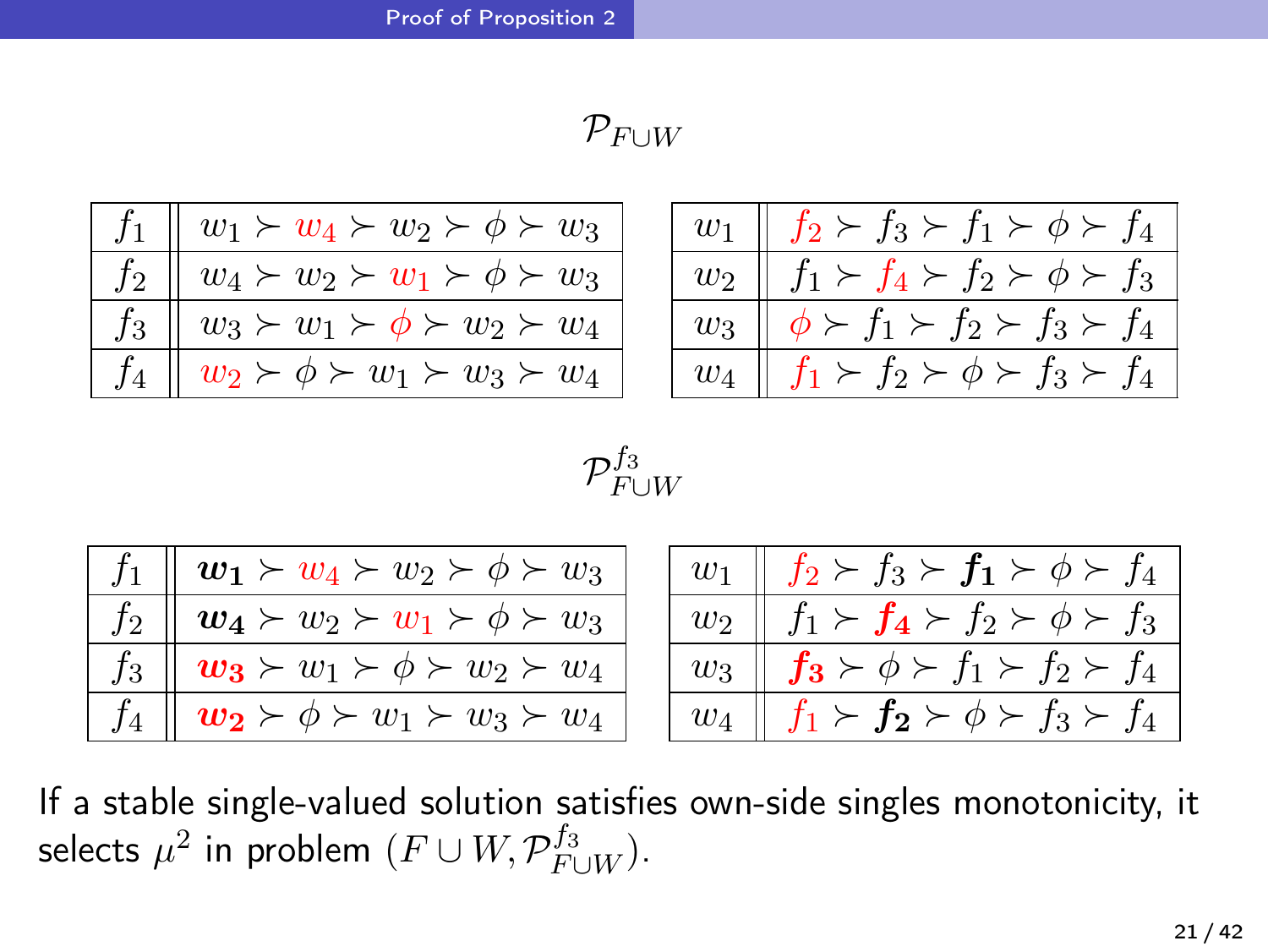The problem  $(F\cup W, \hat{\mathcal{P}}_{F\cup W})$  given below has the unique stable matching  $\hat{\mu} = \{(f_1, w_1), (f_2, w_4), (f_3, w_3), f_4, w_2\}$ , in which  $\hat{\mu}(w_2) = \phi$ .

| $w_1 \succ w_4 \succ \phi \succ w_2 \succ w_3$ |
|------------------------------------------------|
| $w_4 \succ w_2 \succ w_1 \succ \phi \succ w_3$ |
| $w_3 \succ w_1 \succ \phi \succ w_2 \succ w_4$ |
| $\phi \succ w_1 \succ w_2 \succ w_3 \succ w_4$ |

|       | $\phi \succ t_4$<br>$f_2 \succ f_3 \succ f_1 \succ$            |
|-------|----------------------------------------------------------------|
| $w_2$ | $\overline{f_1} \succ f_4 \succ f_2 \succ$<br>$\phi \succ f_3$ |
| $w_3$ | $f_3 \succ \phi \succ f_1 \succ f_2 \succ f$<br>$\mathbf{r}_4$ |
|       | $\succ f_2 \succ \phi \succ f_3 \succ f_4$                     |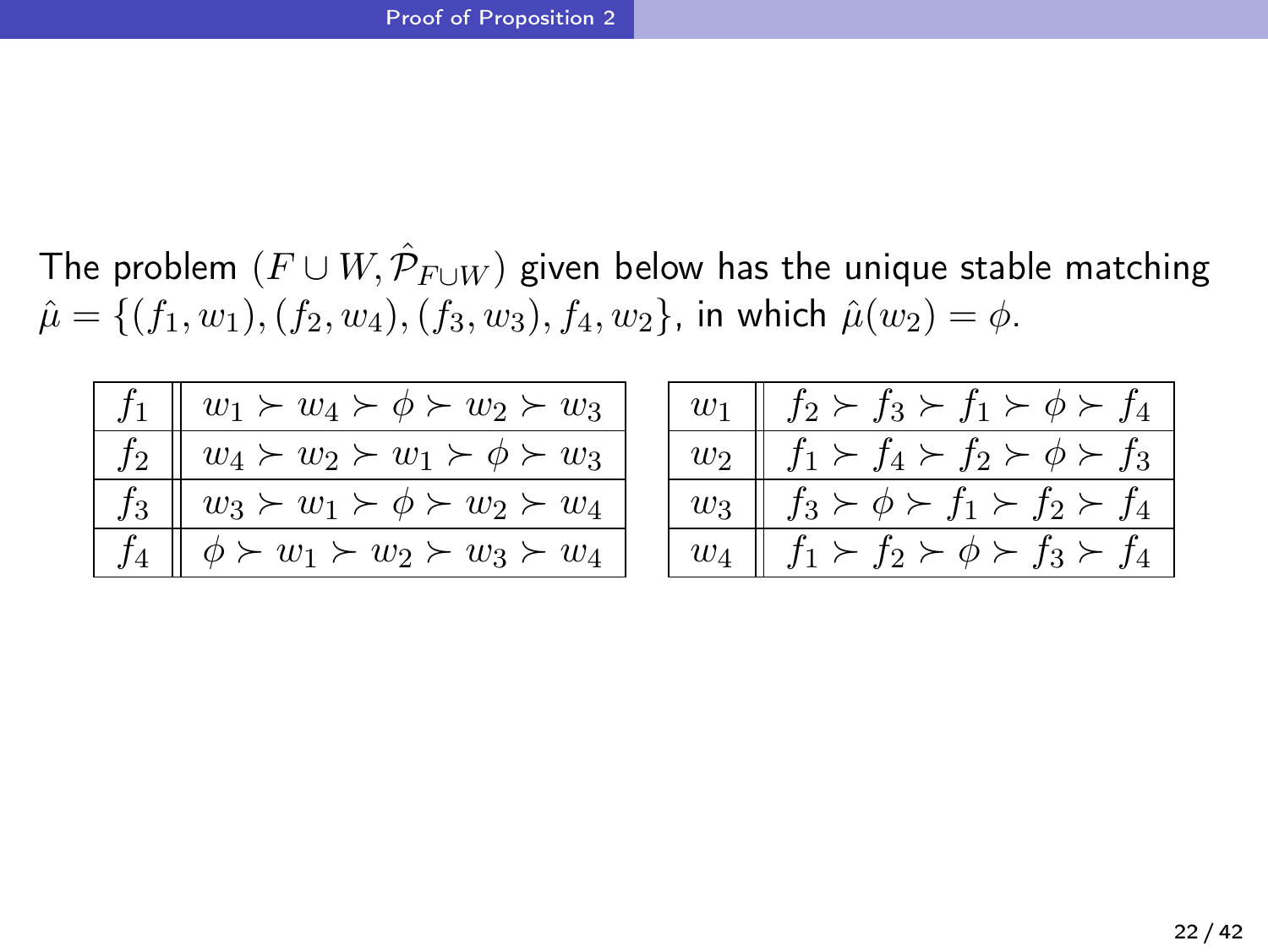## $\hat{\mathcal{P}}_{F \cup W}$

| $w_1 \succ w_4 \succ \phi \succ w_2 \succ w_3$ |
|------------------------------------------------|
| $w_4 \succ w_2 \succ w_1 \succ \phi \succ w_3$ |
| $w_3 \succ w_1 \succ \phi \succ w_2 \succ w_4$ |
| $\phi \succ w_1 \succ w_2 \succ w_3 \succ w_4$ |

|       | $f_2 \succ f_3 \succ f_1 \succ \phi \succ f_4$      |
|-------|-----------------------------------------------------|
| $w_2$ | $\succ f_4 \succ f_2 \succ \phi$<br>$\succ f_3$     |
| $w_3$ | $\succ f_1 \succ f_2 \succ f_4$<br>$t_3 \succ \phi$ |
|       | $f_1 \succ f_2 \succ \phi \succ f_3 \succ f_4$      |

Let  $\hat{\mathcal{P}}_{F \cup W}^{w_2}$  be the  $w_2$ -improvement over  $\hat{\mathcal{P}}_{F \cup W}$  given below.

| $w_4 \succ w_2 \succ w_1 \succ \phi \succ w_3$<br>$w_3 \succ w_1 \succ \phi \succ w_2 \succ w_4$ | $w_1 \succ w_4 \succ w_2 \succ \phi \succ w_3$ |  | $w_1 \parallel f_2 \succ f_3 \succ f_1 \succ \phi \succ f_4$ |
|--------------------------------------------------------------------------------------------------|------------------------------------------------|--|--------------------------------------------------------------|
|                                                                                                  |                                                |  | $f_1 \succ f_4 \succ f_2 \succ \phi \succ f_3$               |
|                                                                                                  |                                                |  | $f_3 \succ \phi \succ f_1 \succ f_2 \succ f_4$               |
| $f_4 \parallel \bm{w_2} \succ \phi \succ w_1 \succ w_3 \succ w_4$                                |                                                |  | $f_1 \succ f_2 \succ \phi \succ f_3 \succ f_4$               |

 $W$ e can see that  $\hat{\cal P}_{F\cup W}^{w_2} = {\cal P}_{F\cup W}^{f_3}$  and  $\mu^2$  is selected in  $(F\cup W, \hat{\cal P}_{F\cup W}^{w_2}).$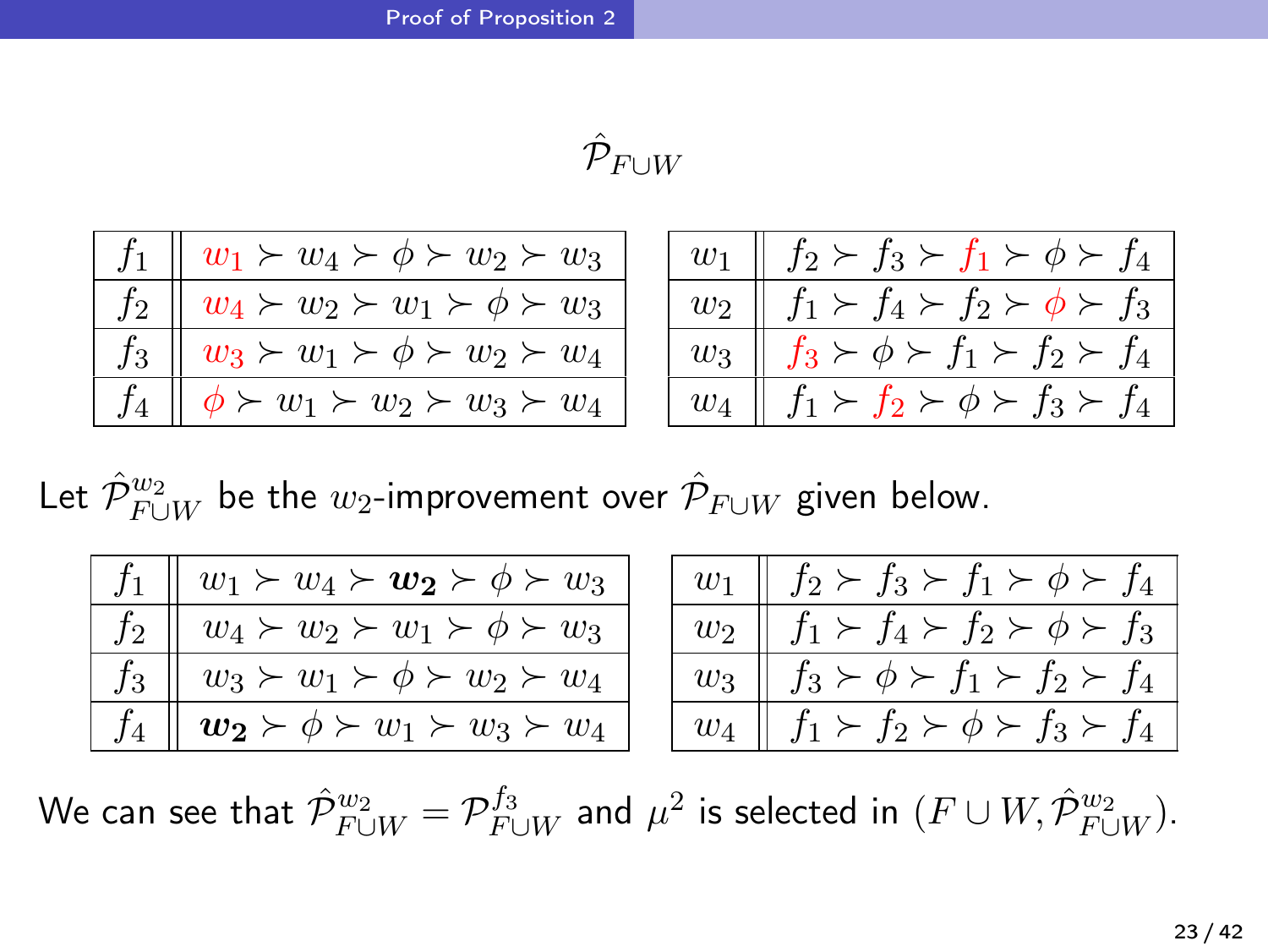# $\hat{\mathcal{P}}_{F \cup W}$

|    | $w_1 \succ w_4 \succ \phi \succ w_2 \succ w_3$ |
|----|------------------------------------------------|
| f2 | $w_4 \succ w_2 \succ w_1 \succ \phi \succ w_3$ |
| fз | $w_3 \succ w_1 \succ \phi \succ w_2 \succ w_4$ |
|    | $\phi \succ w_1 \succ w_2 \succ w_3 \succ w_4$ |

| $w_1$ | $\parallel f_2 \succ f_3 \succ f_1 \succ \phi \succ f_4 \parallel$ |
|-------|--------------------------------------------------------------------|
| $w_2$ | $f_1 \succ f_4 \succ f_2 \succ \phi \succ f_3$                     |
| $w_3$ | $f_3 \succ \phi \succ f_1 \succ f_2 \succ f_4$                     |
|       | $f_1 \succ f_2 \succ \phi \succ f_3 \succ f_4$                     |

## $\hat{\mathcal{P}}^{w_2}_{F \cup W}$

|  | $f_1 \parallel w_1 \succ w_4 \succ w_2 \succ \phi \succ w_3$ |  | $w_1 \parallel f_2 \succ f_3 \succ f_1 \succ \phi \succ f_4$ |
|--|--------------------------------------------------------------|--|--------------------------------------------------------------|
|  | $f_2 \parallel w_4 \succ w_2 \succ w_1 \succ \phi \succ w_3$ |  | $w_2 \parallel f_1 \succ f_4 \succ f_2 \succ \phi \succ f_3$ |
|  | $f_3 \parallel w_3 \succ w_1 \succ \phi \succ w_2 \succ w_4$ |  | $w_3 \parallel f_3 \succ \phi \succ f_1 \succ f_2 \succ f_4$ |
|  | $f_4 \parallel w_2 \succ \phi \succ w_1 \succ w_3 \succ w_4$ |  | $w_4 \parallel f_1 \succ f_2 \succ \phi \succ f_3 \succ f_4$ |
|  |                                                              |  |                                                              |

However, this violates own-side singles monotonicity.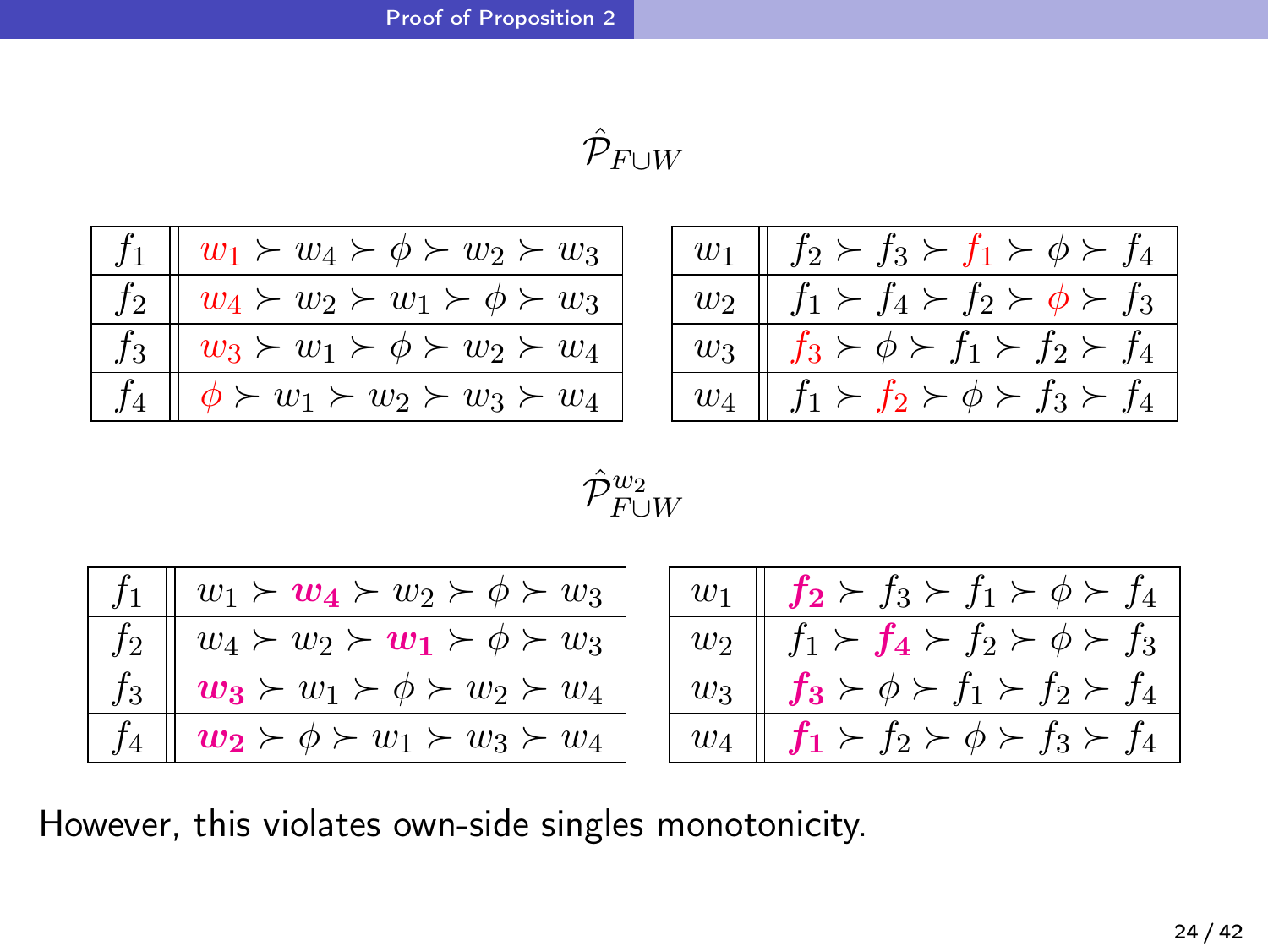## *W*-singles Monotonicity

In Example 1, we observe that the *F*-optimal stable solution violates the requirements of singles monotonicity for *f*3-improvement, while the *W*-optimal solution satisfies the requirements.

#### Definition 4

For a given  $(F \cup W, \mathcal{P}_{F \cup W}) \in \mathcal{E}$ , suppose that  $w \in W$  satisfies  $\mu(w) = \phi$ for each  $\mu \in \varphi(F \cup W, \mathcal{P}_{F \cup W})$ . Then, a solution  $\varphi$  satisfies own-side  $W$ -singles monotonicity if for each  $w$ -improvement  $\mathcal{P}_{F\cup W}^{w}$  over  $\mathcal{P}_{F\cup W}$  and  $\mu\in\varphi(F\cup W, \mathcal{P}_{F\cup W})$ , there exists  $\nu\in\varphi(F\cup W, \mathcal{P}_{F\cup W}^{w})$  such that

 $\mu(a) \succeq_a \nu(a)$ 

for each  $a \in W \setminus \{w\}$ .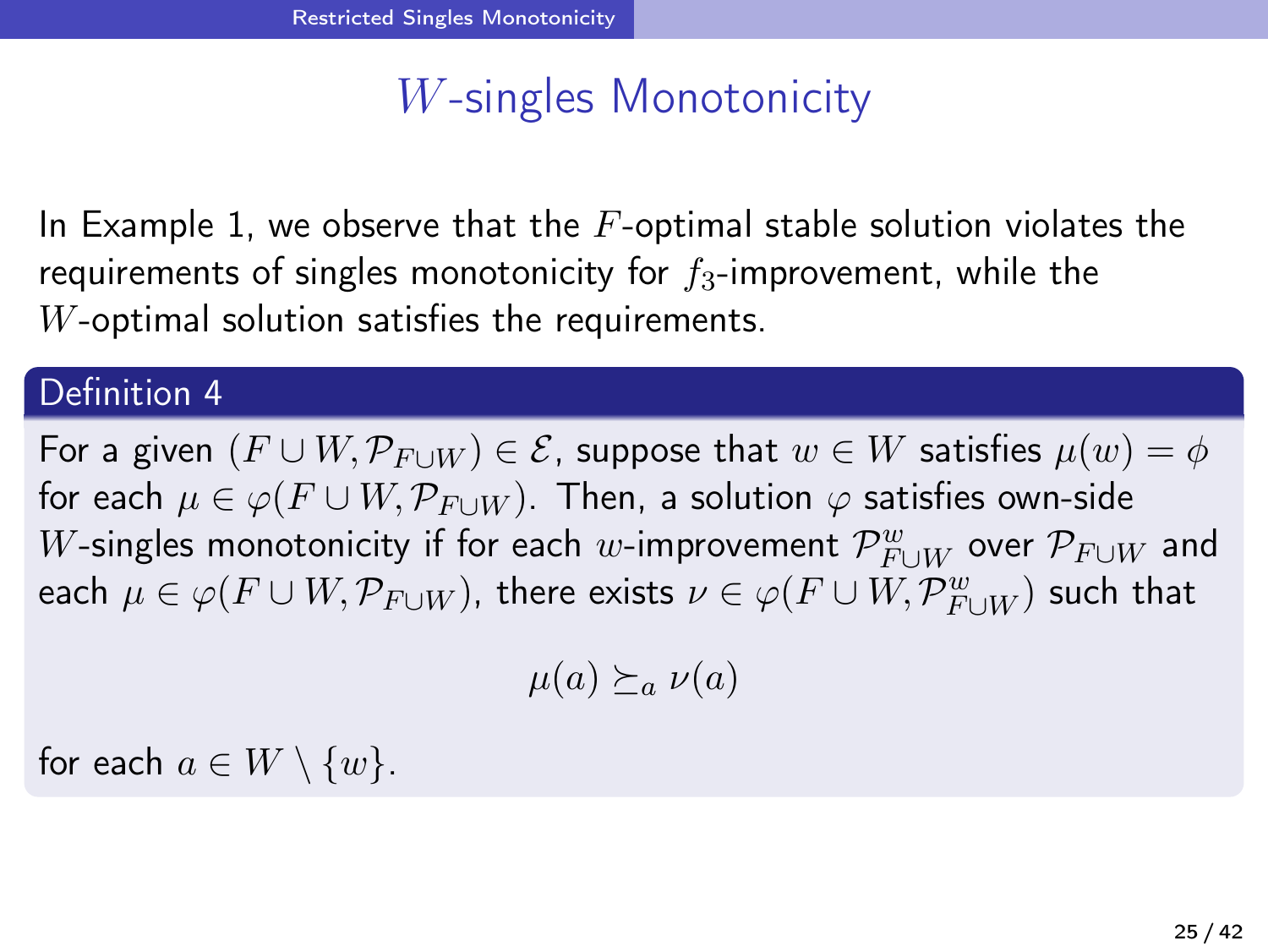## *W*-singles Monotonicity

### Definition 5

For a given  $(F \cup W, \mathcal{P}_{F \cup W}) \in \mathcal{E}$ , suppose that  $w \in W$  satisfies  $\mu(w) = \phi$ for each  $\mu \in \varphi(F \cup W, \mathcal{P}_{F \cup W})$ . Then, a solution  $\varphi$  satisfies other-side  $W$ -singles monotonicity if for each  $w$ -improvement  $\mathcal{P}_{F\cup W}^{w}$  over  $\mathcal{P}_{F\cup W}$  and  $\varphi$  *e a*ch  $\nu \in \varphi(F \cup W, \mathcal{P}_{F \cup W}^{w}),$  there exists  $\mu \in \varphi(F \cup W, \mathcal{P}_{F \cup W})$  such that

$$
\nu(a)\succeq_a^w\mu(a)
$$

for each  $a \in F$ .

### Definition 6

A solution  $\varphi$  is *W*-singles monotonic if it satisfies both own-side and other-side *W*-singles monotonicity.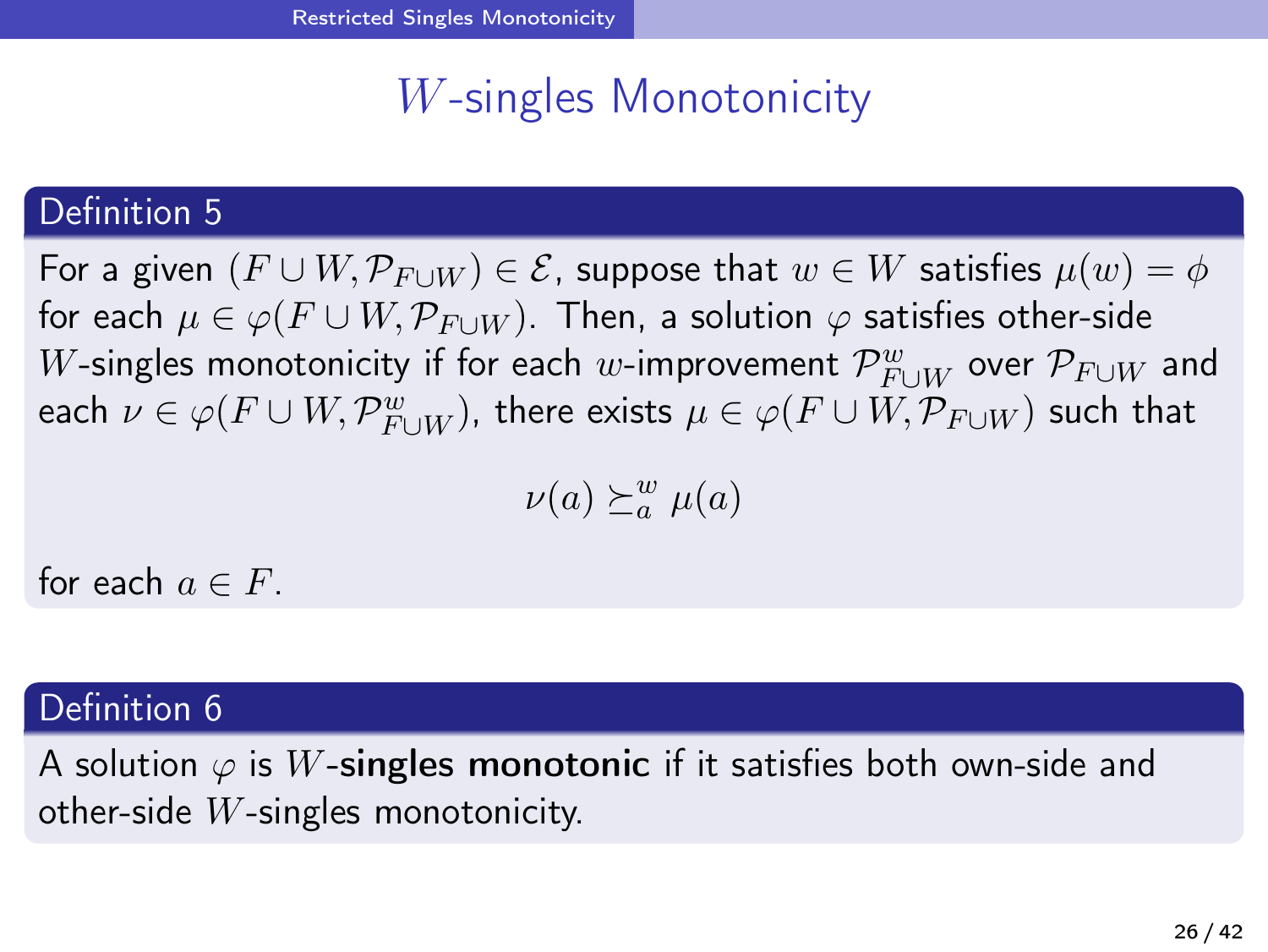# *F*-singles Monotonicity

### Definition 7

For a given  $(F \cup W, \mathcal{P}_{F \cup W}) \in \mathcal{E}$ , suppose that  $f \in F$  satisfies  $\mu(f) = \phi$ for each  $\mu \in \varphi(F \cup W, \mathcal{P}_{F \cup W})$ . Then, a solution  $\varphi$  satisfies own-side  $F$ -singles monotonicity if for each  $f$ -improvement  $\mathcal{P}_{F\cup W}^f$  over  $\mathcal{P}_{F\cup W}$  and  $\mu\in\varphi(F\cup W, \mathcal{P}_{F\cup W})$ , there exists  $\nu\in\varphi(F\cup W, \mathcal{P}_{F\cup W}^{f})$  such that

 $\mu(a) \succeq_a \nu(a)$ 

for each  $a \in F \setminus \{f\}$ .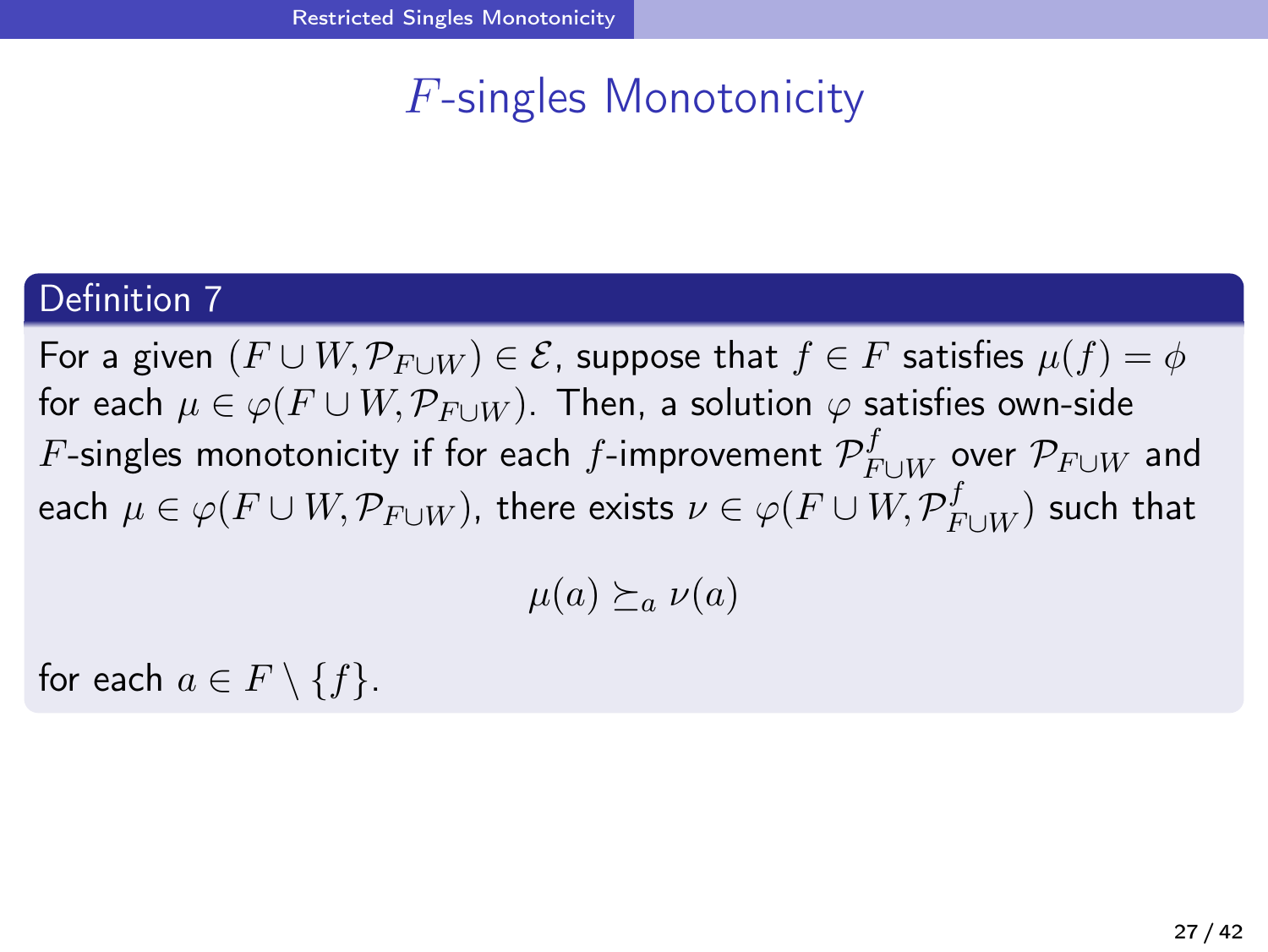# *F*-singles Monotonicity

### Definition 8

For a given  $(F \cup W, \mathcal{P}_{F \cup W}) \in \mathcal{E}$ , suppose that  $f \in F$  satisfies  $\mu(f) = \phi$ for each  $\mu \in \varphi(F \cup W, \mathcal{P}_{F \cup W})$ . Then, a solution  $\varphi$  satisfies other-side  $F$ -singles monotonicity if for each  $f$ -improvement  $\mathcal{P}_{F\cup W}^{f}$  over  $\mathcal{P}_{F\cup W}$  and  $\epsilon$  ach  $\nu \in \varphi(F \cup W, \mathcal{P}_{F \cup W}^{f})$ , there exists  $\mu \in \varphi(F \cup W, \mathcal{P}_{F \cup W})$  such that

$$
\nu(a) \succeq_a^f \mu(a)
$$

for each  $a \in W$ .

#### Definition 9

A solution  $\varphi$  is F-singles monotonic if it satisfies both own-side and other-side *F*-singles monotonicity.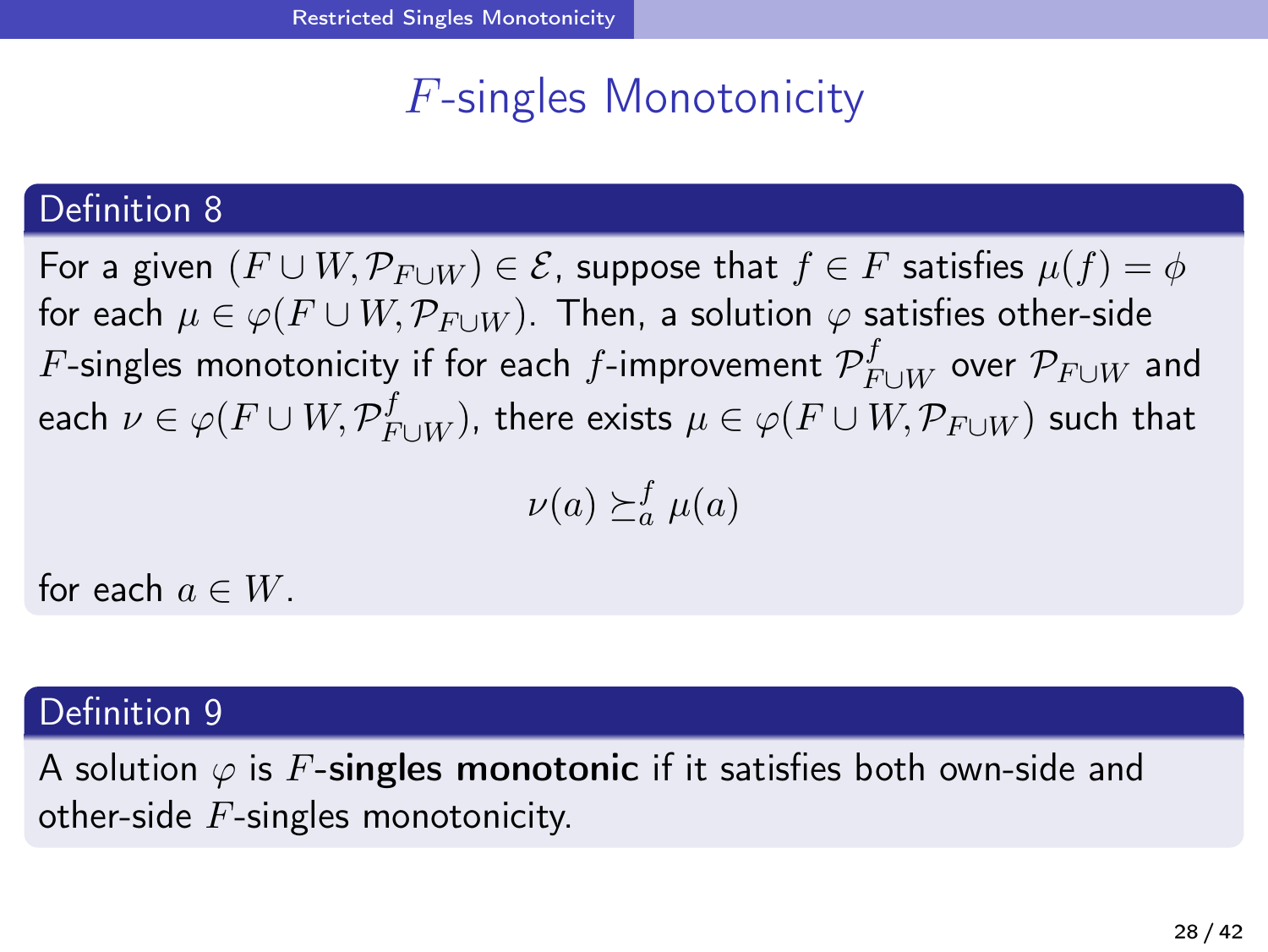#### Remark

A solution  $\varphi$  satisfies own-side singles monotonicity if and only if it satisfies own-side *W*-singles and *F*-singles monotonicity. A solution satisfies other-side singles monotonicity if and only if it satisfies other-side *W*-singles and *F*-singles monotonicity.

### Proposition 3

*Let φ be a stable single-valued solution. Then, φ satisfies own-side W-singles monotonicity if and only if it satisfies other-side W-singles monotonicity.*

### Proposition 4

*Let φ be a stable single-valued solution. Then, φ satisfies own-side F-singles monotonicity if and only if it satisfies other-side F-singles monotonicity.*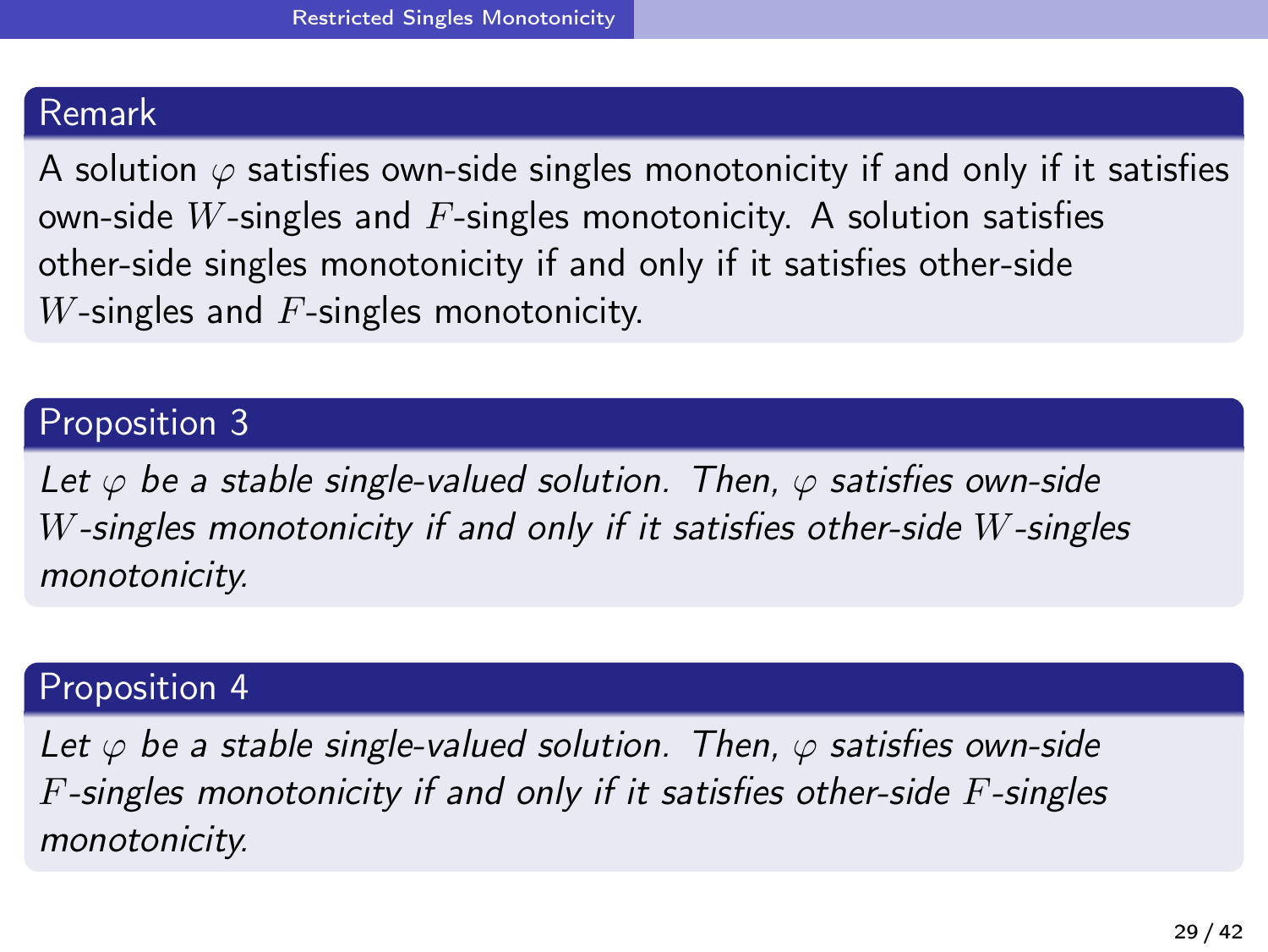Theorem 1

*The F-optimal stable solution S<sup>F</sup> satisfies W-singles monotonicity.*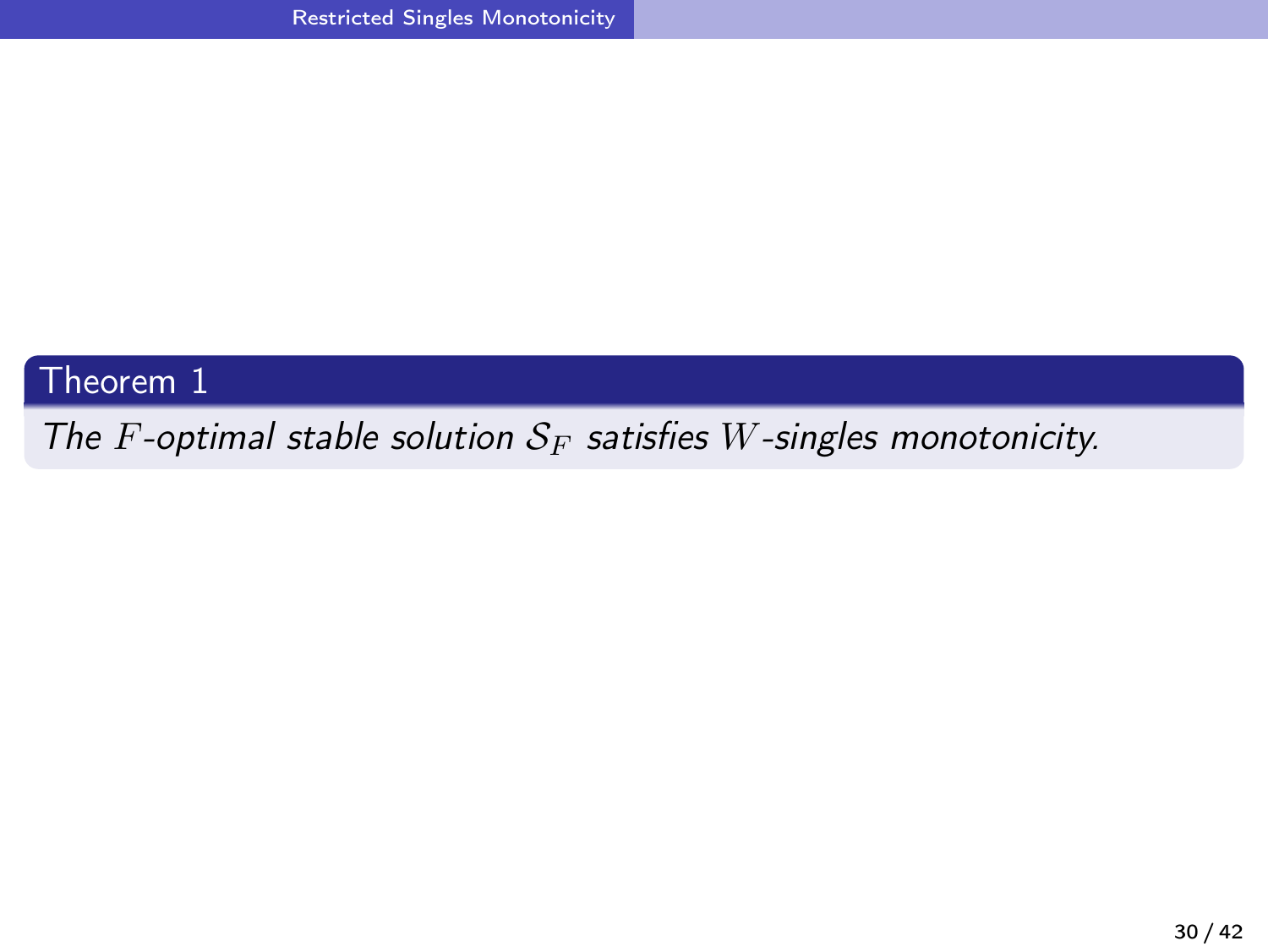## Proof of Theorem 1

## The Blocking Lemma

Let  $\mu_F$  be the *F*-optimal matching and  $\mu$  an individually rational matching. If the set

$$
F' \equiv \{ f' \in F \mid \mu(f') \succ_{f'} \mu_F(f') \} \neq \emptyset,
$$

there exists a blocking pair  $(f, w')$  of  $\mu$  such that  $f \in F \setminus F'$  and  $w' \in \mu(F')$ .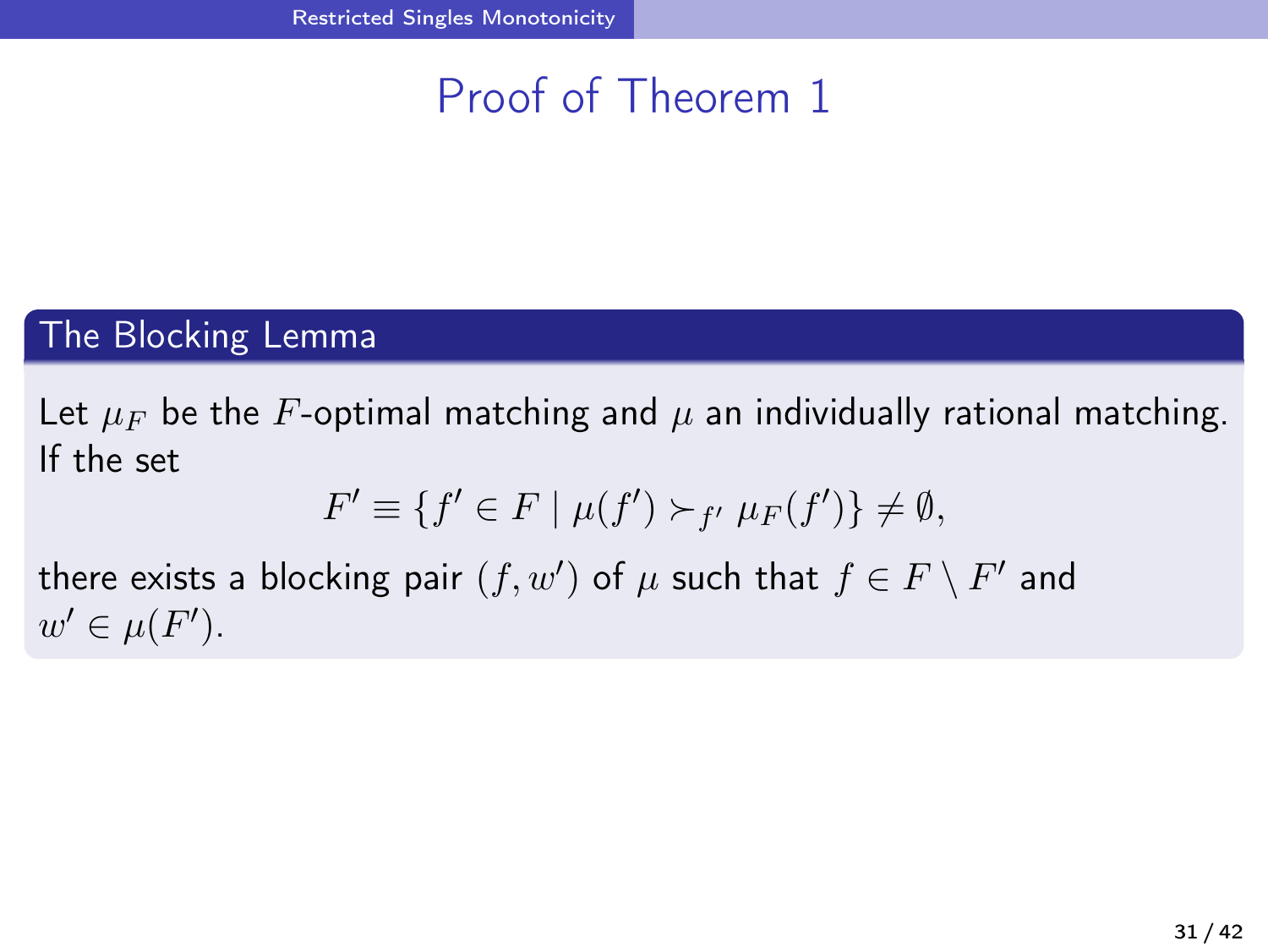### Proof of Theorem 1

#### Proof.

It suffices to show othe-side *W*-singles monotonicity. Let  $\mu_F(w) = \phi$  for some  $w \in W$  and let  $\mu_F^w$  be the  $F$ -optimal matching in  $(F \cup W, \mathcal{P}_{F \cup W}^w)$ ,  $\mathcal{P}_{F \cup W}^w$  is a  $w$ -improvement over  $\mathcal{P}_{F \cup W}$ . Because  $\mu_F(f) \neq w$  for  $\mathsf{each}\,\,f\in F$ ,  $\mu_F$  is individually rational in  $(F\cup W, \mathcal{P}_{F\cup W}^{w})$ . Suppose

$$
F' \equiv \{ f' \in F \mid \mu_F(f') \succ^w_{f'} \mu_F^w(f') \} \neq \emptyset.
$$

By the Blocking Lemma, there exists a pair  $(f, w')$  such that  $f \in F \setminus F'$ and  $w'\in \mu_F(F')$ , and  $w'\succ^w_f \mu_F(f)$  and  $f\succ_{w'} \mu_F(w')$ . Since  $w'\in \mu_F(F')$ ,  $w'\neq w$  and obviously  $\mu_F(f)\neq w$ . Then,  $w'\succ_f \mu_F(f)$ ,  $i$ mplying  $(f, w')$  block  $\mu_F$ , which is a contradiction. Hence,  $F' = \emptyset$  and  $\mu_F^h(f) \succeq^w_f \mu_F(f)$  for each  $f \in F.$  This shows other-side  $W$ -singles monotonicity.  $\Box$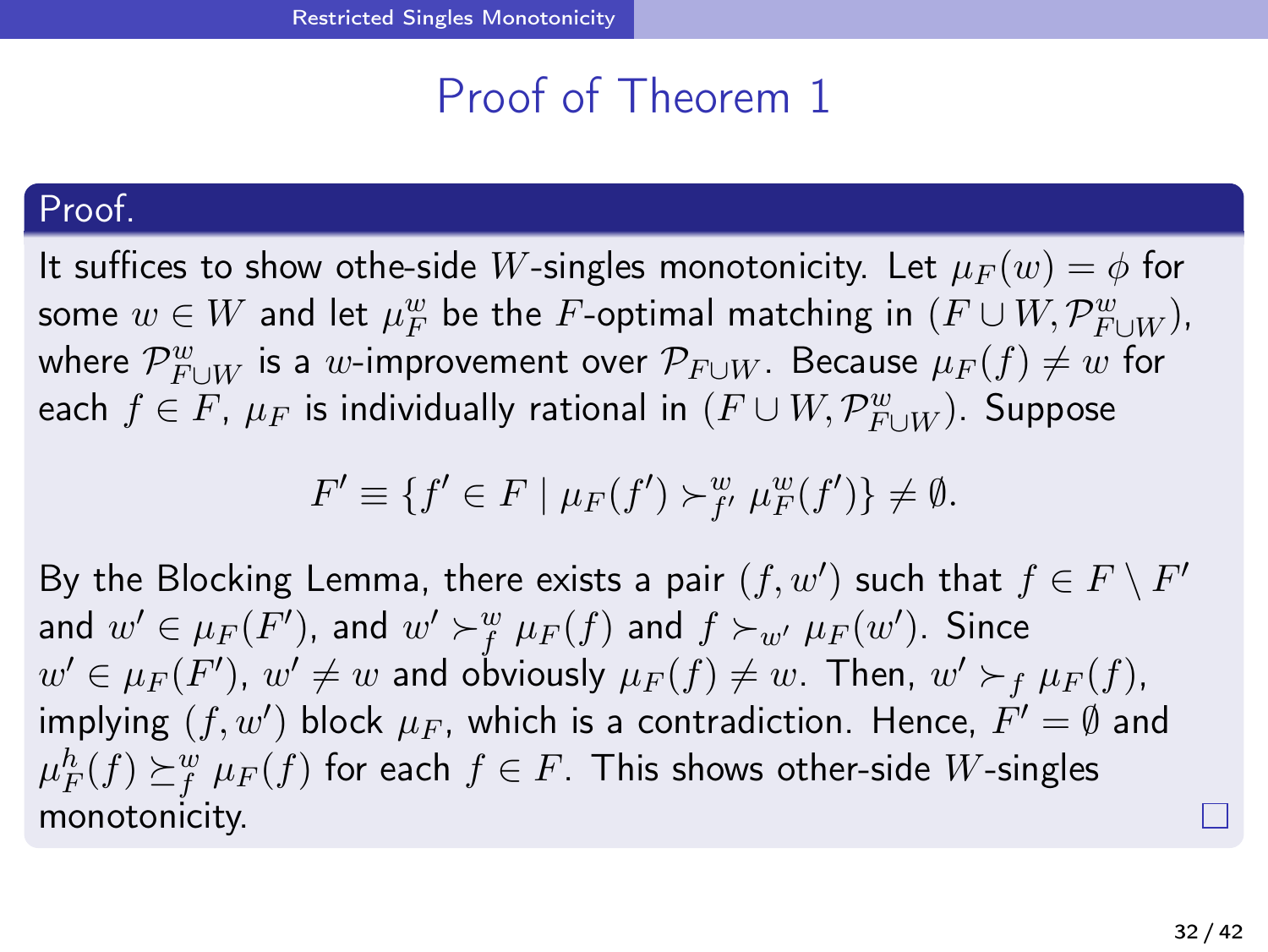### Theorem 2

*The W-optimal stable solution S<sup>W</sup> satisfies F-singles monotonicity.*

|                           | other $F$ -S.MON<br>own $F$ -S.MON |            | own $W$ -S.MON<br>other $W$ -S.MON |            |
|---------------------------|------------------------------------|------------|------------------------------------|------------|
| $\mathcal{S}_F$           |                                    |            |                                    |            |
| $\sim$<br>$\mathcal{O}_W$ |                                    |            |                                    |            |
|                           |                                    | $F$ -S.MON |                                    | $W$ -S.MON |
| $\mathcal{O} F$           |                                    |            |                                    |            |
| ЛV                        |                                    |            |                                    |            |

#### Observation

The *F*-optimal stable solution is not the unique single-valued stable solution satisfying *W*-singles monotonicity and the *W*-optimal stable solution is not the unique single-valued stable solution satisfying *F*-singles monotonicity.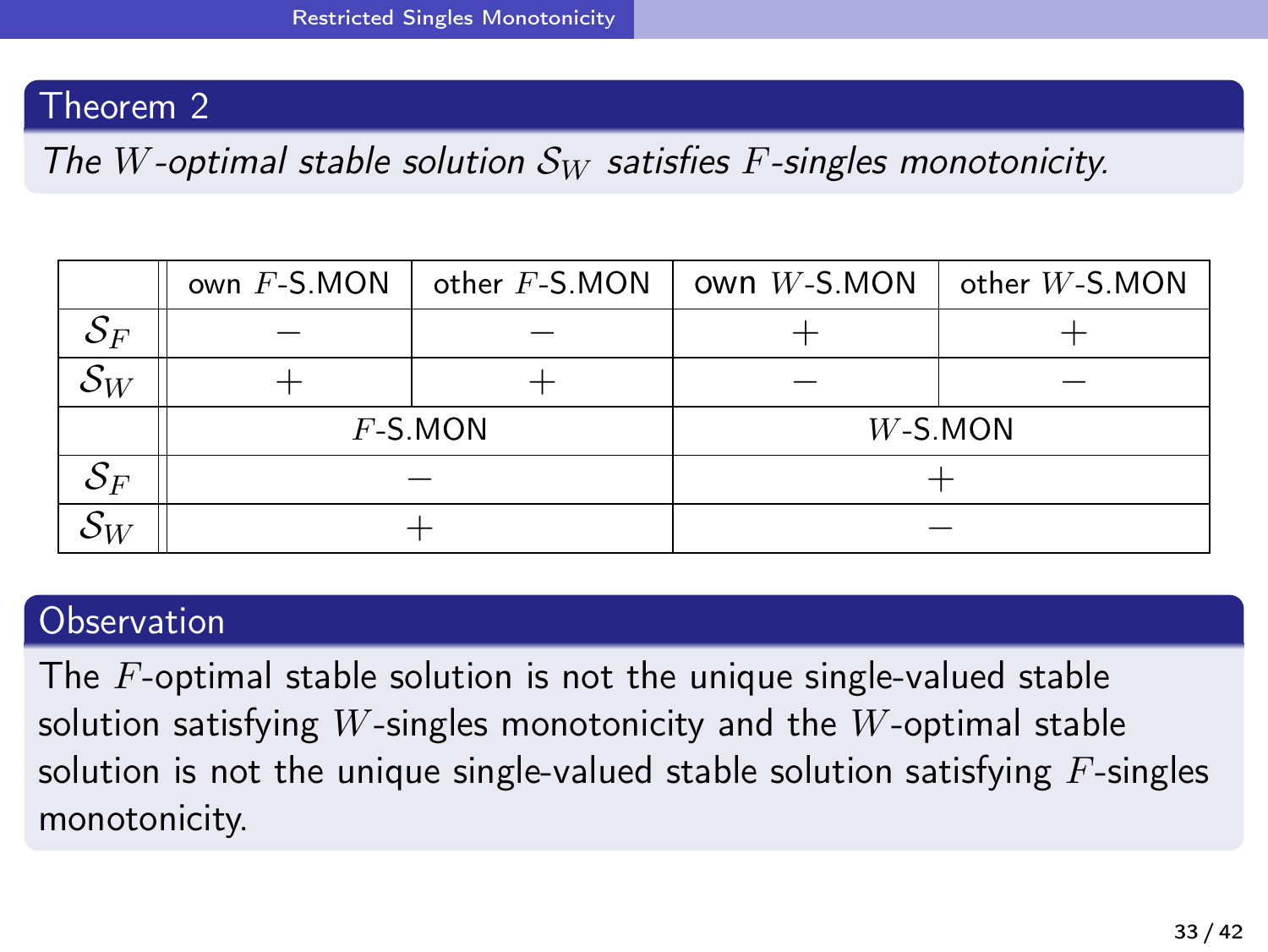#### Multi-valued solutions

For the stable solution  $S$ , we may obtain the following result.

#### Theorem 3

*The stable solution S satisfies own-side F-singles* (*W-singles*) *monotonicity and hence own-side singles monotonicity.*

#### Proof.

Let  $(F ∪ W, P_{F ∪ W}) ∈ E$  and suppose that  $\mu(f) = \phi$  for each  $\mu \in \mathcal{S}(F \cup W, \mathcal{P}_{F \cup W})$  and  $\mathcal{P}_{F \cup W}^{f}$  is an  $f$ -improvement over  $\mathcal{P}_{F \cup W}$ . Let  $\mu_W$  and  $\mu_W^f$  be the  $W$ -optimal stable matchings in  $(F\cup W, \mathcal{P}_{F\cup W})$  and in  $(F\cup W, \mathcal{P}_{F\cup W}^{f})$ , respectively. Because the  $W$ -optimal stable matching is the worst for each firm among stable matchings and the *W*-optimal stable solution satisfies own-side *F*-singles monotonicity, we have

$$
\mu(a) \succeq_a \mu_W(a) \succeq_a \mu_W^f(a)
$$

for each  $a \in F \setminus \{f\}$ , which shows own-side *F*-singles monotonicity of *S*. By the same arguments, *S* satisfies own-side *W*-singles monotonicity.  $\Box$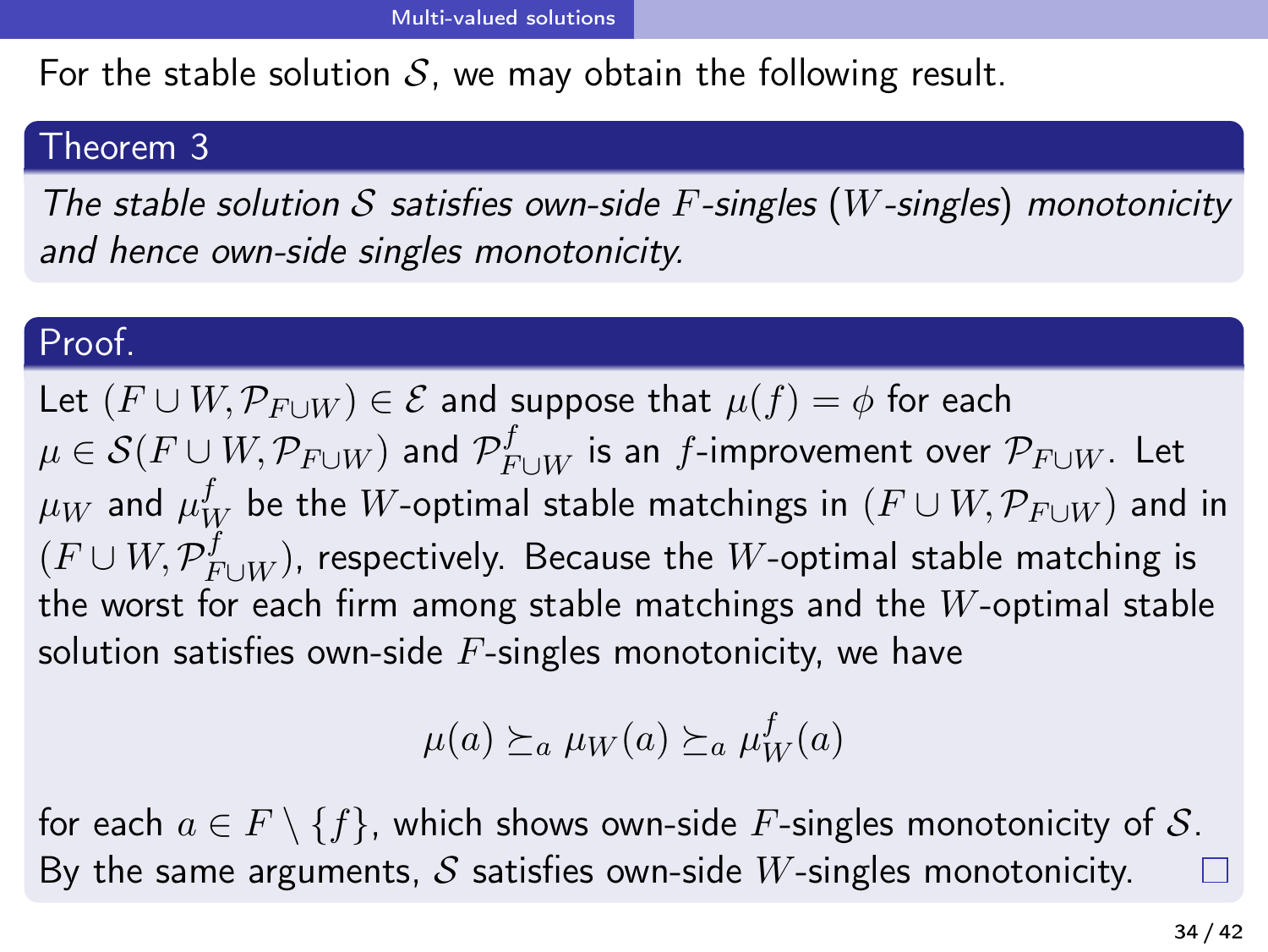Multi-valued solutions

|                | own S.MON | other S.MON                                          |  |  |
|----------------|-----------|------------------------------------------------------|--|--|
|                |           |                                                      |  |  |
| own $F$ -S.MON |           | own $W$ -S.MON   other $F$ -S.MON   other $W$ -S.MON |  |  |
|                |           |                                                      |  |  |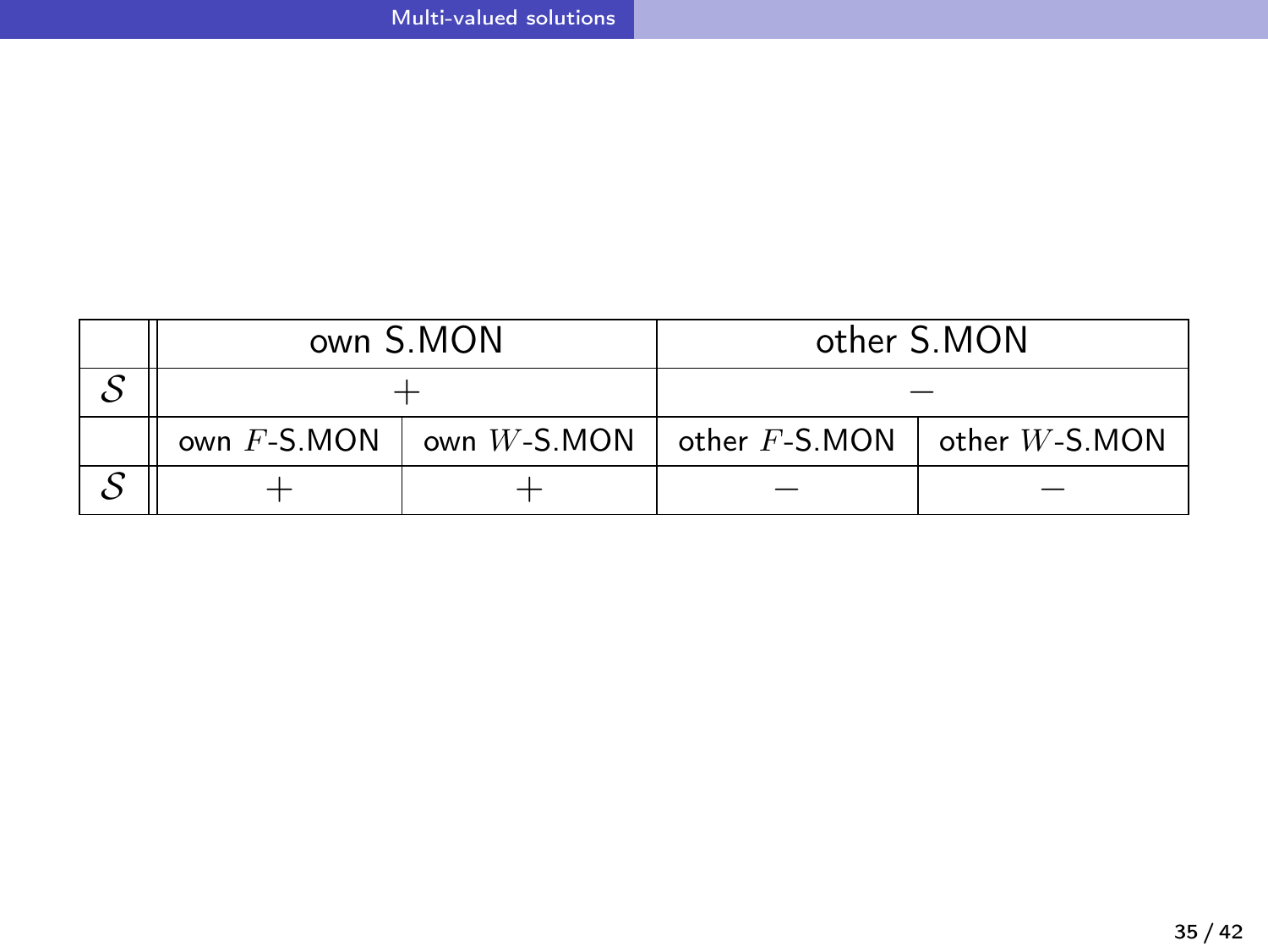# Axiomatizations of the stable solution

### Axiom

Weak unanimity : For each  $(F \cup W, \mathcal{P}_{F \cup W}) \in \mathcal{E}$ , if there exits a matching  $\mu \in \mathcal{M}(F \cup W)$  such that for each  $a \in F \cup W$  and each  $b \in (F \cup W)_{-a} \cup \{\phi\}, \ \mu(a) \succ_a b$ , then  $\varphi(F \cup W, \mathcal{P}_{F \cup W}) = \{\mu\}.$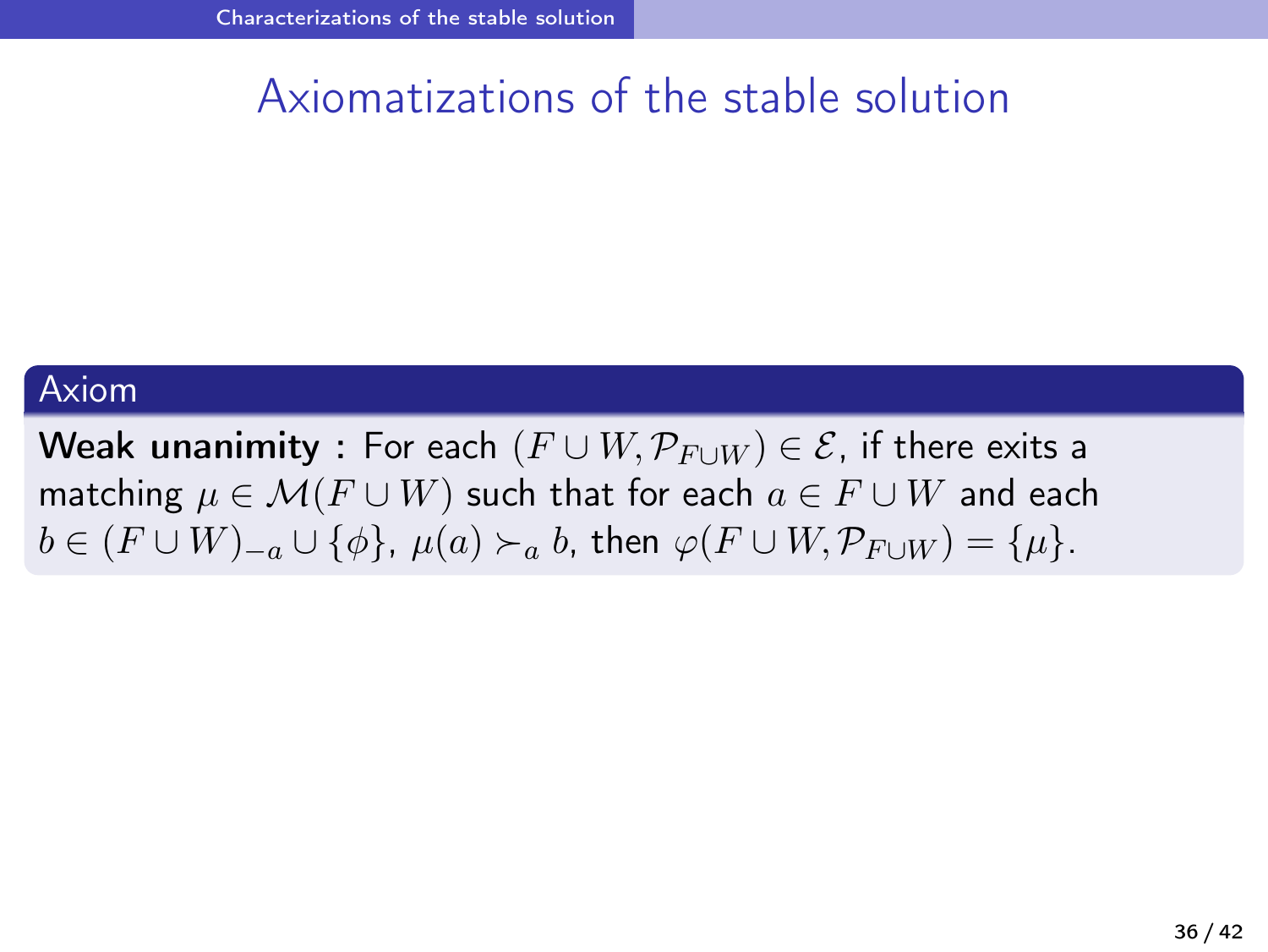### Definition 10

For each  $(F \cup W, \mathcal{P}_{F \cup W}) \in \mathcal{E}$ , each  $h \in \mathbb{F} \cup \mathbb{W} \setminus (F \cup W)$ , and each *a* ∈  $(F \cup W \cup \{h\})_{-h}$ , a preference ordering  $\succ'_a$  is a *h*-extension of  $\succ_a$  if

- <sup>1</sup> *≻′ a* is a strict preference ordering over the set (*F ∪ W ∪ {h}*)*−<sup>a</sup> ∪ {ϕ}*,
- **3** for each  $h', h'' \in (F \cup W)_{-a} \cup \{\phi\}$ ,  $h' \succ_a h''$  implies  $h' \succ'_a h''$ .

#### Definition 11

For each  $(F \cup W, \mathcal{P}_{F \cup W}) \in \mathcal{E}$  and each  $h \in \mathbb{F} \cup \mathbb{W} \setminus (F \cup W)$ , a problem  $(F\cup W\cup \{h\}, \mathcal{P}'_{F\cup W\cup \{h\}})$  is a  $h$ -extension of  $(F\cup W, \mathcal{P}_{F\cup W})$  if

- **1** each preference ordering in  $\mathcal{P}'_{(F \cup W \cup \{h\})-h}$  is a *h*-extension of its  $\,$  corresponding preference ordering in  $\mathcal{P}_{(F \cup W)}$  ,
- $\bullet$  each preference ordering in  $\mathcal{P}'_{(F \cup W \cup \{h\})_h \setminus \{h\}}$  is equal to its  $\mathsf{corresponding}$  ordering in  $\mathcal{P}_{(F \cup W)}$ .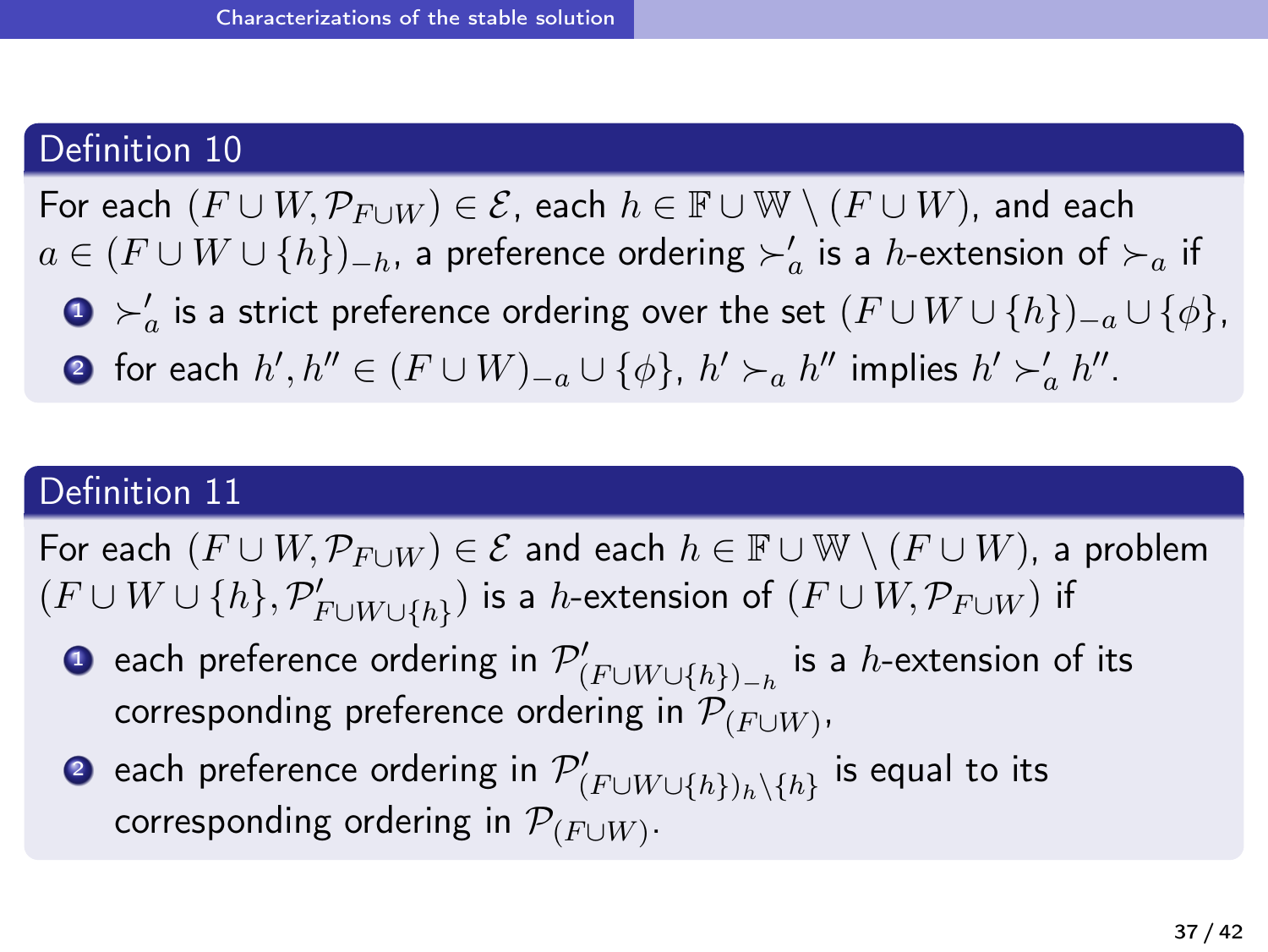### Definition 12

For each  $(F, W) \in \mathcal{F} \times \mathcal{W}$ , each  $\mu \in \mathcal{M}(F \cup W)$ , and each *h* ∈  $\mathbb{F}$  ∪  $\mathbb{W} \setminus (F \cup W)$ , let  $\mu_{+h} \in \mathcal{M}(F \cup W \cup \{h\})$  be such that

• for each 
$$
a \in F \cup W
$$
,  $\mu_{+h}(a) = \mu(a)$ ,

Characterizations of the stable solution

$$
\bullet \ \mu_{+h}(h) = \phi.
$$

### Axiom

Null player invariance : For each  $(F ∪ W, P_{F∪W}) ∈ E$ , each  $h\in\mathbb F\cup\mathbb W\setminus (F\cup W)$ , and each  $h$ -extension  $(F\cup W\cup \{h\}, \mathcal{P}'_{F\cup W\cup \{h\}})$  of  $(F ∪ W, P_{F ∪ W})$  in which *h* is unacceptable for each  $a ∈ (F ∪ W ∪ \{h\})_{h}$ , we have  $\{\mu_{+h} \mid \mu \in \varphi(F \cup W, \mathcal{P}_{F \cup W})\} = \varphi(F \cup W \cup \{h\}, \mathcal{P}'_{F \cup W \cup \{h\}}).$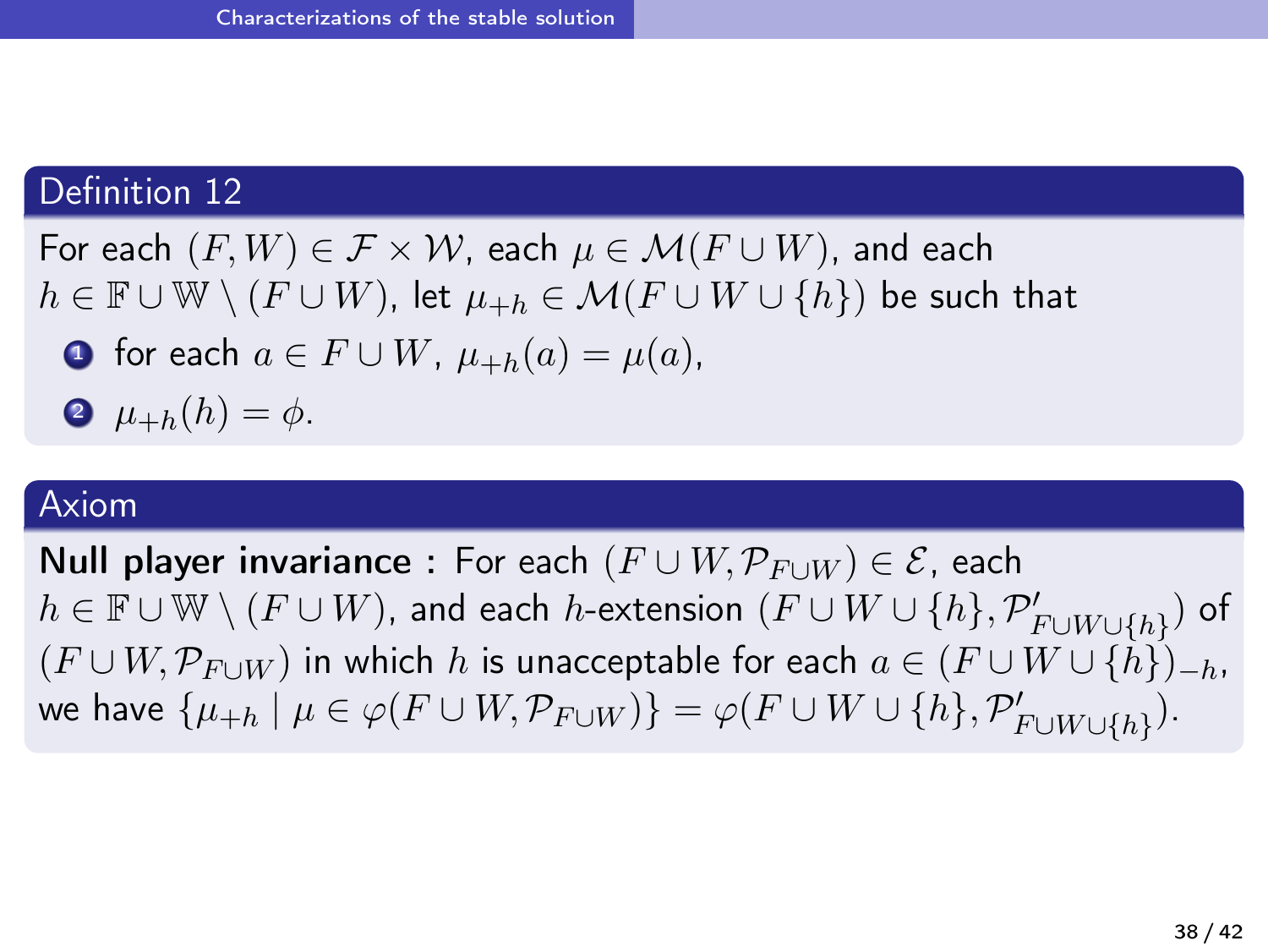#### Definition 13

 $\mathsf{For~each~}(F \cup W, \mathcal{P}_{F \cup W}) \in \mathcal{E}$ , each  $\mu \in \mathcal{M}(F \cup W)$ , each  $F' \subset F$  with  $F'\neq \emptyset$ , and each  $W'\subset W$  with  $W'\neq \emptyset$ , a problem  $(F'\cup W', \mathcal{P}'_{F'\cup W'})$  is a reduced problem of  $(F\cup W, \mathcal{P}_{F\cup W})$  at  $\mu$  if for each  $a\in F'\cup W'$ ,

- $\bullet$  if  $\mu(a) \neq \emptyset$ , then  $\mu(a) \in (F' \cup W')_{-a}$
- $\bullet$  agent  $a$ 's preference ordering in  $\mathcal{P}'_{F'\cup W'}$  is the restriction of agent  $a$ 's  $\mathcal{P}_{F \cup W}$  onto  $(F' \cup W')_{-a} \cup \{\phi\}.$

We also define  $\mu_{F' \cup W'} \in \mathcal{M}(F' \cup W')$  is the the restriction of  $\mu$  to the set  $F' \cup W'$ .

#### Axiom

Consistency: For each  $(F \cup W, \mathcal{P}_{F \cup W}) \in \mathcal{E}$  and each  $\mu\in\varphi(F\cup W,\mathcal{P}_{F\cup W})$ , if  $(F'\cup W',\mathcal{P}'_{F'\cup W'})$  is a reduced problem of  $(F ∪ W, P<sub>F ∪ W</sub>)$  at  $\mu$ , then

$$
\mu_{F' \cup W'} \in \varphi(F' \cup W', \mathcal{P}'_{F' \cup W'})
$$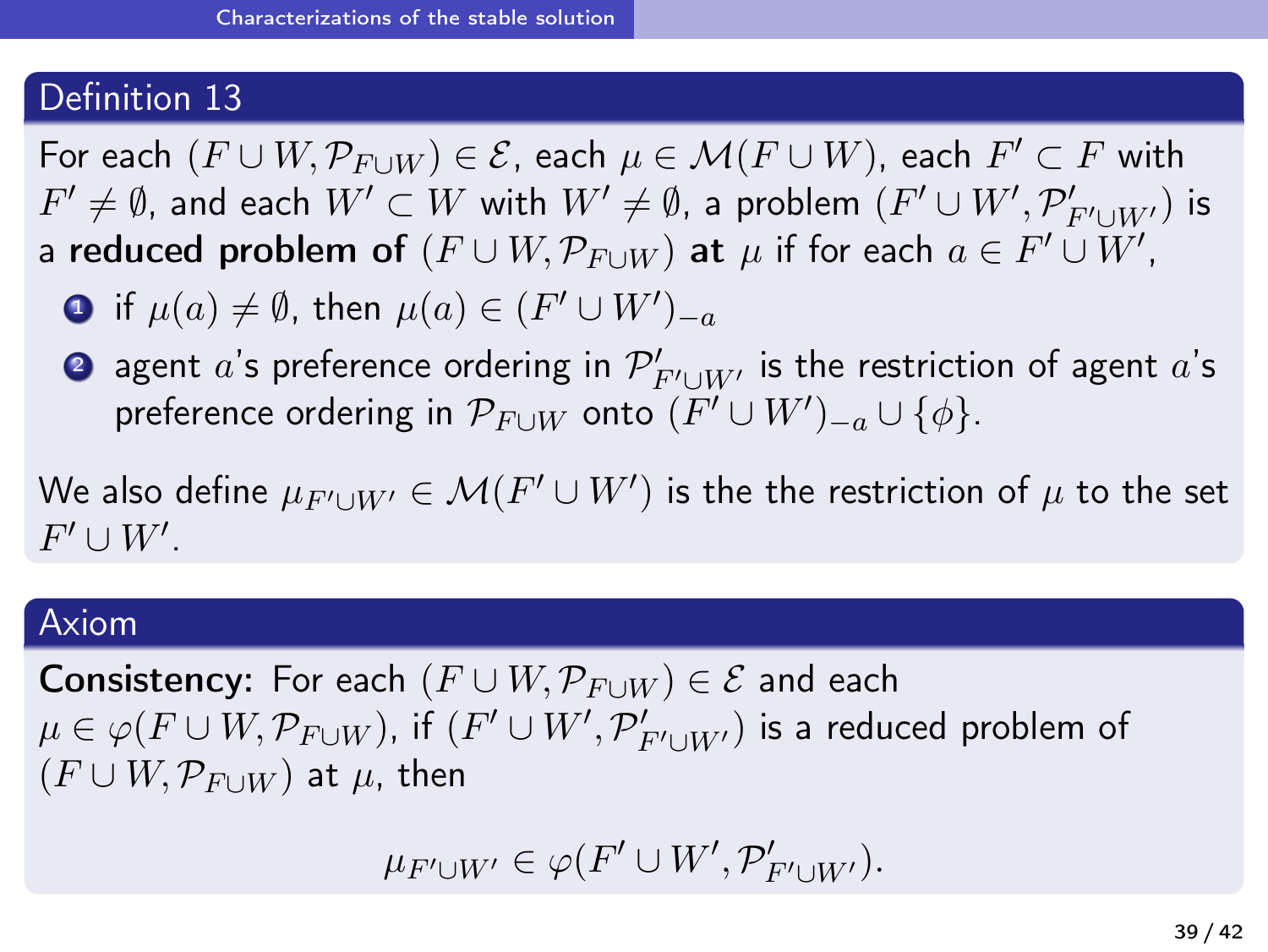### Definition 14

For each  $(F \cup W, \mathcal{P}_{F \cup W}) \in \mathcal{E}$ , each  $\mu \in \mathcal{M}(F \cup W)$ , and each  $a \in F \cup W$ , let  $L(\mu, \succ_a) = \{b \in (F \cup W)_{-a} \cup \{\phi\} \mid \mu(a) \succeq_a b\}.$ 

For each  $(F \cup W, \mathcal{P}_{F \cup W}) \in \mathcal{E}$  and each  $\mu \in \mathcal{M}(F \cup W)$ , a preference  $\mathcal{P}'_{F \cup W} = \{ \succ_a' | \ a \in F \cup W \}$  is obtained by a monotonic transformation of  $\mathcal{P}_{F \cup W}$  at  $\mu$  if for each  $a \in F \cup W$ ,

 $L(\mu, \succ_a) \subseteq L(\mu, \succ'_a)$ .

#### Axiom

*Maskin invariance:* For each  $(F ∪ W, P_{F ∪ W}) ∈ E$  and each  $\mu \in \varphi(F \cup W, \mathcal{P}_{F \cup W})$ , if  $\mathcal{P}'_{F \cup W}$  is obtained by a monotonic transformation of  $\mathcal{P}_{F\cup W}$  at  $\mu$ , then

 $\mu \in \varphi(F \cup W, \mathcal{P}'_{F \cup W}).$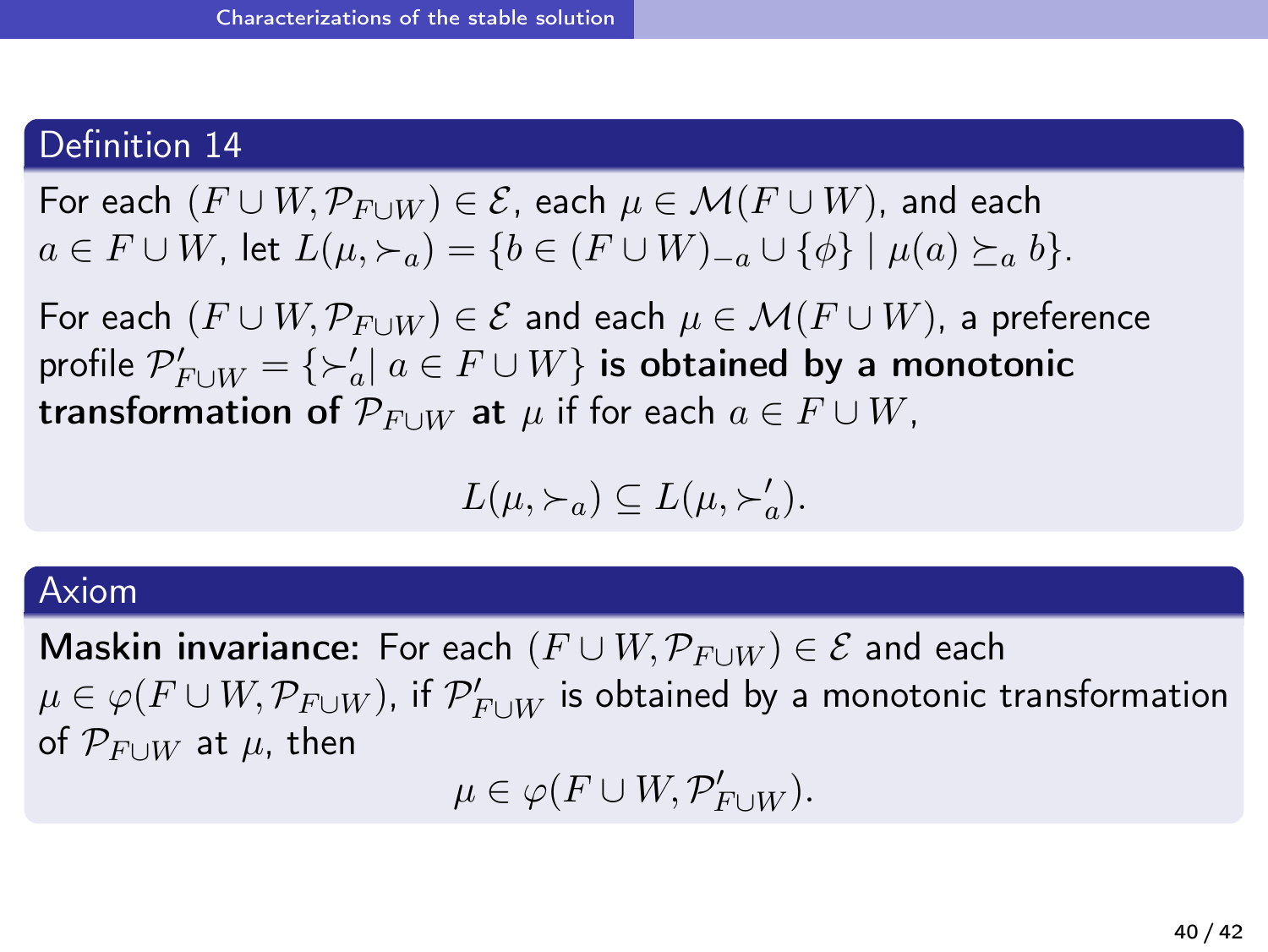## Theorem 4

*The stable solution is the unique solution satisfying weak unanimity, null player invariance, own-side singles monotonicity, and consistency.*

## Theorem 5

*The stable solution is the unique solution satisfying weak unanimity, null player invariance, own-side singles monotonicity, and Maskin invariance.*

### Remark

All axioms in Theorems 4 and 5 are mutually independent.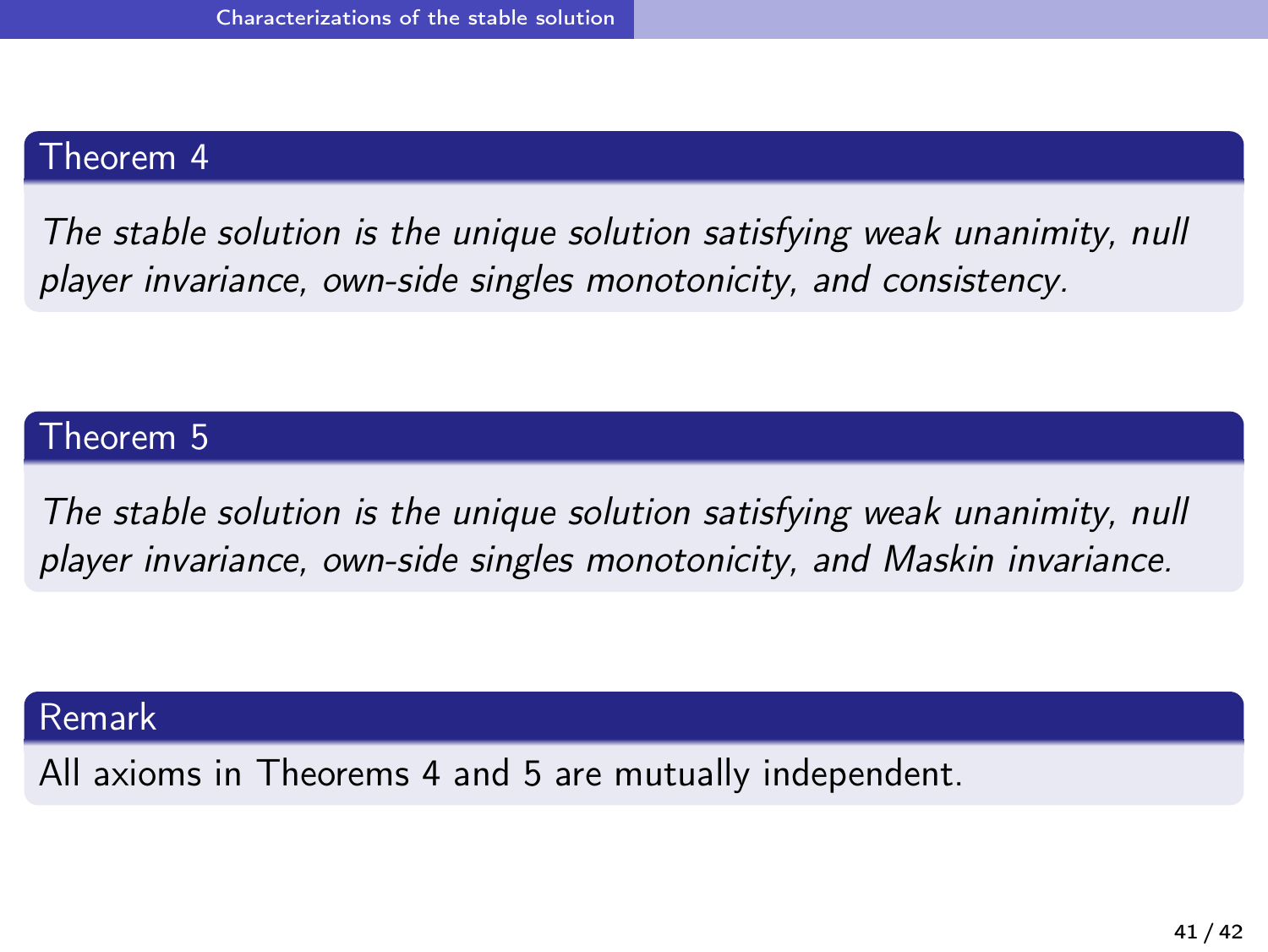## Related literature

"Respecting improvements" of a student's test scores: Balinski and Sönmez (1999) (in a "students placement")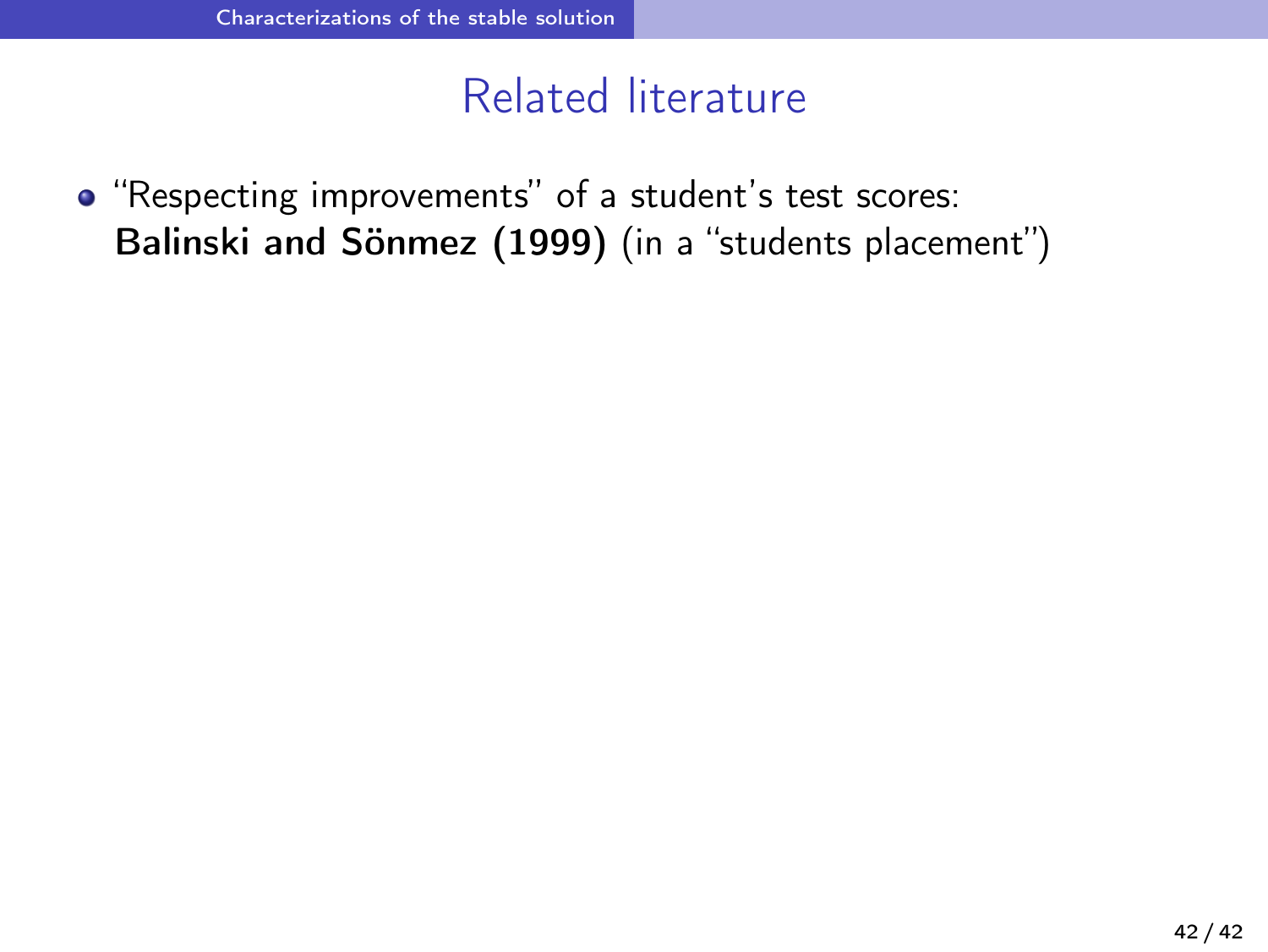## Related literature

- "Respecting improvements" of a student's test scores: Balinski and Sönmez (1999) (in a "students placement")
- "Regional cap" (distributional constraints): Kamada and Kojima (2012, 2015), Fragiadakis and Troyan (2017)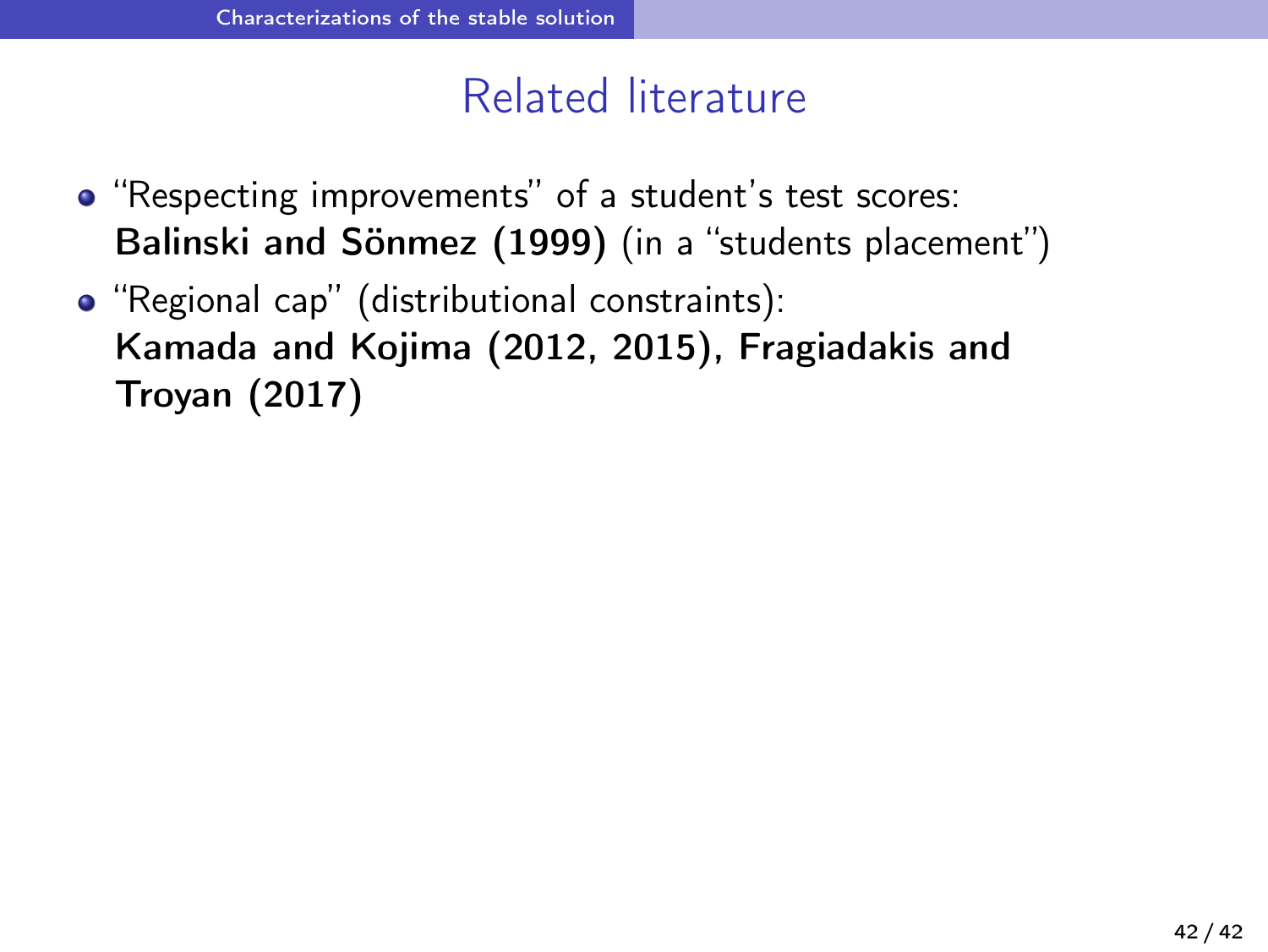## Related literature

- "Respecting improvements" of a student's test scores: Balinski and Sönmez (1999) (in a "students placement")
- "Regional cap" (distributional constraints): Kamada and Kojima (2012, 2015), Fragiadakis and Troyan (2017)
- Characterization of the stable solution: Sasaki and Toda (1992), Toda (2006), Klaus (2011), Can and Klaus (2013), Nizamogullari and Özkal-Sanver (2014)